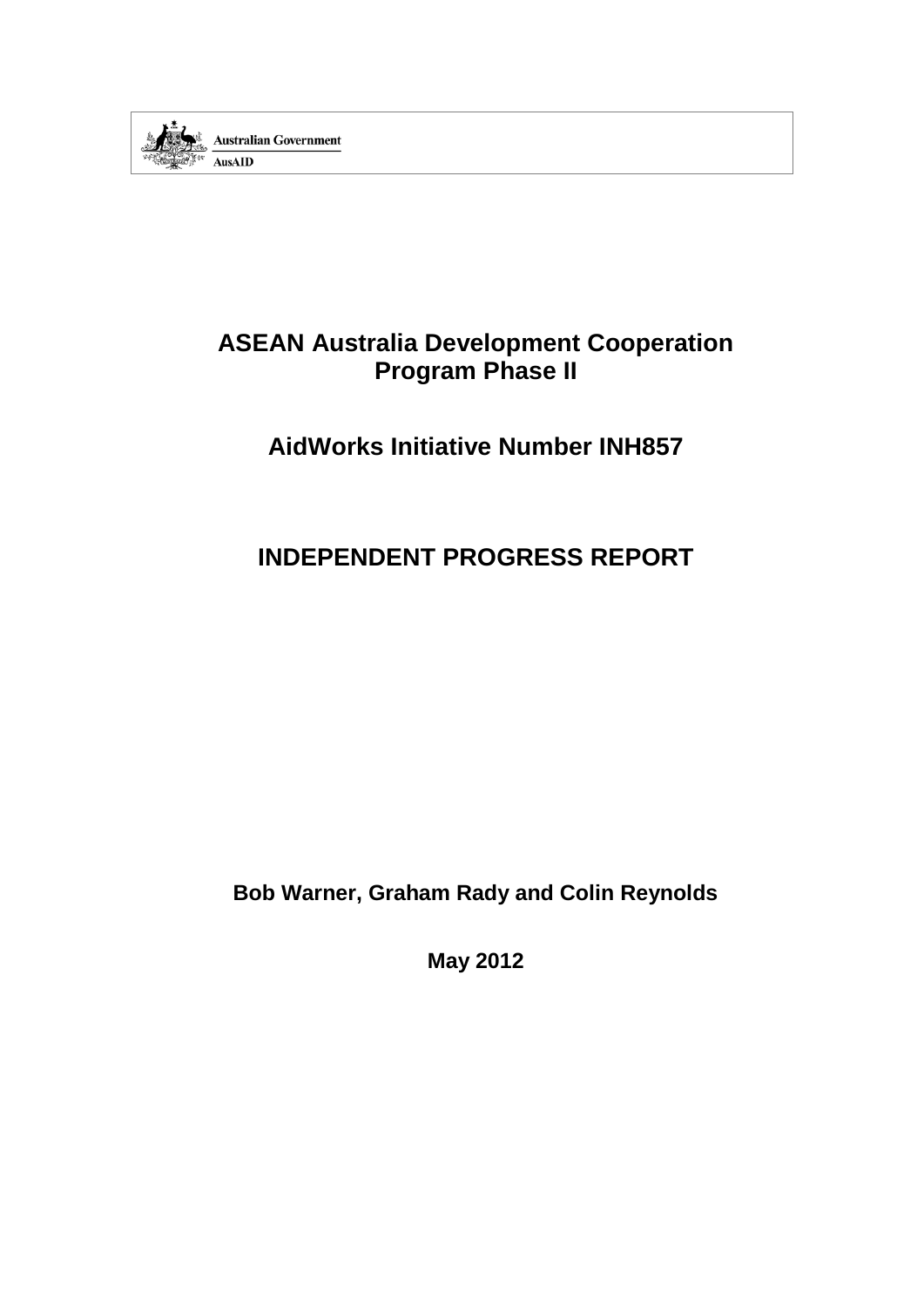## **Aid activity summary**

| Aid activity name             |                                                             |  |  |  |
|-------------------------------|-------------------------------------------------------------|--|--|--|
| AidWorks initiative<br>number | <b>INH857</b>                                               |  |  |  |
| Commencement date             | 1 June 2008<br>Completion date<br>December 2015             |  |  |  |
| Total Australian \$           | 66.7million                                                 |  |  |  |
| Total other \$                |                                                             |  |  |  |
| Delivery organisation(s)      | Contractors/consultants contracted by the ASEAN Secretariat |  |  |  |
| Implementing partner(s)       | <b>ASEAN Secretariat</b>                                    |  |  |  |
| Country/region                | ASEAN                                                       |  |  |  |
| Primary sector                | Economics                                                   |  |  |  |

## **Acknowledgments**

This *Independent Progress Report* was commissioned by the East Asia Regional Section AusAID. The authors—Bob Warner (independent economist and team leader), Graham Rady (AusAID evaluation expert), Colin Reynolds (independent monitoring and evaluation expert) and Kathlia Martokusumo (ASEC technical officer)—are grateful for the cooperation they received from the members of the Joint Planning and Review Committee (JPRC), officials of the ASEAN Secretariat (ASEC), members of the Program Management Team and the Program Planning and Monitoring Support Unit (PPMSU), representatives of other dialogue partners, staff of AusAID and consultants involved in the conduct of program activities with whom they consulted.

The findings and suggestions presented in this report do not necessarily reflect the views of the Australian Government or of ASEAN.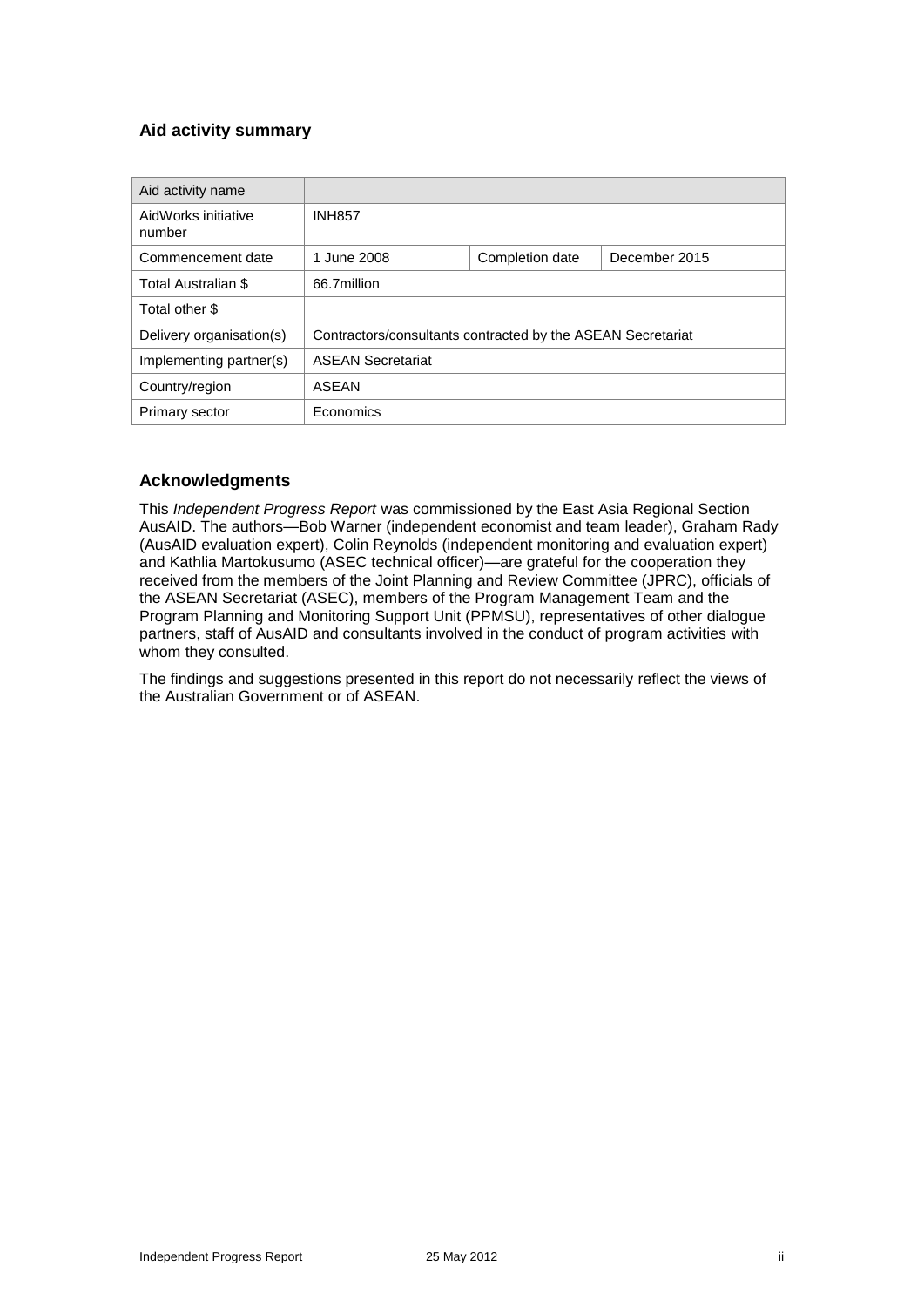# **Contents**

| ANNEX 1: COMPLETED OUTPUTS AND ACTIVITIES (AS AT FEBRUARY 2012) 31 |  |
|--------------------------------------------------------------------|--|
| ANNEX 2: TERMS OF REFERENCE FOR INDEPENDENT PROGRESS REPORT 32     |  |
|                                                                    |  |
|                                                                    |  |
| ANNEX 5. OPERATIONALISING AADCP II MONITORING, EVALUATION          |  |
| ANNEX 6: PROGRESS IN IMPLEMENTING THE ASEAN ECONOMIC COMMUNITY 60  |  |
|                                                                    |  |
|                                                                    |  |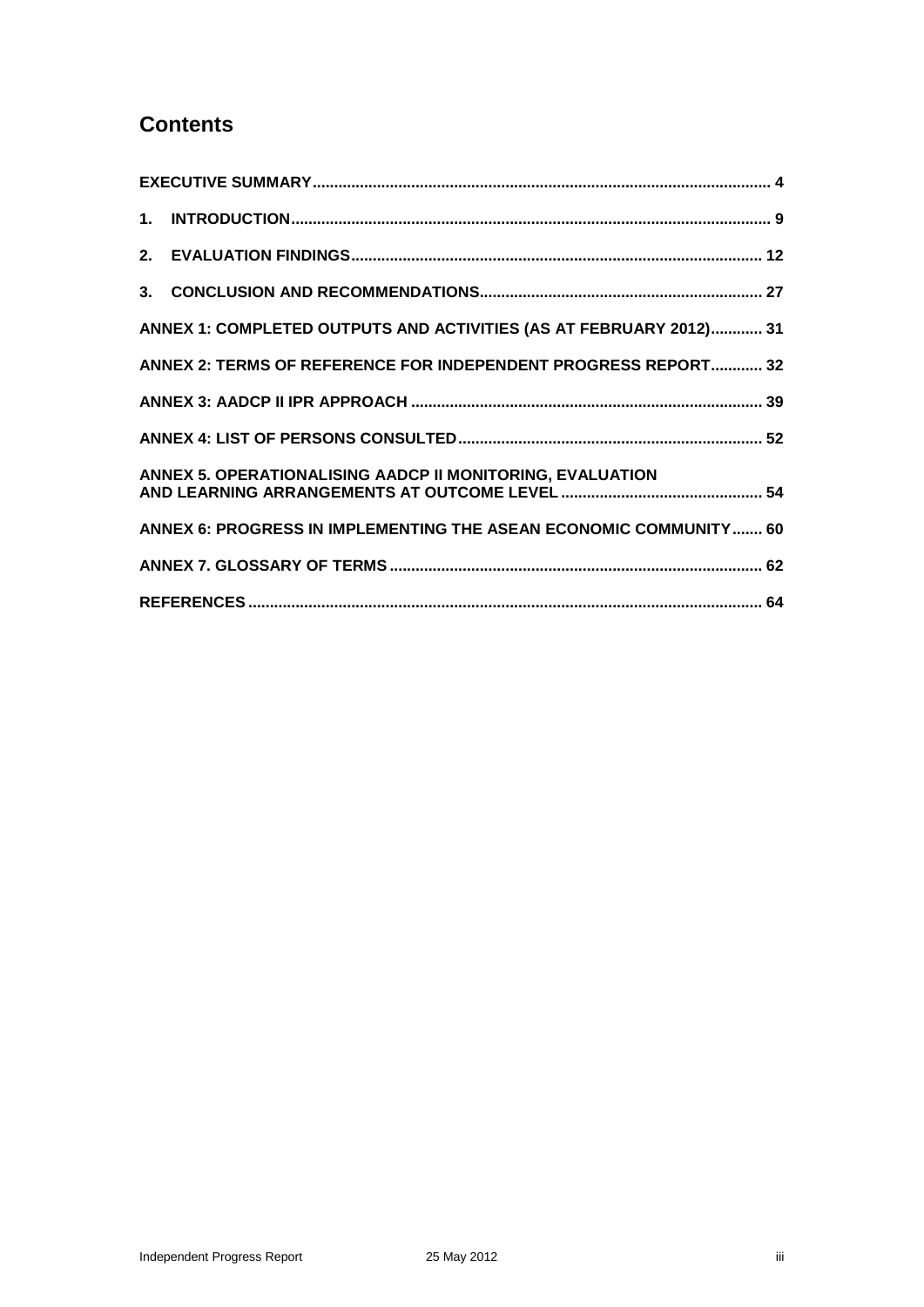# **Executive summary**

The ASEAN Australia Development Cooperation Program Phase II (AADCP II) design was based upon assumptions about the context for the program that have proved to be incorrect. In addition, changes within the ASEAN Secretariat (ASEC) and the broader structures of ASEAN since the design was finalised have had important implications for the program.

Some of the key assumptions proving to be inaccurate related to the:

- capacity of ASEC systems to deal with ongoing management of the program
- resourcing of ASEC to address its expanded mandate
- ease with which ASEAN, ASEC and AusAID could deliver a complex program through a partnership approach.

Further, the design did not adequately recognise the inherent difficulties for a regional program to support initiatives that depend largely on implementation by national agencies.

The program has also had to deal with key changes in governance arrangements in the wake of implementation of the ASEAN Charter, specifically the fact that Permanent Representatives of ASEAN Member States now sit on the JPRC.

# **Achievements**

Despite a protracted start-up and a challenging context, the program has proved adaptable and true to the ideals of partnership. Its notable achievements include:

- recruiting a strong Program Planning and Management Support Unit (PPMSU)
- developing a relevant and focused portfolio of projects with some significant deliverables
- introducing the workstream approach
- implementing a realistic and responsive approach to enhancing ASEC's institutional capacity through funding 'embedded program staff' in ASEAN priority areas and in the program
- introducing innovations in management processes and procedures
- making considerable progress in developing a robust yet feasible monitoring and evaluation system up to the output level, linked to a sensible framework for selecting projects and work streams.

Most significantly, the program has forged a viable partnership, with strong elements of trust and willingness to innovate and adapt in the face of difficulties.

# **Constraints/limitations**

Despite these and other achievements, some critical factors remain that constrain the transition to a more effective, efficient and sustainable program. These include the following.

**Institutional strengthening.** The program has made rather limited progress in strengthening ASEC's institutional capacity. In the absence of clear signals about the future role of the Secretariat and an agreement to resource an expanded capability, there is currently little space for more structured and intensive approaches to institutional development and enhancing the capacity of ASEC staff. Without a clear human resource development strategy and actions to remedy underlying causes of staff turnover and work overload, progress is limited to transferring skills by working with staff who are receptive to engaging with the program.

The program's responsive approach to filling key capacity gaps is to temporarily fund positions in the Secretariat. Partly because this element of the program is included in the management support component of the program, it is not clear if this response is treated as an integral element of the workstreams of the other components and assessed accordingly.

**Partnership.** Developing the partnership concept for the program is a 'work-in-progress'. The work is constrained by a variety of factors such as the variation in approaches adopted by different ASEAN sectoral bodies and working groups and the mismatch in resourcing for ASEC and its mounting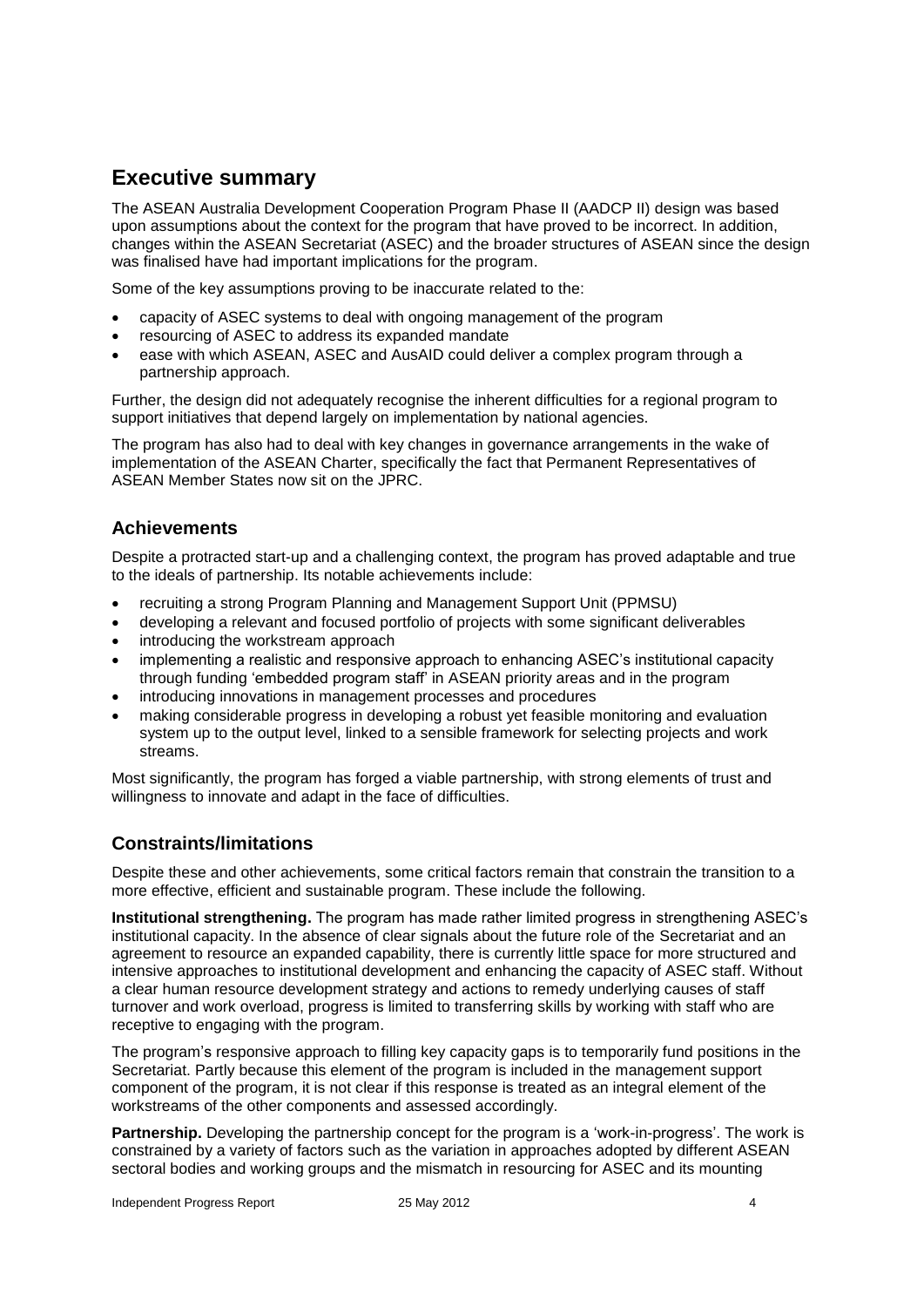responsibilities. The program is widely appreciated throughout ASEC for its commitment to partnership. Despite this, it is not clear that there is a fully shared understanding of what partnership entails and what model of partnership is most appropriate, given the institutional characteristics of ASEAN, ASEC and AusAID. What has developed is, in effect, a facility that responds to one partner's agenda. It is not a dialogue partnership, and it is not obvious that any of the parties is using the program to support their higher-level dialogue or to let that dialogue inform the directions the program takes. Although the 'partnership' is still vulnerable to the winds of change and personnel movements, it is the most notable achievement of the program.

**Incomplete adoption of strategic and programmatic approaches.** The program has made considerable progress in shifting to a programmatic approach as the consumer protection and tourism work streams show. Results are more likely to be achieved by taking further steps to ensure the strategic use of resources and increasing the probability of achieving results:

- the program still has many relatively small value projects; these tax management resources but they probably have only a limited likelihood of achieving real results
- the PMT engages with sectoral bodies and working groups through ASEC officers. With variable success, the team helps develop strategic work plans that can be translated into better integrated and larger programs of support
- for now, work streams do not seem to incorporate or resource specific activities to assess achievements and act on lessons
- there does not yet seem to be systematic consideration of whether program management needs to be supplemented through consultants or embedded program staff.

**Governance.** The governance arrangements for the program are also a 'work-in-progress' as the JPRC works towards clarifying the boundaries between program governance and program management, and determining how to best support the efficient allocation of these functions between the JPRC and the PMT. At the moment it seems that the JPRC:

- is not able to devote enough attention to its strategic oversight function because of the time required for project-level management and approval matters
- is not being adequately supported in this function by current communication from the PMT.

The recent decision to reduce the number of JPRC meetings from two to one a year *may* help in this regard, but this initiative needs to be accompanied by more proactive attempts to enable a greater focus on strategic level analysis, oversight and decision making.

**Monitoring, evaluation and learning**. Despite the strength of the output-level monitoring, the program has yet to make operational any outcome-level monitoring and evaluation (M&E) (including learning and review) systems.

**Sustainability.** The transformation of ASEAN to a rules-based organisation is expected to enhance the sustainability of reforms supported by the program. However, some of the program's solutions that that address challenges of ASEC systems and procedures, as well as the transfer of skills it is facilitating, may not be sustainable. (This said, there are positive indications about ASEC's approach to institutionalising embedded staff positions funded by the program.)

**Expenditure.** The program has been running for over half of its planned duration, but just over a quarter of the allocated funding has been spent or committed. While the rate of expenditure has accelerated, it is most unlikely that the program could disburse its entire allocated funding by 2015.

## **Overall assessment**

Overall, the program has proved very resilient and adaptive in the face of daunting challenges and is now emerging from a protracted period of developing viable ways of delivery in a difficult and fluid environment.

Despite all the challenges, the program has the capacity to deliver credible activities to meet the shared objective of cooperation between ASEAN and Australia. The key to making the best of the platform created by the program and its predecessors lies in: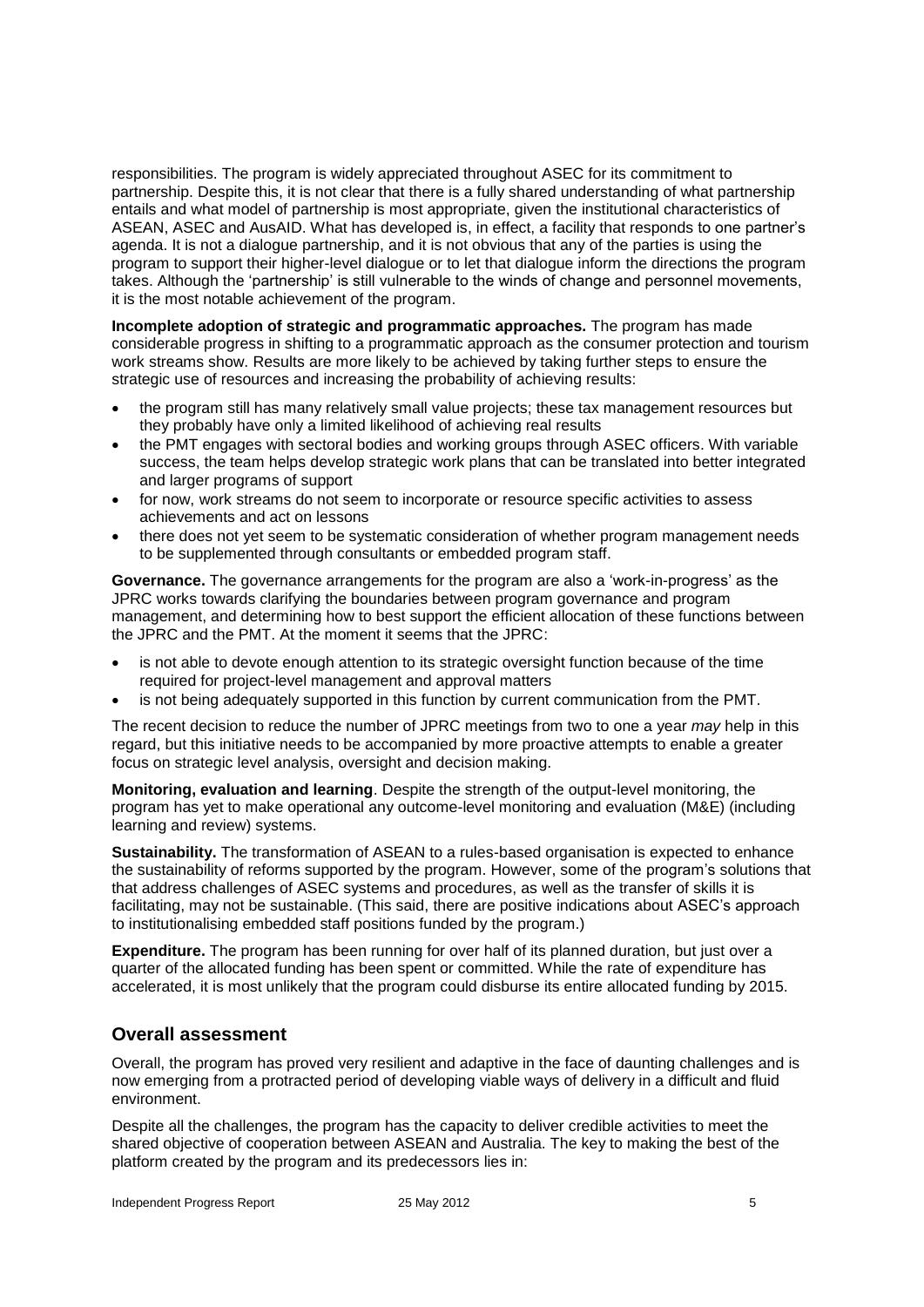- focusing on quality at entry issues: working on priority areas, as best as these can be ascertained, and ensuring that activity designs propose high-quality technical activities with arrangements to review and validate the quality of technical work
- continuing working towards a more program-based approach to optimise the efficiency of resource use and increase the likelihood of having an impact at the policy and implementation approach level where the program actually operates
- harnessing more of Australia's practical expertise in dealing with the challenges of integration and policy reform so that the approach to decision making for the program is more strategic, and perhaps to assist with delivery of some program activities.

# **Recommendations**

- **1. Deepen the program-based approach for work streams meeting desirable criteria to:**
	- **a. prepare four- to five-year designs—including needs assessments, stocktaking past engagements and other donor programs, review and learning exercises midway through implementation and near the end**
	- **b. provide supplementary capacity to ASEC to manage the stream, through funding an embedded program staff position if necessary.**
- **2. Enhance M&E and learning by**
	- **a. adopting the detailed suggestions in Annex 5**
	- **b. increasing support to the ASEAN Integration Monitoring Office**
	- **c. commissioning in-depth evaluations of AusAID/Australian engagement with key sectors, workstreams or focus areas that span across both phases of AADCP (and even including support under ASEAN – Australia Economic Cooperation Program (AAECP) phases where appropriate. (Agriculture and tourism could be good areas to start on.)**
- **3. Adopt, as possible, a more strategic approach to developing ASEC's institutional capacity by:**
	- **a. preparing to support, perhaps in cooperation with other partner programs, implementation of the recommendations of the Corporate Development Scoping Study and the Project Management Framework Studies, ideally with a program-based approach as proposed in recommendation 2, but more flexibly and opportunistically if circumstances require**
	- **b. taking a more strategic/program- centred approach to capacity supplementation, including reporting on expected and actual results of funding embedded program staff, and, as suggested in recommendation 2, including supplementation as part of more comprehensive approach to activities. (To assist with this more strategic focus consider shifting these items from component 3 to component 1 of the program.)**
- **4. Reinforce the strategic oversight function of the JPRC by:**
	- **a. changing reporting to the Committee to better focus on strategic issues, including revising the format of the Rolling Prioritisation Plan (RPP) document, and preparing issues/options papers**
	- **b. adopting a risk management approach to activity approvals that delegates approval for all activities with a value less than at least \$300 000 to the PMT, provided agreed criteria are met and subject to occasional ex-post compliance evaluation.**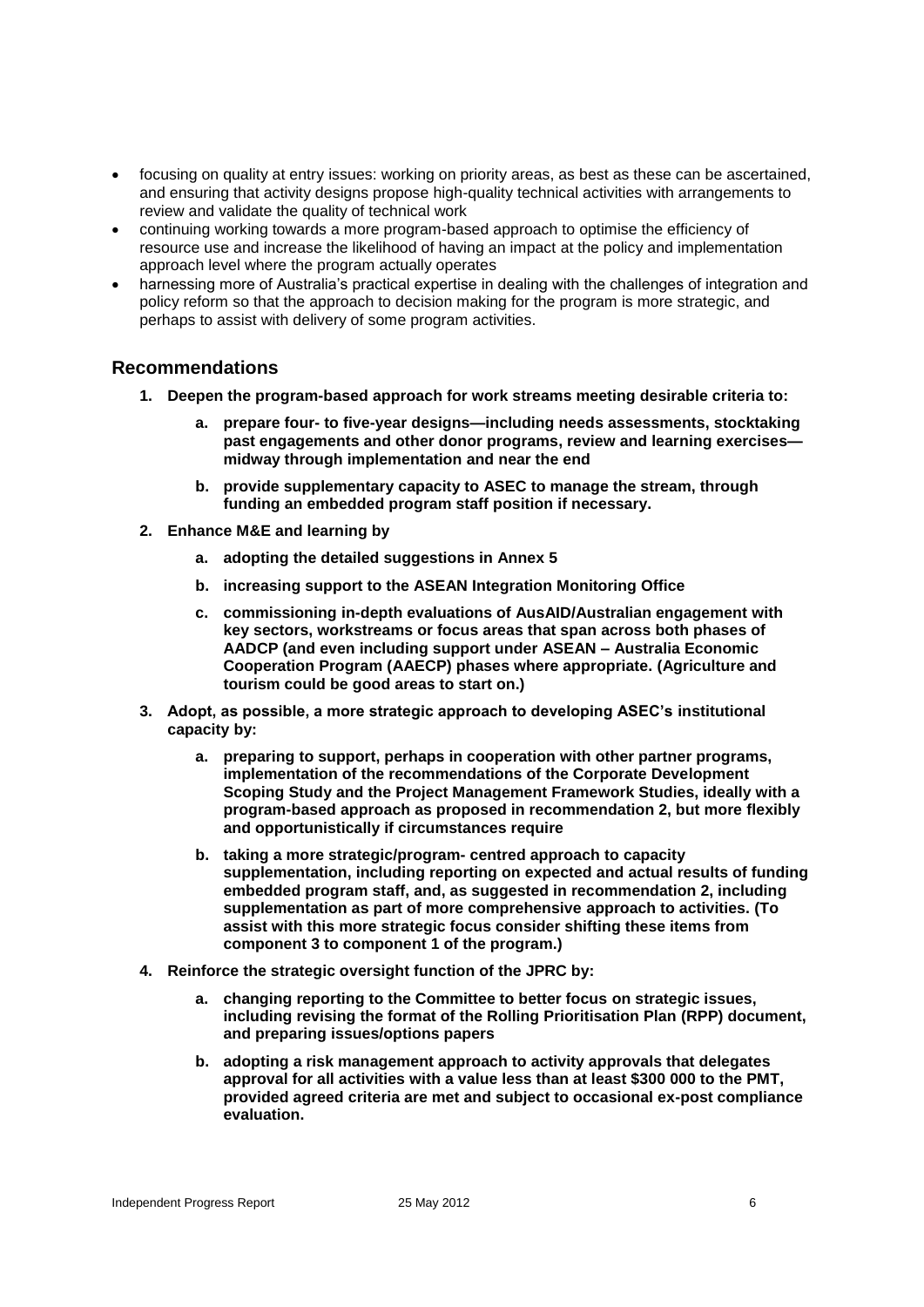- **5. Support JPRC and the ASEAN – Australia Joint Cooperation Committee (AAJCC) to undertake a stronger donor coordination role, including supporting ASEC to improve mapping of donor programs at regional, subregional and national levels.**
- **6. Given that the program, assuming adoption of the other recommended enhancements now has potential to deliver credible achievements to further its objectives, extend its duration to no later than December 2019 (without additional funding), and:**
	- **a. conduct an independent review in late 2015/early 2016 to consider ASEAN's assessment of implementation of ASEAN Economic Community (AEC), and evaluate program performance and expenditure patterns**
	- **b. conduct a review at least one year before closure to identify lessons that can inform design of a future phase of engagement with ASEAN.**

| <b>Evaluation</b><br>criteria | Rating<br>$(1-6)$ | <b>Explanation</b>                                                                                                                                                                                                                                                                                                                                                                                                                                                                                                                                                                                                                                                                                                                                                                                                                                                   |
|-------------------------------|-------------------|----------------------------------------------------------------------------------------------------------------------------------------------------------------------------------------------------------------------------------------------------------------------------------------------------------------------------------------------------------------------------------------------------------------------------------------------------------------------------------------------------------------------------------------------------------------------------------------------------------------------------------------------------------------------------------------------------------------------------------------------------------------------------------------------------------------------------------------------------------------------|
| Relevance                     | 5                 | There is clear and strong alignment with Australian and ASEAN statements<br>of strategy. However, the program design misread the depth of support for<br>an enhanced role for ASEC as well as ASEAN member states'<br>preparedness to accelerate implementation of the AEC to meet 2015<br>deadline. Further it is not clear that the program's approach leads to<br>identifying the most critical issues to work on; the partnership is more<br>facilitative than dialogue focused.<br>This problem is exacerbated by the variable nature of the strategic forward<br>plans prepared by ASEAN bodies, which makes it hard to be sure that the<br>highest priority interventions are being identified.<br>However, assessments of capacity building needs and scoping studies are<br>important initiatives to enable identification of the most relevant activities. |
| Effectiveness                 | 4                 | With a more appropriate definition of objectives that recognises the<br>important aim of the partnership with ASEAN and ASEC, and given the shift<br>to a more programmatic approach with the adoption of the workstream<br>system, the program is in a position to start delivering some useful<br>contributions to implementation of AEC.<br>The variable nature of ASEAN bodies' strategic forward plans remains a<br>challenge. The lack of clarity regarding the future role and resourcing of<br>ASEC means that contributions to the Secretariat's institutional capacity are<br>largely incidental to getting the program to work. However, two key studies<br>funded by the program could lead to substantial work on this issue if<br>recommendations are pursued.                                                                                         |
| Efficiency                    | 4                 | Expenditure levels are low compared to the original expectations which<br>were unrealistic. Although solutions are continually found to impediments to<br>procedural efficiency, significant challenges remain given the nature of<br>ASEC systems. ASEC has traditionally focused on small value, low-impact<br>activities, but the new workstream approach is helping shift thinking and<br>there are examples of larger activities being approved.                                                                                                                                                                                                                                                                                                                                                                                                                |
| Sustainability                | 3                 | The program has control over some, but not all of the factors bearing on<br>sustainability. The current lack of action to address the challenges facing<br>ASEC is a cause for concern for elements of the program. Similarly, the fact<br>that implementation of the AEC by 2015 is a function of national level<br>prioritisation and action by member states raises the possibility of reversal<br>or dilution of reforms called for by the AEC Blueprint.                                                                                                                                                                                                                                                                                                                                                                                                        |

## **Evaluation criteria ratings**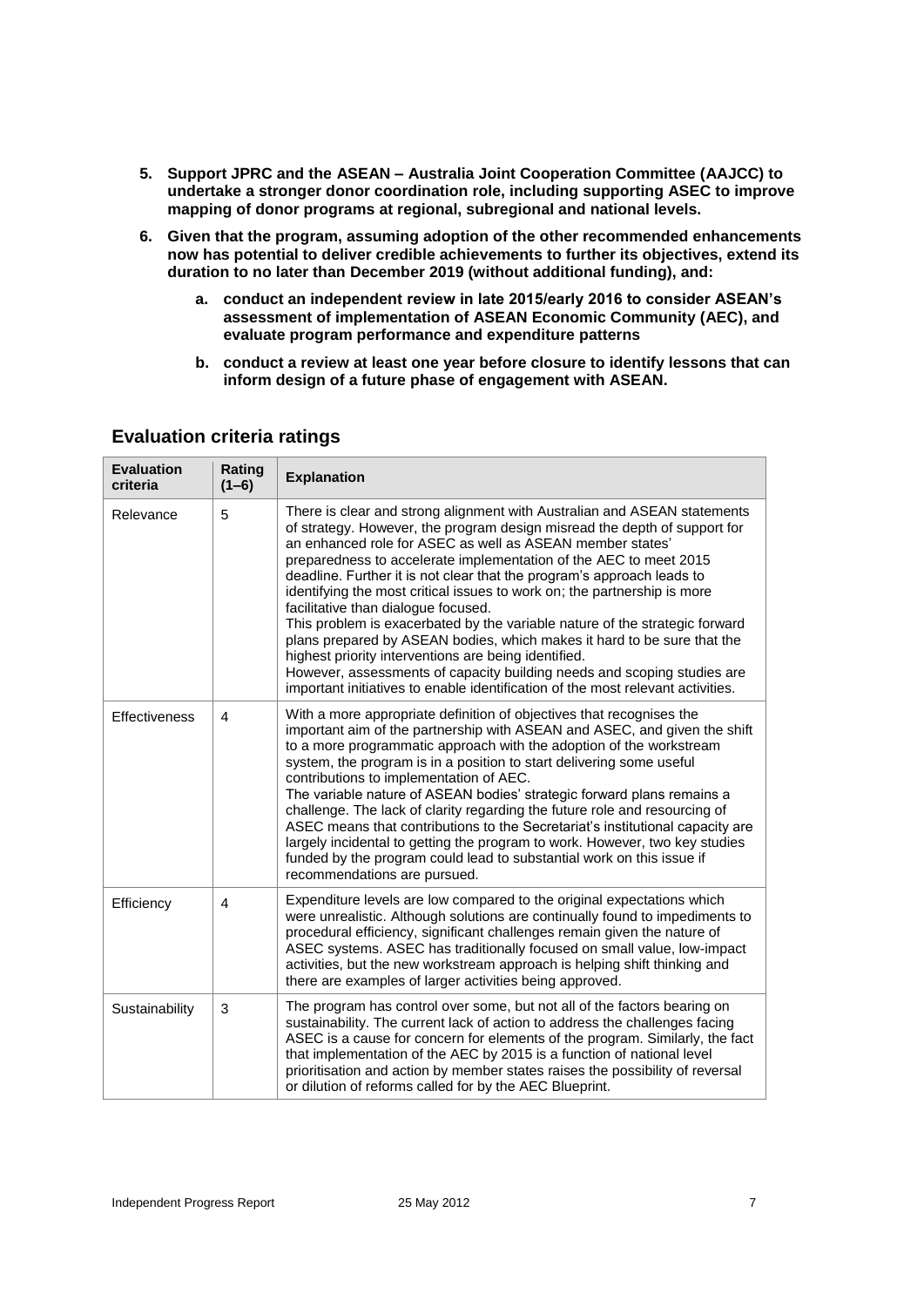| <b>Evaluation</b><br>criteria | Rating<br>$(1-6)$ | <b>Explanation</b>                                                                                                                                                                                                                                                                                                                                                                                                                                                                                                                                                                                                                                                              |
|-------------------------------|-------------------|---------------------------------------------------------------------------------------------------------------------------------------------------------------------------------------------------------------------------------------------------------------------------------------------------------------------------------------------------------------------------------------------------------------------------------------------------------------------------------------------------------------------------------------------------------------------------------------------------------------------------------------------------------------------------------|
| Gender<br>Equality            | 3                 | AusAID and ASEAN have clearly not reached a meeting of the minds on the<br>priority to be allocated to the pursuit of gender equality in the program. In<br>any case, given the economic policy orientation of much of the program, the<br>program does not have strong instruments to bear on improving gender<br>equality within ASEAN Member States (AMS).                                                                                                                                                                                                                                                                                                                   |
| Monitoring &<br>Evaluation    | 4                 | AADCP II has developed detailed and effective M&E systems addressing<br>the output level. There is a need to extend these systems to capture<br>outcome-level results and improve review and learning functions,<br>recognising capacity constraints and lack of ASEC appetite for this kind of<br>program information. (This said, the program's work on supporting high-level<br>monitoring of the AEC is filling an expressed need and can be built on.) An<br>approach to evaluation that examines Australia's longer-term engagement<br>with ASEAN's integration agenda over both phases of AADCP (or longer) is<br>needed to assess the contribution of AusAID's support. |
| Analysis &<br>Learning        | 4                 | AADCP II's performance over the last four years has been a model of<br>learning and adaptation, at least with respect to program management and<br>delivery. It has also commissioned some valuable learning studies related to<br>the AEC and ASEC institutional agendas.                                                                                                                                                                                                                                                                                                                                                                                                      |
|                               |                   | But the program design failed to take account of what could be learned from<br>past experience of working with ASEC, and AusAID seems to have rushed<br>to put in place a partnership approach without testing if the circumstances<br>were conducive, or asking what kind of partnership would be most<br>appropriate.                                                                                                                                                                                                                                                                                                                                                         |

# **Rating scale**

| <b>Satisfactory</b> |                   | Less than satisfactory |                            |
|---------------------|-------------------|------------------------|----------------------------|
|                     | Very high quality | 3                      | Less than adequate quality |
| 5                   | Good quality      |                        | Poor quality               |
|                     | Adequate quality  |                        | Very poor quality          |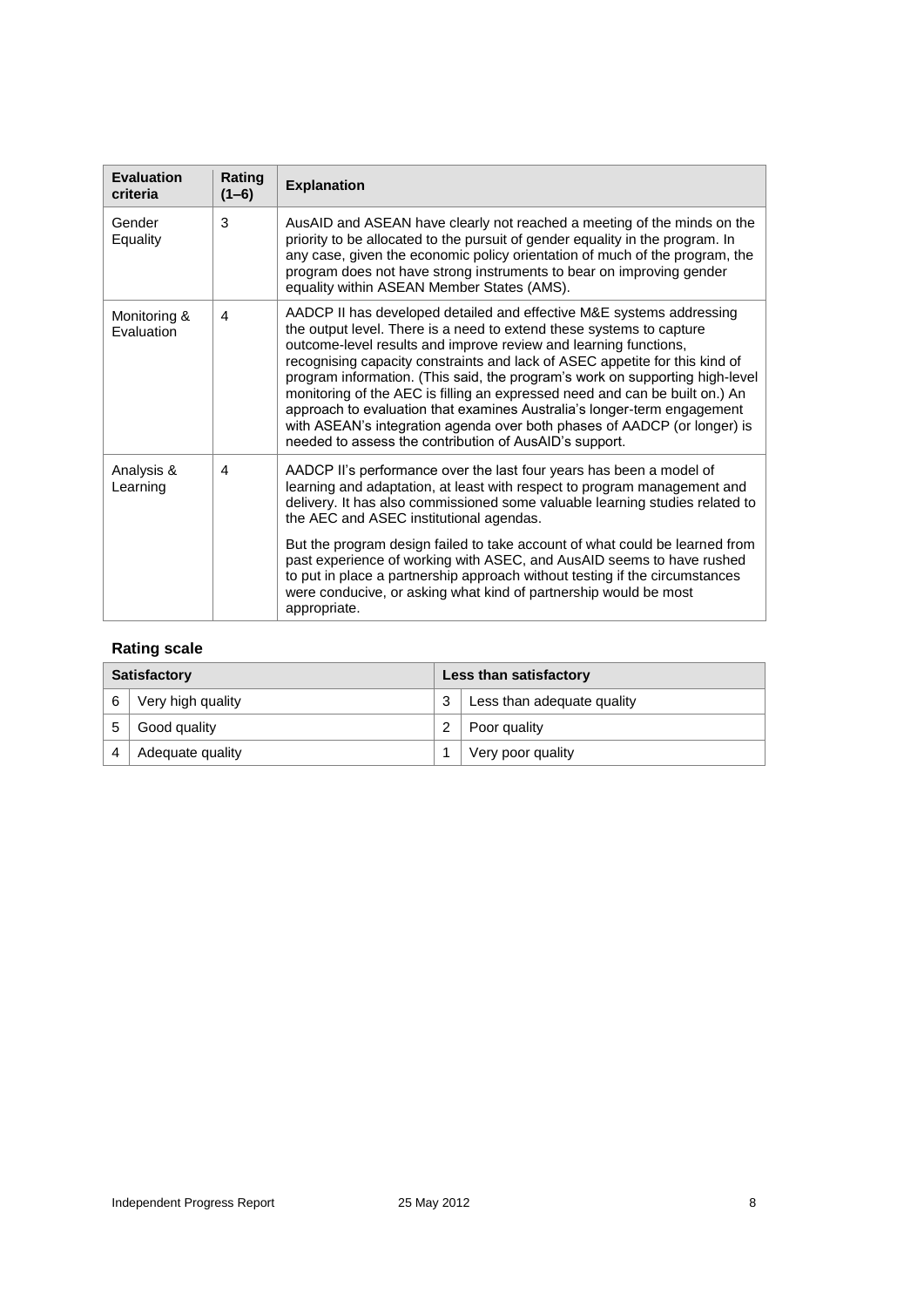# **1. Introduction**

## **Activity background**

The ASEAN Australia Development Cooperation Program Phase Two (AADCP II) became fully operational in July 2009. AADCP II is contributing to ASEAN's regional economic integration goals and to achieving an AEC by 2015. The program is being delivered through a partnership between AusAID and the ASEAN Secretariat (ASEC), and builds on achievements under its predecessor, AADCP I, which ran from 2002 to 2008. AADCP I in turn built on and extended cooperation under three phases of the ASEAN – Australia Economic Cooperation Program that began in 1974.

The objectives of the program (as stated in the terms of reference for this review, reproduced in Annex  $1^1$ ) are to:

- 1. strengthen ASEC's institutional capacity to facilitate and support ASEAN integration and community building efforts
- 2. support the movement towards the AEC by providing timely and high-quality economic research and policy advice
- 3. provide support for regional mechanisms and resources to implement, at the national level, selected activities in the AEC Blueprint.

The program has four components, with indicative funding estimates, as shown below.

- 1. Component 1: Strengthening the ASEAN Secretariat's Institutional Capacity (\$8 million)
- 2. Component 2a: Economic Research and Policy (\$10 million)
- 3. Component 2b: ASEAN Economic Community Implementation (\$22 million)
- 4. Component 3: AADCP II Technical Specialists and Management Support (\$17 million)

The program accords with AusAID's *Aid Strategy for East Asia Regional Organisations and Programs, 2011–2015*, and its partnership approach is consistent with AusAID's commitment to the aid effectiveness principles outlined in the Paris Declaration and later accords. ASEAN's commitment to implementing the ASEAN Economic Community was articulated in the Blueprint adopted at the Leaders Meeting in 2007. The ASEAN Charter, adopted at the same meeting, confirmed the rulesbased nature of ASEAN's agreements.

The start to the program experienced long delays while appropriate financial management and activity development processes were put in place, and design issues were addressed during transition from AADCP I. Internal assessments of the original design concluded that important problems were clarity and feasibility, and insufficient 'due diligence' undertaken to assess the readiness of ASEAN processes for implementation of a program committed to using the organisation's systems. With the benefit of hindsight, it is also clear that the design misinterpreted the intentions of ASEAN member states with respect to enhancing the role and capacity of the Secretariat, and their appetite for accelerating policy reforms and institutional development to achieve the 2015 goal for the AEC.

The operating environment for the program has been affected by a period of disruption and overload in the ASEAN Secretariat. The Secretariat has faced exceptionally high rates of staff turnover during the program's operation and resourcing appears to be inadequate:

- it is reported that more than 50 per cent of the staff have less than two years' experience, and that more than half of the staff who left ASEC in 2011 came from the department responsible for supporting implementation of the AEC
- ASEC's operational budget, provided by equal ASEAN member states contributions, has been increased (from around \$7.3 million prior to adoption of the ASEAN Charter in 2008 to \$15.5 million in the current financial year). However, the meetings workload has nearly doubled

<sup>1</sup> It appears that considerable effort has been devoted to pinning down a set of objectives to facilitate M&E of the program: as a consequence a number of different statements of objectives appear in program reports and documents.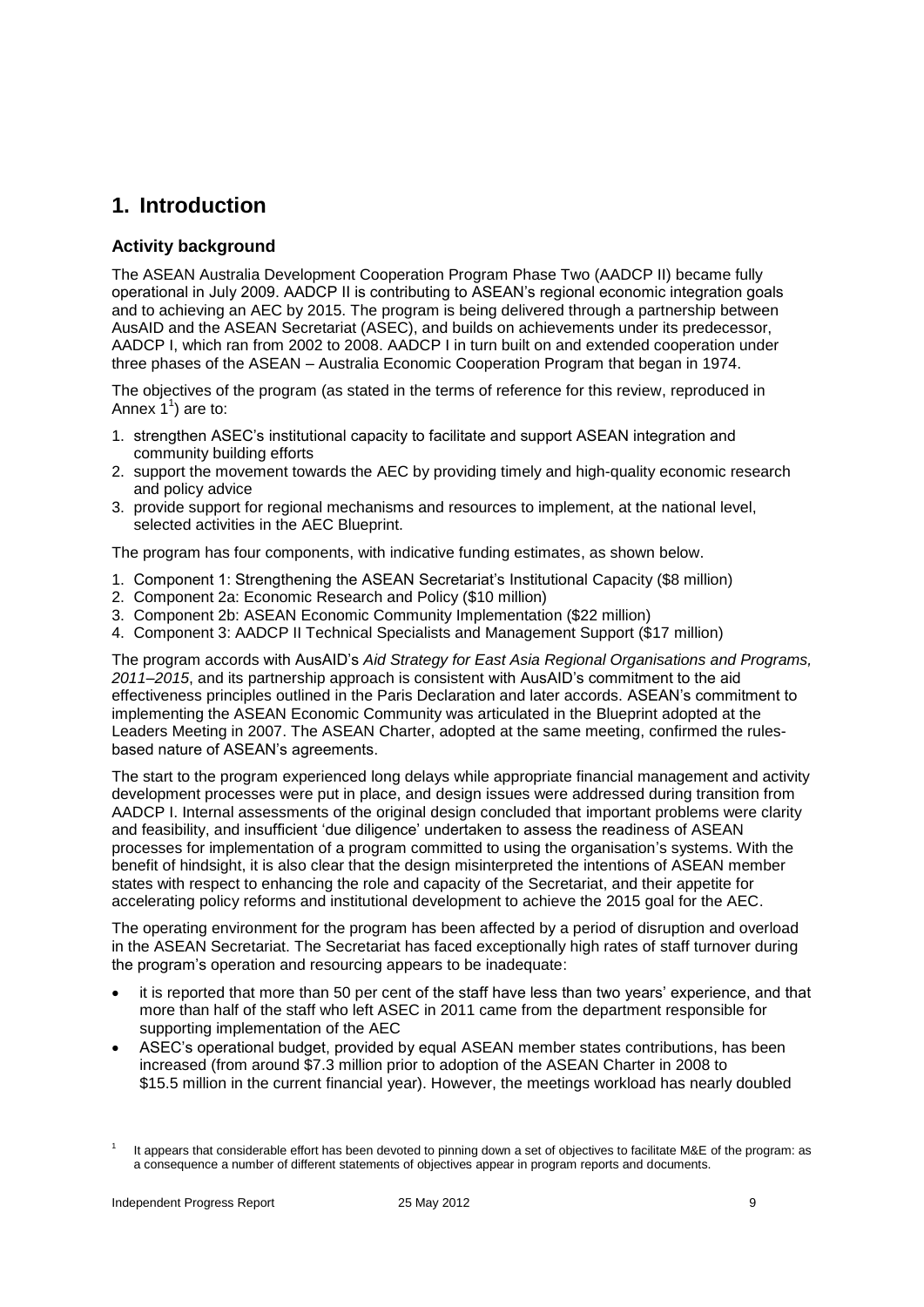since then (from around 600 in 2006 to about 1100 in 2012) and salaries are reported to be seriously uncompetitive.<sup>2</sup>

The program has also had to adapt to changes in governance arrangements occasioned by the creation of the Committee of Permanent Representatives (CPR) under the Charter, and the assumption by the CPR of a role in the Joint Planning and Review Committee. In addition, the establishment of the ASEAN – Australia – New Zealand Free Trade Agreement Economic Cooperation Support Program (AANZFTA ECSP) has introduced a potential source of both competition and complementation for AADCP II, given that there is overlap between the sectoral and topical coverage of the two programs.

According to the midyear review of the RPP for 2011–12, 31 per cent of total program funds had been committed (Table 1). Eleven activities under components 1, 2a and 2b had been completed, and 28 were in progress or expected to be approved out of session. Annex 1 lists the program activities completed to date.

| <b>Component</b>                                   | <b>Committed</b><br>Remaining<br>to 2015 |            | Total<br>allocation | Per cent<br>committed |
|----------------------------------------------------|------------------------------------------|------------|---------------------|-----------------------|
|                                                    | US\$                                     | US\$       | US\$                |                       |
| <b>ASEC Institutional Capacity</b><br>Development  | 2 156 148                                | 5 686 989  | 7843137             | 27%                   |
| Economic Policy Research &<br><b>Policy Advice</b> | 4 052 655                                | 5751266    | 9 803 921           | 41%                   |
| <b>AEC Implementation Support</b>                  | 6 649 574                                | 14 919 053 | 21 568 627          | 31%                   |
| Program Planning, Management<br>& Support          | 4 641 072                                | 12 025 594 | 16 666 666          | 28%                   |
| Total                                              | 17 499 449                               | 38 382 902 | 55 882 351          | 31%                   |

**Table 1. Program expenditure commitments as at March 2012**

Source: AADCP II PMT 2012

### **Evaluation objectives and questions**

The objectives of the *Independent Progress Report* (IPR) as laid out in the terms of reference (Annex 2) are to:

- 1. assess the performance of AADCP II against the Development Assistance Committee evaluation criteria of relevance, efficiency, effectiveness, impact and sustainability and the AusAID criteria of monitoring and evaluation and gender equality. In assessing overall effectiveness in relation to its stated goals and objectives, the IPR will take into account changes that have been implemented since the original design to make the Program more practical and workable, (as documented in the second Annual Review)
- 2. assess AADCP II's success in addressing other key performance concerns, including adequately promoting gender equality, establishing and operationalising a robust M&E system, and undertaking ongoing analysis of the operation of the program, drawing out major lessons learned and taking remedial action to ensure continuous improvement
- 3. define the main issues affecting AADCP II's performance and propose solutions, for example assessing the effectiveness of the partnership delivery mechanism; and ASEC processes and

<sup>2</sup> A recent draft study by the ADB Institute has argued that 'in the absence of structural reforms that drastically bolster the Secretariat's position' it is extremely difficult for ASEAN countries to conduct effective regional cooperation and integration (ADBI 2012). The study argues for a significant increase in ASEC's budget and a revisiting of basic governance principles, in particular those related to decision making and member contributions.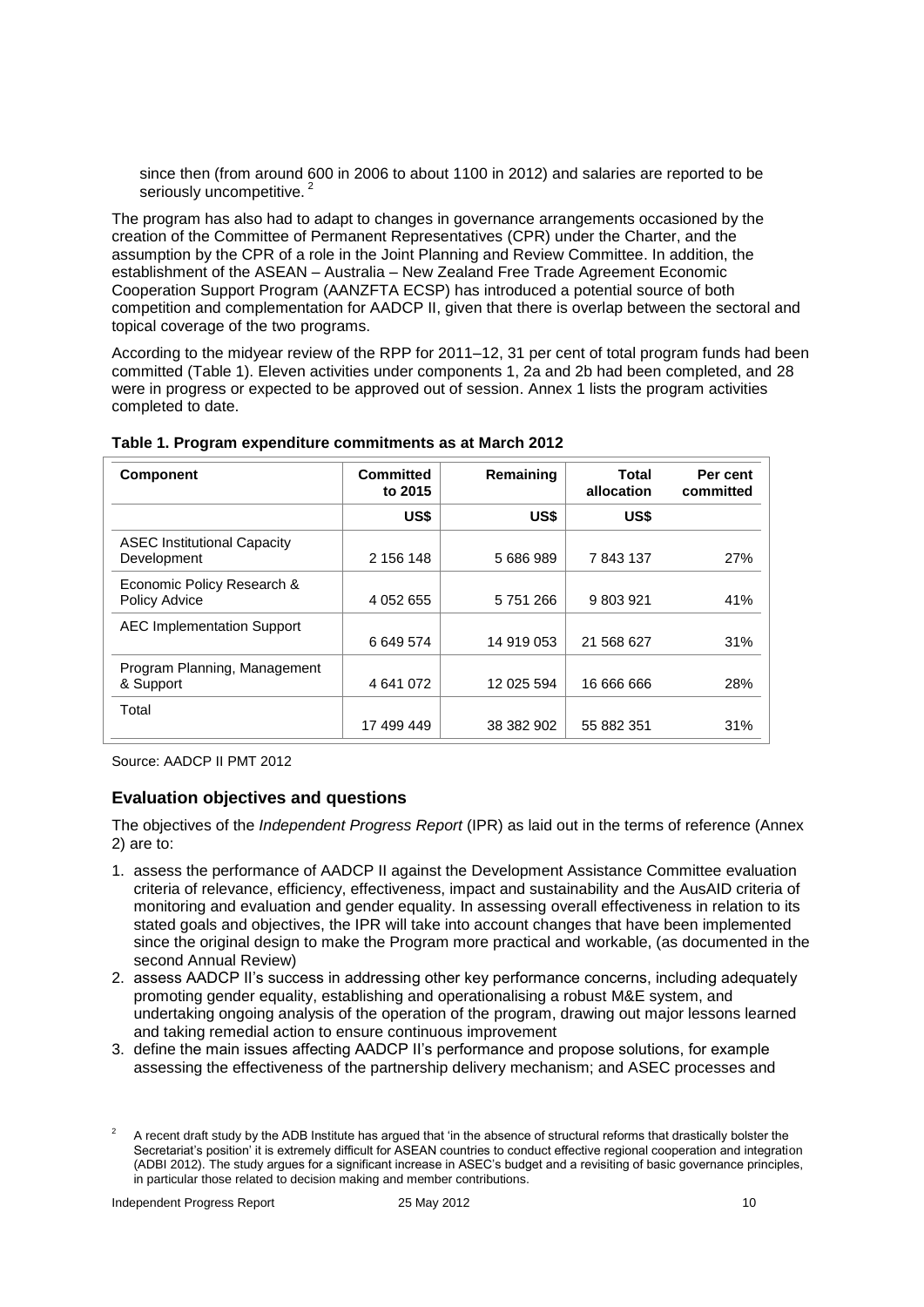capacity limitations. Particular attention should be paid to identifying lessons learned and practices to draw on for designing future programs of ASEAN – Australia development cooperation

- 4. assess future budgetary requirements and options for the use of funds for the remainder of the program, including an extension of time
- 5. review the accountability and governance arrangements for the program, including the frequency and membership of the Joint Planning and Review Committee meetings
- 6. address any other issues that the IPR team considers necessary for the successful completion of the IPR
- 7. make recommendations for the future directions of AADCP II in relation to available budget and resources to promote improvements in effectiveness and efficiency.

#### **Evaluation scope and methods**

The IPR assessment is based on a review of available program documents and selected program outputs and consultations with key stakeholders and informants. The IPR approach paper is presented in Annex 3, along with the methodology for consulting with stakeholders. A list of persons consulted is presented in Annex 4.

Because program outputs have only recently begun to flow (and because of the inherent challenges in measuring outcomes and impacts with programs such as AADCP II), it was not considered feasible to try to assess consequences of Components 2a and 2b,or to evaluate contributions to building the institutional capacity of ASEC. Rather, the focus has been on the program's approach to ensuring relevance and quality of its outputs, and the efficiency of delivering them.

The IPR team was conscious that the ultimate success of regional programs depends on national implementation of regional agreements, and that efforts to help build capacity of regional institutions depend on the actual as opposed to stated intentions of member states to support and resource capacity enhancement. AADCP II appears to operate in circumstances where the ambition and challenges of implementing the AEC, and building a stronger Secretariat appears to have been underestimated by ASEAN member states. This has implications for what the program can be expected to achieve with respect to its stated objectives.

#### **Evaluation team**

The evaluation team consisted of Bob Warner (economist and team leader), Graham Rady (AusAID program evaluation expert), Colin Reynolds (M&E expert) and Kathlia Martokusomo (ASEC technical officer).

Bob Warner was previously a director of the company that undertook a study under component 2a. Graham Rady has been involved in aspects of the development of AADCP II in his role as independent evaluator.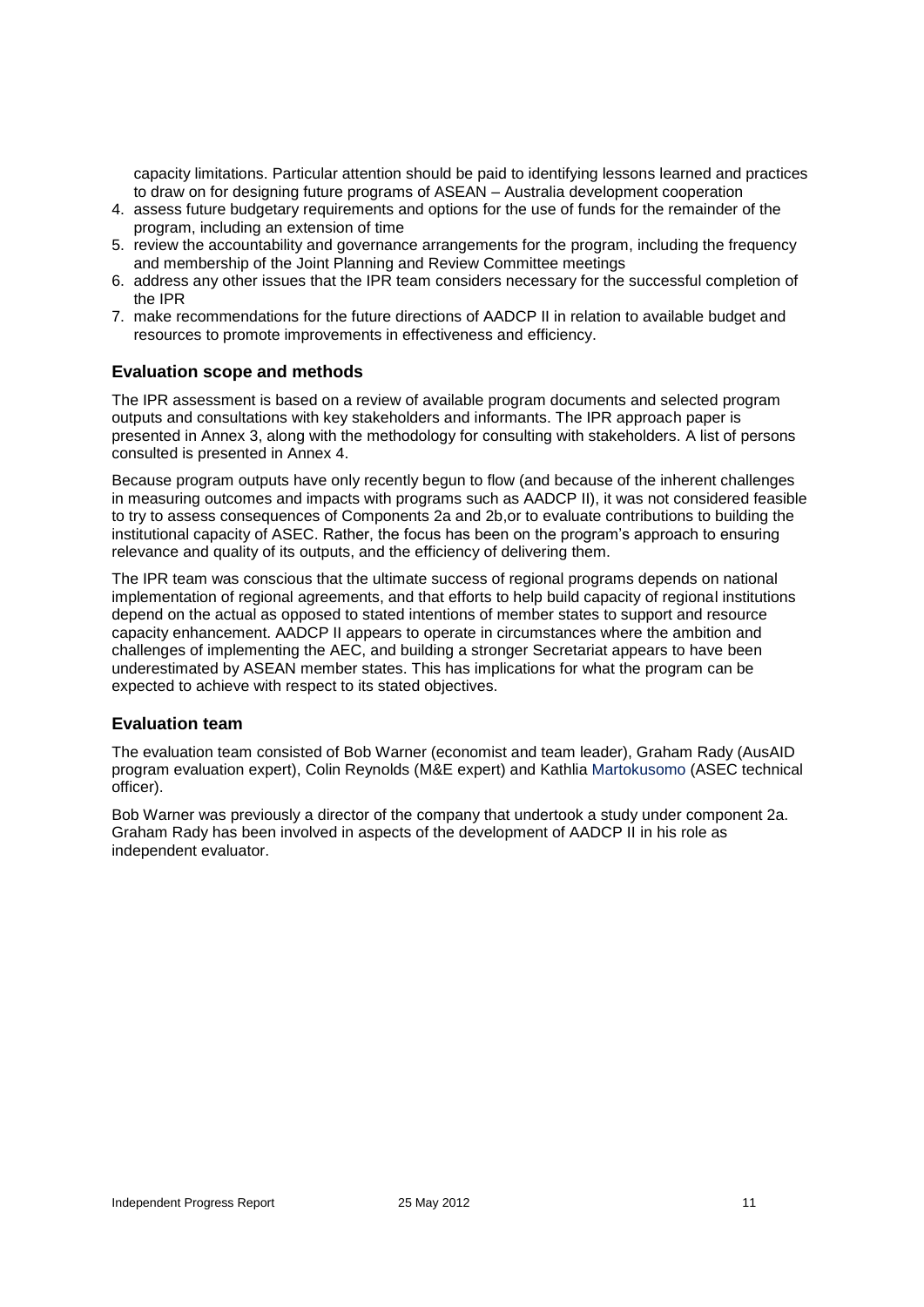# **2. Evaluation findings**

The evaluation of the program has taken account of the following considerations.

- The questionable validity of important design assumptions about the functionality of key management systems within ASEC, the adequacy of resourcing of the Secretariat to match its expanding mandate and workload, ASEAN member states' preparedness to pursue the ambitious—economic integration agenda under AEC, and AusAID's and ASEC's capa economic integration agenda under AEC, and AusAID's and ASEC's capacity to forge and implement a functioning partnership to deliver results.
- The need for the program to adapt to fluid and occasionally unpredictable circumstances resulting from the variability of commitment across focus areas the AEC, the challenges of dealing with ASEC's institutional capacities and systems, and the dissonance between aspirations expressed in official ASEAN documentation and actual practice.
- The relational nature of interactions within ASEAN and ASEC, and the need to build and reinforce personal relations of trust to make progress on the program's intentions.
- The challenges inherent in ensuring the effectiveness and impact of regional programs when progress depends ultimately on national level implementation.

# **Relevance**

The objectives of the program are demonstrably relevant to stated Australian Government and ASEAN priorities. However.

- there has been considerable anxiety over the definition and measurability of the objectives: this has not stopped the program developing a set of activities that conform to partner priorities and, as discussed in the section on M&E, may no longer be a major problem. Box 1 summarises the suggestions of this report for addressing the measurability issue
- specifications of objectives in the design overlooked the critical dimension of partnership: rather than being an approach to delivery of objectives, building a functioning partnership has to be seen as an objective in itself: especially since this has absorbed so much of the program's time and effort. In retrospect, the decision to adopt a partnership approach was premature, and not accompanied by sufficient effort to determine what kind of partnership would be feasible and most appropriate given the modus operandi of ASEAN and ASEC
- it does not seem that adequate attention was devoted to learning from the lessons of AADCP I with regard to delivering a regional program: the AADCP I Independent Completion Report was undertaken some time after the design was finalised. Greater attention could have been given to the lessons concerning the implications of a lack of engagement with national level implementation.

Relevance is not just an issue of whether the program's objectives and overall approach are consistent with development partner priorities: it is also a function of the relevance of the activities supporting the overall objectives.

With regard to the first objective we observe that, in the absence of endorsed higher-level corporate and human resource development strategies to guide the enhancement of ASEC's institutional capabilities, activities to date have necessarily been rather ad hoc.

However, the program has supported important capability supplementation activities. These include funding key embedded program staff positions to fill gaps, and potentially important strategic analysis studies which have the potential to inform adoption of a broader planning framework to guide future engagement.

With regard to the second objective, the end-of-project reports suggest that the program is generally delivering high-quality advice; whether it is timely is harder to confirm, since there have been delays in design, tendering, contracting and implementation. Since the program relies on the interest and willingness of ASEC officials and ASEAN bodies to use the program, we cannot say for certain that it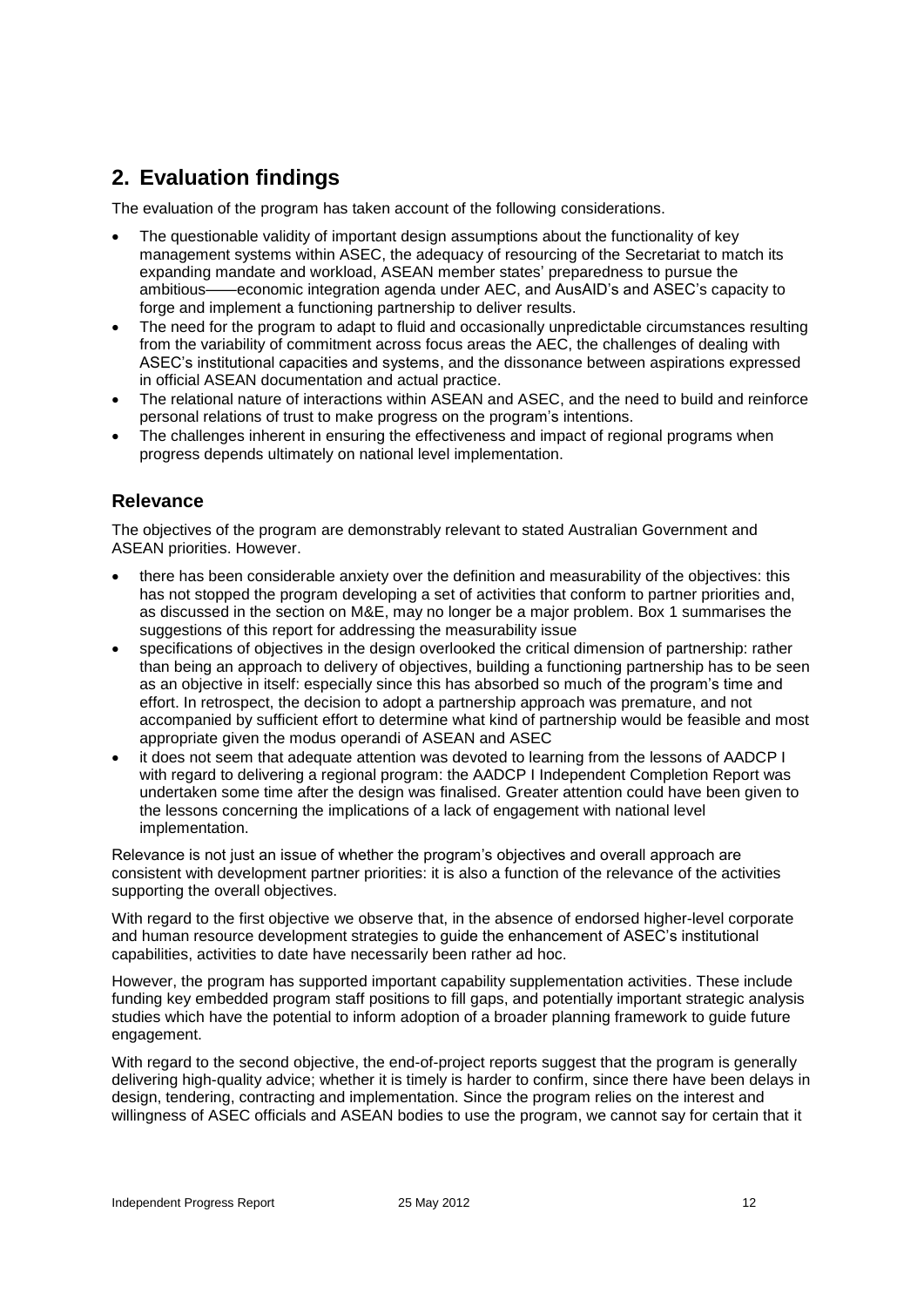is necessarily addressing the issues that are most critical to implementation of the AEC. $^3$  The workstream approach adopted by the program in 2011, and the criteria developed for selection of activities help to ensure that activities are consistent with priorities established by ASEAN bodies, and are linked to implementation of the AEC. But they cannot by themselves ensure that other activities with potentially higher impact have not been overlooked.

With respect to the third objective, it appears from discussions with stakeholders that the quality of strategic planning documents prepared by ASEAN sectoral bodies and working groups varies considerably. This means that the basis for developing well-targeted workstreams to support regional mechanisms and national implementation also varies. This compounds the challenge inherent in the limitations of regional approaches to support national implementation.

# **Box 1: AADCP II objectives**

The three main 'component' objectives listed by the AADCPII design document are:

- To strengthen ASEC's institutional capacity to effectively implement its mandate;
- To provide timely and high quality economic research and policy advice on priority regional economic integration issues; and
- To support regional mechanisms/capacity for implementation of selected high priority AEC Blueprint activities.

There has been much discussion in relevant AADCP II reports and reviews regarding the utility of these objectives from an M&E perspective, and numerous attempts have been made to restate or 'unpack' these objectives in a more functional manner. While these attempts are usually documented, the formal standing of each iteration of refined objectives/outcomes remains unclear.

This document suggests a slightly different approach to the problem of using the original objectives for M&E purposes. This is simply to first define the broad types of real and measurable changes (or 'Categories of Effects', 'Domains of Change' or Key Result Areas') that might be reasonably expected, if contributions to the stated high-level objectives are made, and then seek evidence of such changes or effects. Given the mandated requirement to make contributions *through a partner institution*, the functional forms that these contributions may take are relatively modest. Regardless of which of the three original component objectives is cited, the likely effects of AADCP II can be identified using the 'desired outcome' of:

*A strengthened Australia – ASEAN Partnership, ASEC, and broader ASEAN, that:* 

- *acquires and applies (accurate and useful) learning*
- *develops and applies (good-quality) guidance*
- *develops and applies (good-quality) practices*

*in workstreams and focus areas supporting establishment of the ASEAN Economic Community and related ASEAN objectives.* 

 This desired outcome merely recognises that ASEC can exert its influence in a fairly limited number of ways and that any institutional products must be of a sufficient quality to function effectively, and that they must be applied in order to validly represent an outcome-level result. It is suggested that this desired outcome statement form the basis of AADCP II outcome-level M&E. How this might be achieved is detailed in Annex 5.

AADCP II stands in contrast with the AANZFTA ECSP, to which Australia is a signatory. Under the AANZFTA ECSP there is scope to contribute directly to the prioritisation and selection of activities to be undertaken because the Free Trade Agreement is a binding legal agreement.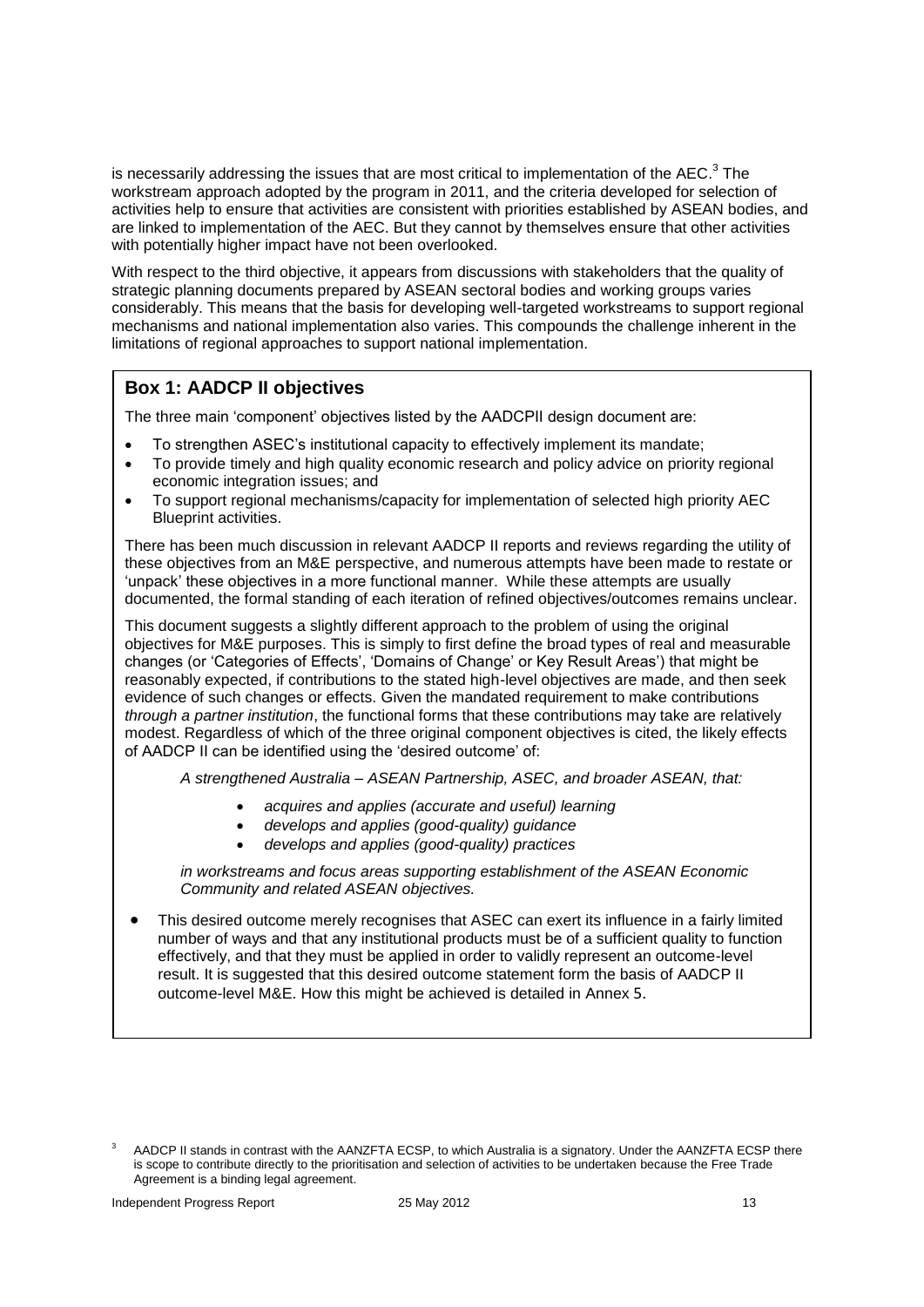# **Effectiveness**

Assessing progress towards achieving objectives is difficult because of:

- the ongoing and as yet unresolved debate about the appropriateness of the objectives/outcomes against which effectiveness is to be assessed—the specification of objectives/outcomes is different in the original design, the draft M&E framework, the latest Annual Review and the October 2011 hand out on the program
	- a more detailed exercise is to be undertaken soon to finalise the specification, and other aspects of the M&E framework—but it is noted that continuing to debate the objectives half way through a program is indicative of less than decisive management on such an important matter;
- the delays in program start-up, which mean that it is in fact in the fairly early stages of implementation with few (11 according the latest RPP midyear review (AADCP II 2012)) projects completed
- limited availability of data because of the absence of an ASEC M&E system, the late development of the program's M&E framework, and because AEC implementation is a national issue.

Notwithstanding these challenges, the program has some commendable achievements.

- Developing the workstream and focal area approach has provided an enhanced degree of program focus—a significant development in an environment of multiple choices and unclear partner prioritisation—which has shifted the 'rules of the game' much more strongly in favour of achieving a strategic approach and improving efficiencies in program management and delivery.
- Recruiting a strong PPMSU and embedded program staff who have developed productive relationships within ASEC and earned the trust and respect of ASEC management and officers.
- Developing a relevant and focused portfolio of projects, including some significant deliverables which are helping to define the agenda in certain sectors and have led to follow-up programs of work—for example the Services Scoping Study and the Road Map for Capacity Building in Consumer Protection (Box 2). A very strong example is the workstream on tourism (see Box 3). Other studies, such as the Corporate Development Scoping Study (CDSS) and the Project Management Framework Study have the potential to lead to follow-up programs directly addressing some of ASEC's institutional challenges.
- However, none of these promising developments by themselves amount to evidence of the program bringing about change. Given the lags involved they may not deliver identifiable changes in the lifetime of the program, which is why evaluation work which takes a longer-term perspective across multiple phases of Australian support is desirable.

# **Box 2: AADCP II assistance to consumer protection**

In 2007, ASEAN's Economic Ministers announced formation of the ASEAN Coordinating Committee on Consumer Protection (ACCCP) to promote regional cooperation initiatives to provide ASEAN consumers with a high level of protection. The committee adopted a strategic approach incorporating policy measures and detailed priority actions including the development of: (i) a notification and information exchange mechanism by 2010; (ii) a cross border consumer redress mechanism by 2015; and (iii) a strategic roadmap for capacity building by 2010. AADCP II is assisting the committee with a coherent workstream starting with development of the road map, and assistance in development of mechanisms, capacity building and dialogue. To date, nearly \$1.5 million has been allocated to four linked projects, and a possible fifth project has been identified.

- Road-mapping Capacity Building Needs in Consumer Protection in ASEAN (completed)
- Development of Complaint and Redress Mechanism Models in ASEAN (ongoing)
- Strengthening Technical Competency for Consumer Protection in ASEAN (ongoing)
- Supporting Research and Dialogue on Consumer Protection (ongoing)
- Development of National Redress Mechanisms in AMS (future indicative)

 $\overline{a}$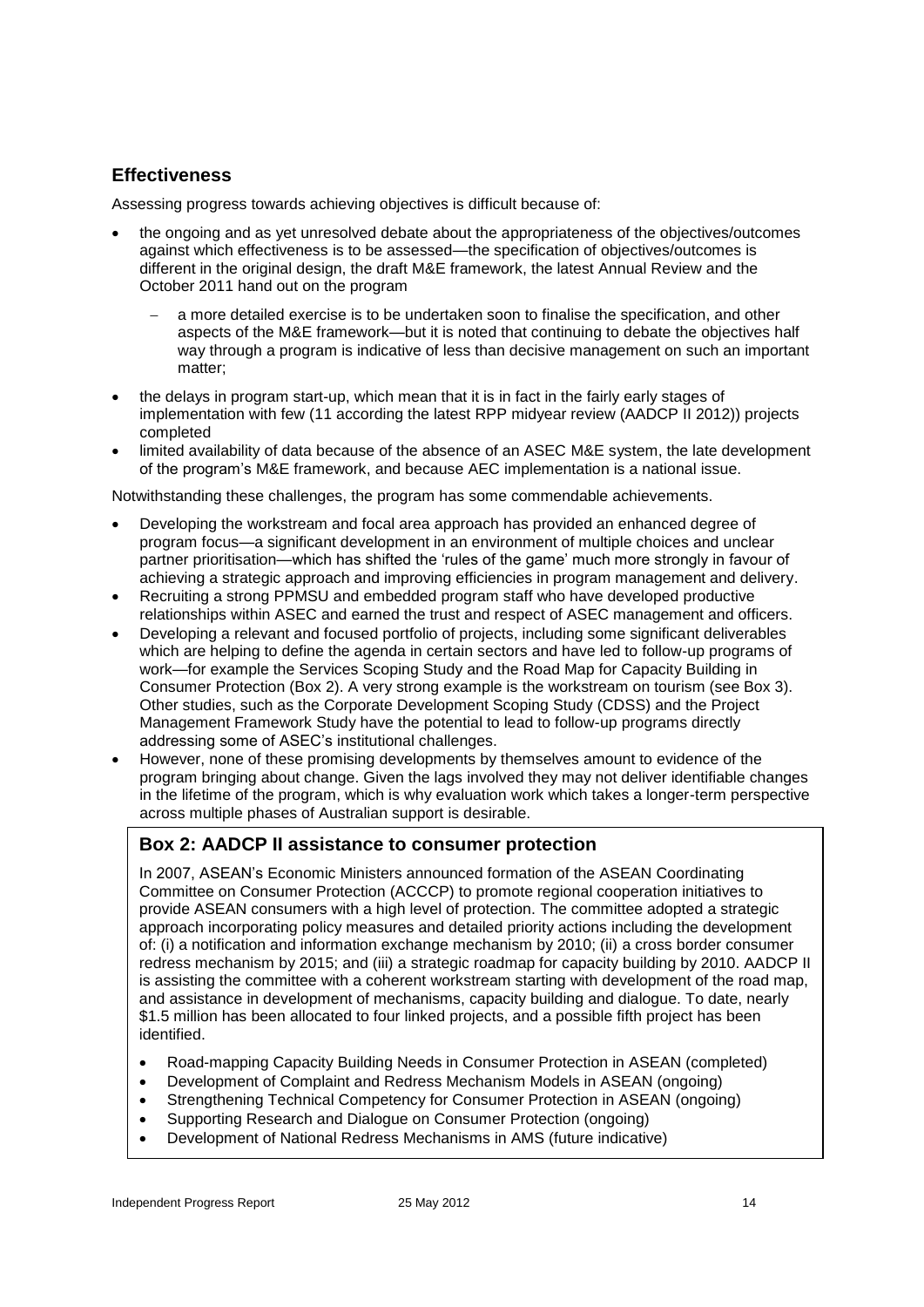- A realistic and responsive approach to enhancing ASEC's institutional capacity through funding of embedded program staff positions in areas of priority for ASEAN as well as the program.
	- However, the achievements of the funding of embedded program positions are not being adequately captured in program reporting, in part because this element of the program is included in the program management component (Component 3). At the least future reporting should describe major ongoing activities undertaken by embedded staff, percentage of time spent on non-AADCP matters, main achievements, recommended actions to improve contribution and perhaps status of ASEC commitment to take over funding of the position. (Reporting the costs under Component 3 can also lead to overstated assessments of the overhead administrative costs for the program.)

# **Box 3: Australian assistance to implementation of the ASEAN tourism strategic plan**

AADCP II and its predecessor programs have been instrumental in progressing implementation of the ASEAN Tourism Strategic Plan (ATSP) since its formulation in 2009. The activities have followed a logical development (reflecting the coherence and strength of the ATSP itself) from diagnostic and scoping work through to support for policy development and implementation and capacity development. The following list illustrates the coverage and progression of support to tourism across both phases of AADCP.

# **AADCP I (2004 to 2008)**

- ASEAN Tourism Investment study
- Developing ASEAN Common Competency Standards for Tourism Professionals
- Impact Assessment of the Visit ASEAN Campaign
- Developing Common ASEAN Tourism Curriculum Project
- Capacity Building for an ASEAN Mutual Recognition Arrangement in Tourism Project

## **AADCP II (ongoing from 2011)**

- Toolbox Development for Housekeeping Tourism Division
- Training of Master Trainers and Assessors for Housekeeping Division
- Toolbox Development for Front Office, F&B Services, Food Production Division
- Gap Analysis on Implementation of MRA on Tourism Professionals
- Feasibility Study for the Establishment of a Regional Secretariat for Tourism Professionals

## **AADCP II (future indicative from 2012)**

- Development of ASEAN Tourism Professional Registration System
- Training of Master Trainers and Assessors for Front Office, F&B Services, Food Production Division
- Toolbox Development for Travel Agency and Tour Operation Division
- Capacity Building for MRA Adoption by Tourism Educational Institutions in AMS
- Capacity Building for National Regulatory and Institutional Arrangements in Tourism Labour
- Training of Master Trainers and Assessors for Travel Agency and Tour Operation Division
- Recognition of Prior Learning Processes
- Review and development of competencies

The support of AADCP I & II is evolving as a substantial system of sector-wide assistance. Completed and ongoing projects across both AADCP phases represent an investment of over \$5 million. Representatives of the ASEAN Tourism Working Group interviewed by the Review Team expressed great appreciation of this coordinated assistance and suggested that this 'sectoral approach' had strong advantages in terms of both efficiency and effectiveness of utilisation of external assistance to ASEAN.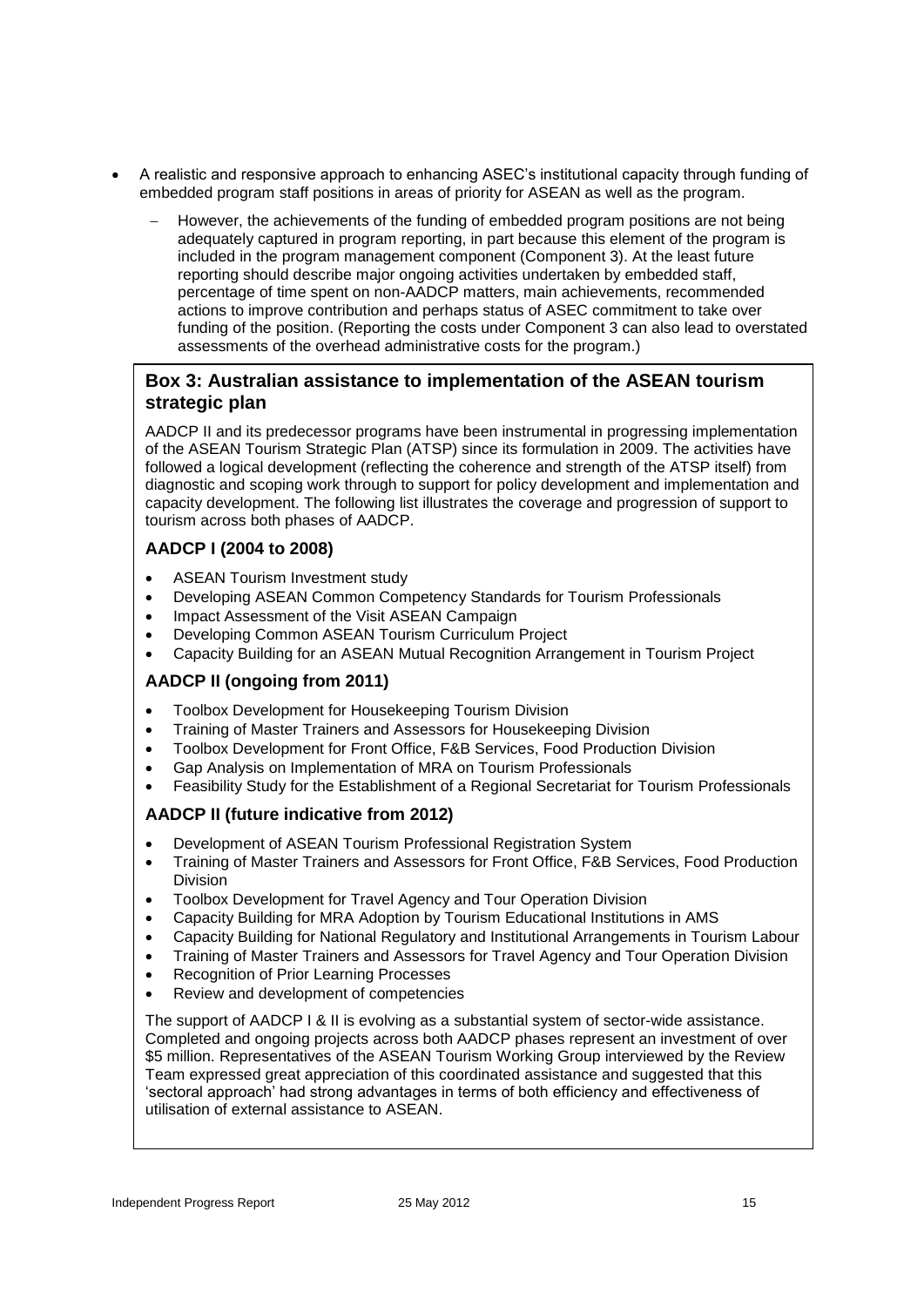- Innovations in management processes and procedures, including the out-of-session approach to activity approvals, streamlining PMT processes, achieving significant innovations in tendering, and entering into agreements with multilateral and national implementing agencies.
- Considerable progress in developing a robust yet feasible M&E system up to the output level, linked to a sensible framework for selecting projects and workstreams.

Perhaps the most important achievement of the program, given all the challenges, is that it has developed a working partnership with high levels of acceptance and trust. Box 4 summarises the report's assessment of the partnership as it now stands.

# **Box 4: AADCP II partnership**

Partnership is a term that is often used rather loosely without a clear definition of what in practical terms is appropriate or expected in a particular situation. For the purposes of this review, a partnership is defined to comprise the following elements: (i) sharing authority, responsibility, governance and decision making; (ii) working towards common agreed objectives; (iii) working through the developing partner's systems and agreeing to strengthen those systems where appropriate; (iv) promoting transparency, information sharing and collaboration. (v) maintaining good relationships and genuine respect; and (vi) jointly learning and managing challenges and risks.

With respect to each of these elements, we have the following observations.

- i. *Sharing authority, responsibility, governance and decision-making*—many stakeholders and informants provided positive and apparently genuine comments about the 'uniqueness' and 'genuineness' of the program's intentions to make joint decisions and empower ASEC and AMS participation through the governance arrangements (these observations were broadly consistent with the partnership snapshot report (Crooke, 2010)).
- ii. *Working towards common agreed objectives*—it is clear that at the highest level there are jointly established articulations of broader objectives, related to AEC implementation and ASEC institutional strengthening, However, in practice, the on-theground translation of these articulations into prioritised actions is subject to differing interpretations. It is clear that the definition of ASEC institutional strengthening is not fully shared, with the concept subject to considerable qualification by some members of the CPR. And with regard to AEC implementation, it seems that there is still hesitation about driving the integration agenda to the stated timetable (see Annex 6).
- iii. Working through partner systems and agreeing to strengthen them where appropriate it is clear that working through existing ASEC systems has exposed the program to considerable challenges, particularly with respect to ASEC tendering and legal systems, and the processes for approving projects. Dealing with this has required joint agreement on innovative solutions and new approaches to more flexible and often targeted tendering arrangements, and new forms of agreements with organisations such as multilateral development banks and organisations. Despite the frustrations being experienced, both parties are being quite bold in working collaboratively towards making some important changes. (This said, it is clear that innovation in ASEC depends heavily on the interest and drive of individual officers, rather than being an institutional imperative.)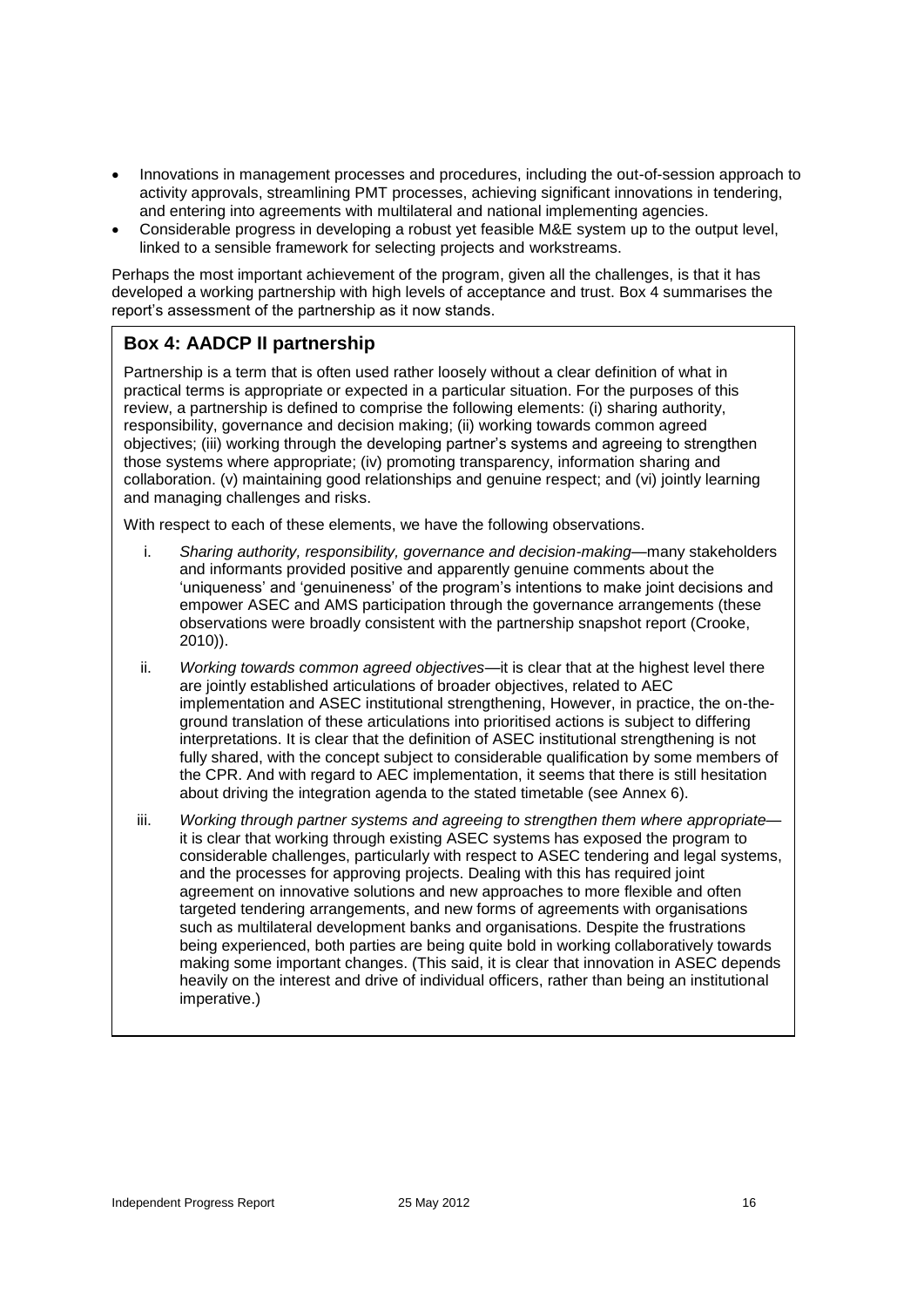# **Box 4: AADCP II partnership (continued)**

- iv. *Promoting transparency, information sharing and collaboration*—this is an area best described as a 'work-in-progress' since ASEAN member states officials continue to exercise their prerogatives with respect to interacting with dialogue partner programs and their staff, and ASEC officials are often unable (and sometimes unwilling) to act as efficient and open intermediaries between the program and ASEAN bodies. It would be more efficient if the program could have direct access to bodies on matters related to implementation of agreed work streams, where this does not involve dialogue on policy or other issues of a confidential nature. There are examples of reports produced by the program not being shared with the program. While it is appreciated that such reports (such as the Corporate Development Scoping Study) may have controversial aspects, it seems important that independent reports like this should be shared with the program. This would not impinge on ASEC's right to accept, reject or call for clarifications of recommendations.
- v. *Maintaining good relationships and genuine respect*—as stated above a range of stakeholders confirm that good relationships generally exist based on genuine respect and a mature understanding of the challenges that all parties face. But given ASEC's turnover, program team members must continually refresh these relationships: they are not obviously institutionalised.
- vi. *Jointly learning and managing challenges and risks*—it is clear that working through ASEC and ASEAN systems is creating a unique opportunity for joint learning. And some of this learning, for example, with respect to tendering and contractual/legal arrangements is being translated into action and system improvement. However, ASEC is yet to be fully empowered to institutionalise all of the learning and approach to innovation: and it is disappointing that ASEC did not take the opportunity for a fuller engagement with this review.

Given that AusAID has committed to a 'partnership approach' in regard to this program, it must also be willing to fully recognise the compromises and constraints this entails. As with most real-world applications of the Paris Declaration principles concerning working through partner systems, there is a clear cost involved in terms of effectiveness and efficiency. This should not be surprising, as resources (including time) will naturally be diverted into strengthening the partner's necessary policy, practice and/or capacity. Ignoring this fact will result in considerable frustration that the program cannot succeed in 'having it both ways'. That is, giving a commitment to a partnership, but also applying normal AusAID 'standards' of direction (control), strategic planning, M&E and other factors. The partnership inherently means that progress in these areas can only take place, if, and at a rate, the partner agrees and develops its associated absorptive capacity.

While the program partnership is emerging as a strong vehicle for helping ASEC assist with implementation of the AEC, it does not have the shared approach to high-level prioritisation of the AANZFTA ECSP. More generally, the opportunity presented by the program to support dialogue on integration, and to bring Australian perspectives and expertise to bear in the identification of critical issues that the program could be used to explore is not being fully utilised. In that sense the partnership is one in which one partner acts as a facilitator rather than an interlocutor.

# **Efficiency**

Management efficiency is reflected in characteristics such as: delivery of elements of the program on time; consistency of expenditure progress with the allocated budget; adequacy of staffing and efficiency of personnel arrangements; establishment and operation of appropriate management systems (including M&E arrangements); maintenance of efficient and effective governance arrangements; and delivery of cost-effective quality outputs.

 **Expenditure.** Rates of expenditure are not an over-riding measure of management efficiency rather this report considers that programs such as AADCP II should be more focused on the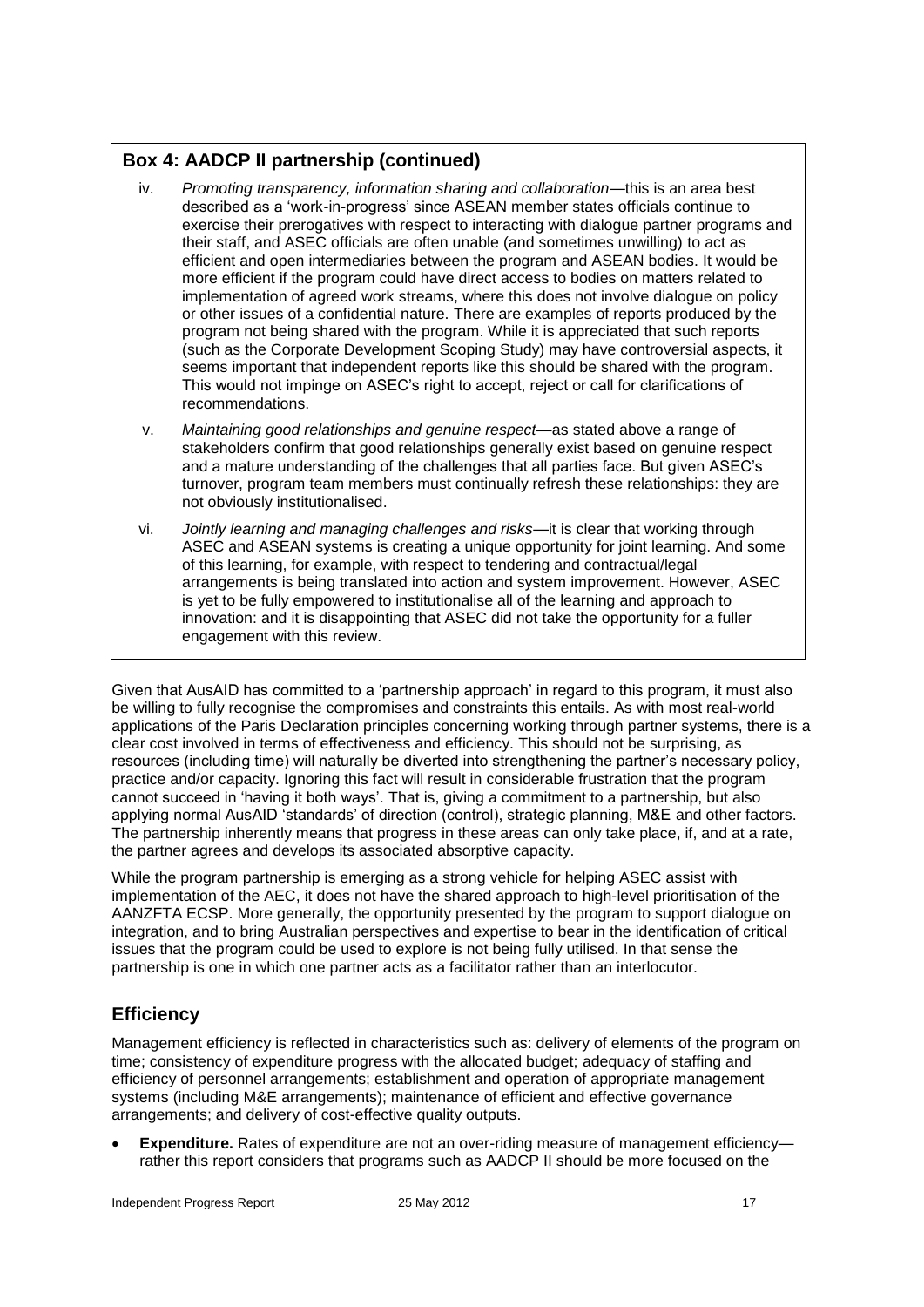quality of expenditure rather its volume or speed. The program's below expected rate of expenditure exemplifies the challenges faced by the program in its early years and the unrealistic projections in the original design – but it also has implications for the balance of the program's duration.

- As at February 2012, the program has been running for over a half of its original timeframe (of early 2008 to December 2015), but only 31 per cent of total program planned expenditure has been realised or committed. In 2011, the program spent approximately \$5 million, and the Program Director expects to achieve expenditure of \$6 million in coming years. At this rate of annual expenditure, it will take until the end of 2019 to fully expend the program's \$57 million budget.
- This review is recommending the development of medium-term expanded programs in selected areas, where it is possible to: confirm the existence of a robust and current strategic framework/action plan; get agreement from the relevant ASEAN body to commission a design mission to efficiently prepare a comprehensive four- to five-year program; provide necessary support through embedded program short-term staff to support program management; and invest in review and learning exercises about midway and at the end of the program period. Adoption of these and other recommendations may have an impact on rates of expenditure.
- **Approvals and processing.** There is a perception expressed by some stakeholders and informants that excessive time is taken to approve and process projects, compared to other partner programs (including AANZFTA ECSP). But this criticism seems not to recognise the desirability and longer-term benefits of working through ASEC systems, and bringing about improvements to expedite processes. The program has introduced a number of initiatives, including: selectively providing external consultants to assist with proposal designs; adopting more flexible and often innovative procurement and tendering arrangements to supplement the standard approach of advertising through the ASEC website; and developing new legal agreements and simplified proposal formats.
- **ASEC staff resources.** Widespread and serious concerns were expressed to the review about the adequacy of staffing of ASEC to fulfil its mandate more generally and more specifically to manage the additional workload associated with preparing project proposals and monitoring project delivery.
	- In response the program has funded three embedded program staff positions to address jointly agreed human resource gaps. These embedded positions include a Senior Economist, a Technical Officer (Trust Funds) and a Technical Officer (Contracts/Legal). In addition, a Technical Officer (Personnel) was recruited but is now located with the PPMSU to serve the program's needs. The program is also funding the Director of the ASEAN Integration Monitoring Unit (not originally contemplated during program design) and is in the process of recruiting a Chief Corporate Specialist and a Technical Officer (Corporate Development).
	- Notwithstanding the funding of these embedded program staff positions, some delays are reported in developing and implementing legal agreements. It is widely accepted that the Legal Department is still under resourced for an organisation meant to be supporting a rules-based system.
- **Governance.** Governance functions for the program are the responsibility of the JPRC and the PMT (the latter comprises an AusAID Program Director and two Assistant Director level officials from ASEC).
	- The JPRC acts as the pre-eminent governance body, establishing strategic directions and monitoring program performance. The JPRC at the moment is also approving activities and projects for funding. This was not envisaged in the original design (see Box 5), and seems to have arisen partly as a result of the lack of clarity with respect to the relative roles of the CPR (which came into being and took its role in the JPRC after the program became operational) and ASEC (Crooke, 2012). As a result there is currently a blurring of the roles of the JPRC and PMT with respect to project approval.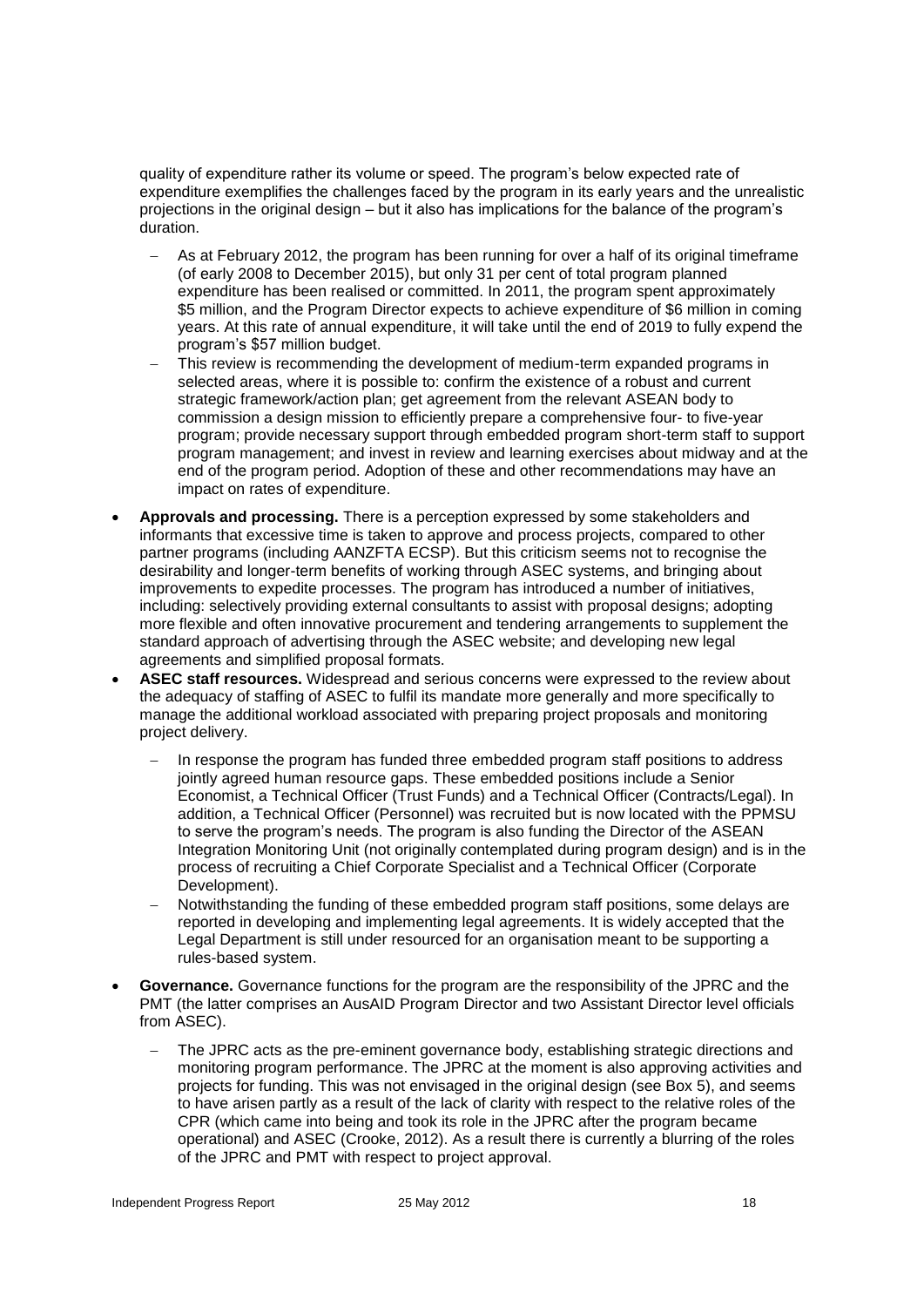- This has the potential to deflect the JPRC from its more important role of providing strategic direction and ensuring efficient management of the program. The PMT has developed robust systems to ensure that projects align with ASEAN priorities, implement the decisions of the JPRC and to ensure appropriate use of funds. Projects are endorsed by the relevant sectoral bodies who are the appropriate technical decision- making bodies for project proposal content; corporate projects should be in support of the ASEC Human Resource Development (HRD) plan and be approved by Director Corporate Affairs or the Deputy Secretary General Community and Corporate Affairs prior to PMT consideration, and the program:
	- has a PMT and PPMSU to manage program implementation consistent with broad strategic directions from the JPRC
	- has appropriate procurement processes consistent with ASEC and AusAID requirements
	- has appropriate M&E/quality control processes at the project level acceptable to the partners
	- is subject to independent annual reviews to facilitate monitoring by the JPRC; and
	- has its accounts independently audited annually.

## **Box 5: Governance roles in the original design**

The original design for the program proposed a clear delineation of responsibilities between the JPRC and PMT with respect to activity approvals.

According to the design, the JPRC was to:

- Ensure both ASEAN and Government of Australia (GoA) policy priorities are reflected in the strategic direction of AADCP II supported activities
- Review and endorse the strategic direction of each AADCP II Annual Plan and budget
- Review the progress made in implementing each annual plan and, as appropriate, help resolve implementation problems and re-direct the attention of the management support team
- Assess AADCP II effectiveness in contributing to AEC Blueprint implementation; and
- Promote and support effective coordination with other dialogue partners.

The PMT was to be responsible for:

- Preparing consolidated AADCP II annual plans and budgets, and six-monthly performance reports in consultation with the Institutional Affairs Focal Point and the Principal Director of Bureau for Economic Integration and Finance (BEIF)
- Authorising the commitment of expenditures from the relevant trust funds (for programs/projects and staffing/management support) in line with the scope of approved projects and work plans
- Monitoring the overall progress of AADCP II implementation and the achievement of results
- Promoting donor coordination, including investigating and pursuing options for the establishment of a common-pool funding mechanism
- Providing secretariat support to the JPRC
- Maintaining a central database of all AADCP II funded initiatives (as part of a broader ASEC program/project information system)
- Producing appropriate informational materials on AADCP II and promoting the program's visibility.

Source: GOA/ASEC Design Mission, 2008 (Emphases added)

 This review suggests that because of the additional safeguards of the program, the JPRC and its CPR membership should adopt a risk management approach to project approvals, and delegate all approval decisions below a predetermined level to the PMT, subject to application of approved criteria and selective ex-post monitoring to ensure compliance. (This said, the review notes that as a sign of growing trust in the delegation of responsibilities to the PMT, the JPRC will now meet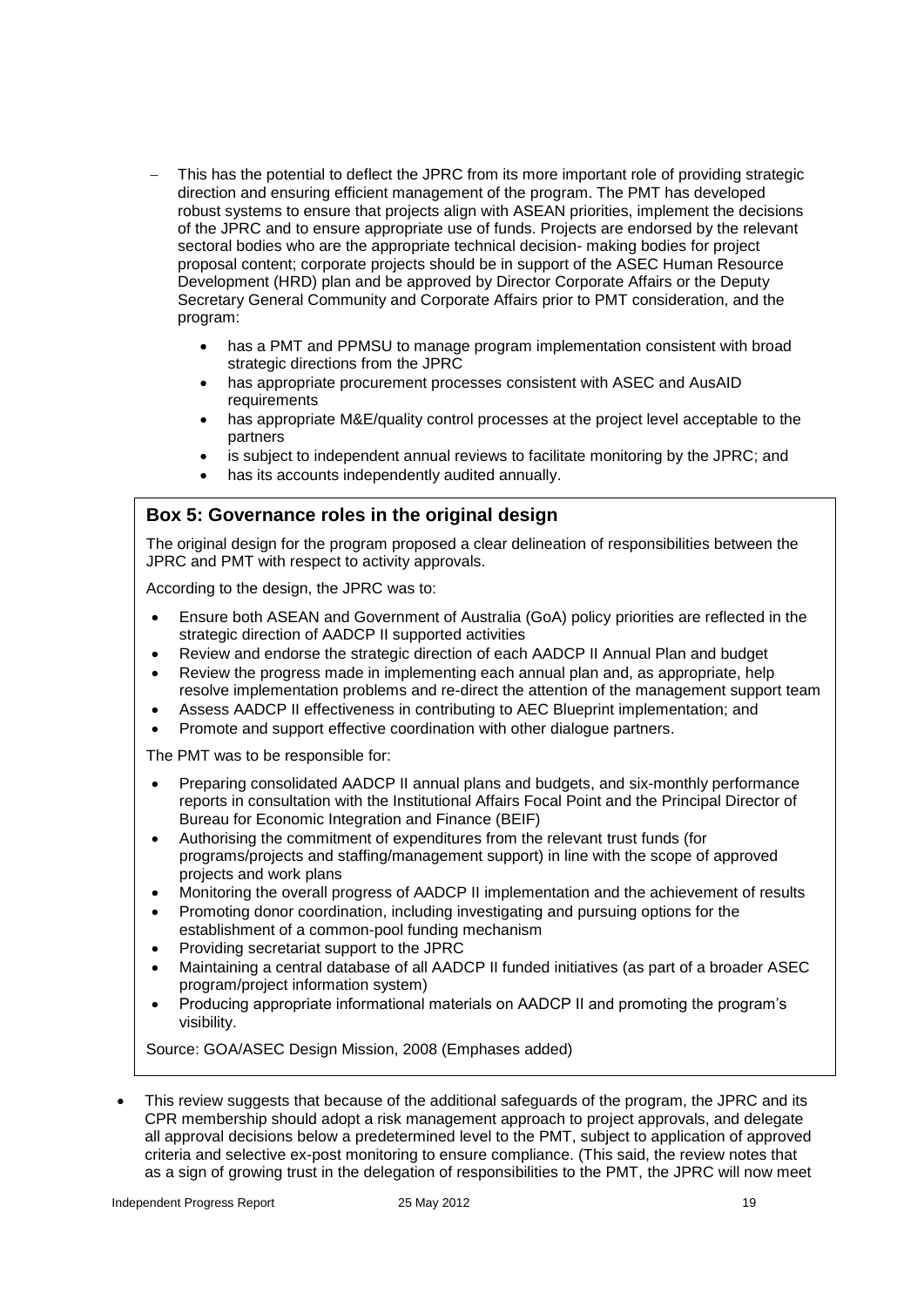once a year, with much project approval undertaken out of session.) Box 6 describes how another regional organisation, Asia – Pacific Economic Cooperation (APEC), has reformed its approach to managing projects and approving activities.

# **Box 6: Recent APEC project management reforms**

APEC, like ASEAN, recognises that projects are a vital element of efforts to achieve sustainable regional economic growth and prosperity. However, it is quite clear to APEC that effectively championing free and open trade and investment, promoting and accelerating regional economic integration, encouraging economic and technical cooperation, enhancing human security, and facilitating a favourable and sustainable business environment requires effective projects to turn aspirational policy goals into concrete results and agreements into tangible benefits.

Between early 2008 and late 2010 APEC undertook a series of studies into how to reform its project management system and to improve the effectiveness of projects. The recommendations in these studies have been almost unanimously adopted and are at various stages of being implemented. In brief, the major changes have included:

- a move towards fewer, larger and more strategic multi-year projects
- the delegation of approval of projects to lower levels in the APEC hierarchy with the intention that only the larger multi-year projects would need to be approved by the higher levels in the hierarchy
- a greater emphasis on strategic and systemic items on the agenda and far reduced emphasis on approval of individual small projects
- agreement to pilot certain recommended changes where all members were not totally comfortable, rather than rejecting the suggested reform
- restructuring of the quality, monitoring and evaluation framework and the supporting forms, formats and processes to place far greater and more consistent emphasis on assessing the DAC evaluation criteria in approving projects, monitoring and reporting progress, reporting at completion and evaluating the projects
- the introduction of a forward evaluation program that assesses clusters of similar projects
- considerable past and ongoing work on project selection criteria that promotes increasing confidence that the program is supporting the highest priorities
- building the capacity of the APEC Secretariat (the project management unit) to efficiently implement the reforms and to support member countries' preparation of good-quality proposals
- introduction of a Concept Note step to handle the problem of far too many full project proposals being provided with no prospect of receiving funding
- developing a framework for collecting, analysing and reporting more strategic information to the governance forums
- improving and simplifying travel and per diem arrangements
- improving project budget formulation and project extension arrangements to minimise the administrative workload
- developing an enhanced Project Management Information System and database.
- The JPRC is currently not well supported in discharging its strategic oversight role by the documentation provided to it by the PMT:
	- the structure of the Rolling Prioritisation Plan invites a focus on project detail, and its executive summary does not direct the JPRC to consider strategic level issues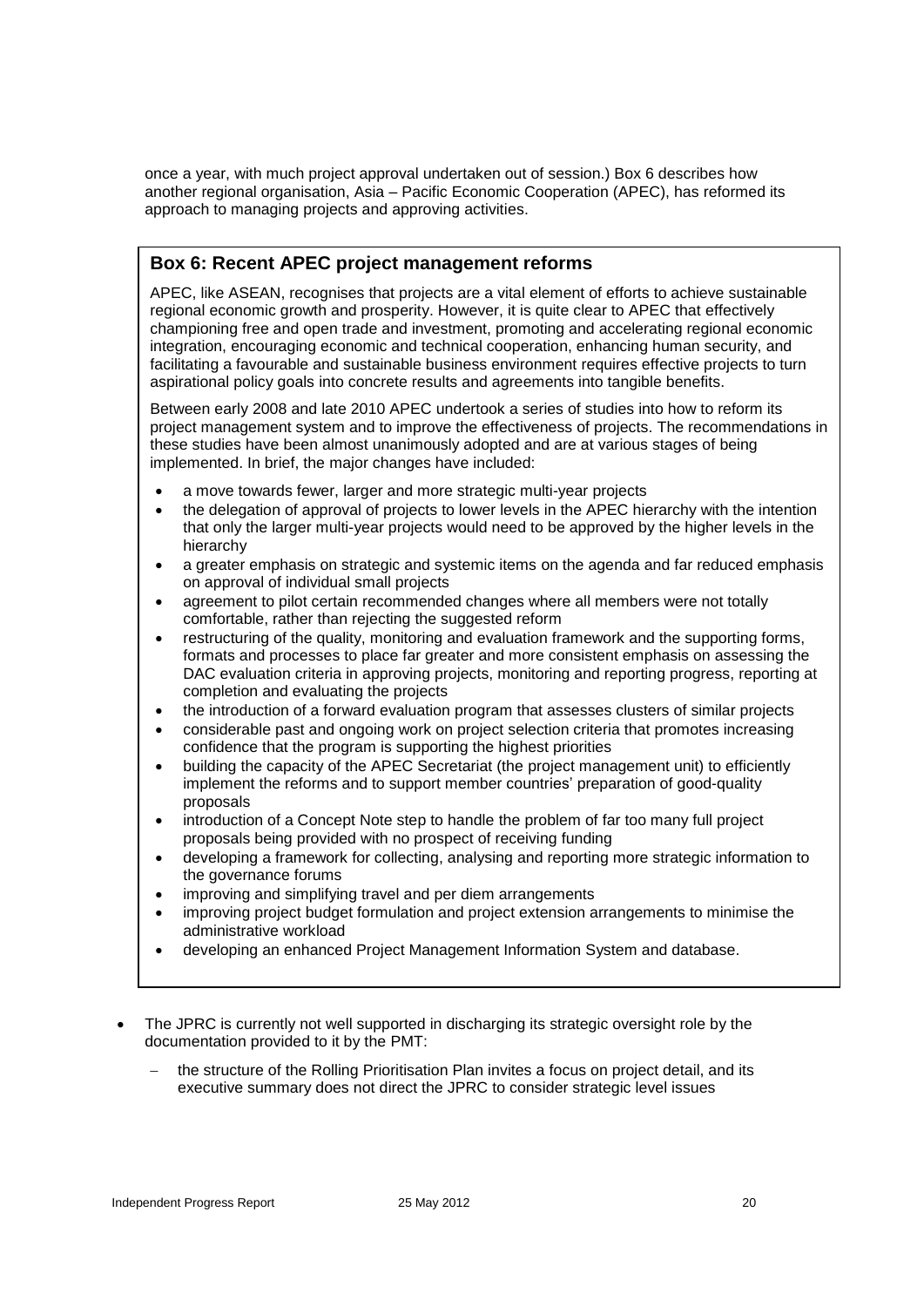- the review has not seen evidence of other documentation, such as issues and options papers that could be used to seek JPRC guidance on higher-level issues or inform deliberation on strategic matters.
- The PMT has adopted a number of measures to improve decision-making efficiency given the difficulties created by ASEC officials' heavy travel programs.
- The program is reported to be experiencing problems with attracting quality responses to tenders (Crooke 2012). Discussions with some contractors suggest that working with ASEC and ASEAN bodies is not always easy, and that delays, deferrals and the difficulty of getting adequate engagement with ASEC officials and AMS national agencies can add to management costs. It is also reported that the absence of substantive interactions with the ASEAN bodies for which studies are commissioned can be a cause of professional frustration.
	- ASEC's inability to operate a panel system also makes it harder to quickly mobilise consultants to undertake smaller tasks to respond to emerging issues is also a constraint on the program's ability to service ASEAN bodies
	- However, the program has successfully developed methods of contracting international agencies to implement larger projects, which provides a way of engaging high-quality expertise.

# **Impact**

Impacts are generally defined as long-term direct and indirect, positive and negative effects/results/outcomes of a program on the ultimate beneficiaries. For AADCP II, impact could conceivably be assessed at the level of individual AMS (components 2a and 2b) and ASEC (component 1 and capacity supplementation elements of component 3). However, there are a number of complications that make assessment of impact during the lifetime of the program particularly difficult.

- The program provides inputs into policy making, and knowledge related support for policy implementation. The link between these inputs and impacts on the people of AMS are long, tenuous and complicated. It is hard enough to identify impacts of policy related support delivered at the national level: even harder where support is delivered at a regional level. And there is always the problem of attribution in circumstances where many factors bear on policy decision making, let alone the translation of policy initiatives into impacts on peoples' lives.
- Lags are a serious issue: as is the generally 'light touch' of many of the activities supported by the program, such as studies not directly linked to a clear policy development process, workshops and training courses.
- Development of ASEC's institutional capacity is seriously affected by the continued mismatch between resources and responsibilities and the lack of competitiveness of its salary structures. As indicated earlier, while the Secretariat's budget has increased by more than 100 per cent in nominal terms since adoption of the ASEAN Charter, the meetings workload has also nearly doubled. There also seems to be a questioning of the need for institutions like the Secretariat to engage in continuous improvement to achieve good practice performance. The program has sought to strengthen ASEC's capacity through the process of jointly finding solutions to procedural problems affecting the program's operations, and the informal 'rubbing off' of skills and knowledge occurring as program staff work with ASEC officials.

However, when the continuity of Australian engagement over AADCP I and the current program (and even the early cooperation programs) is taken into account, it is evident that AusAID support in some areas (for example tourism) is significant in terms of resources, and of a sufficiently long term for some of the lagged benefits to be observable. This review suggests that the program or AusAID

<sup>4</sup> The review notes that with the inclusion of CPR members on the JPRC, the commencement of AANZFTA and Australia's membership of the East Asian Summit, discussions at the JPRC were being drawn in to matters not directly related to the program. To resolve the resulting problems, ASEAN has established the ASEAN – Australia Joint Coordination Committee to deal with broader issues of Australia's engagement with ASEAN.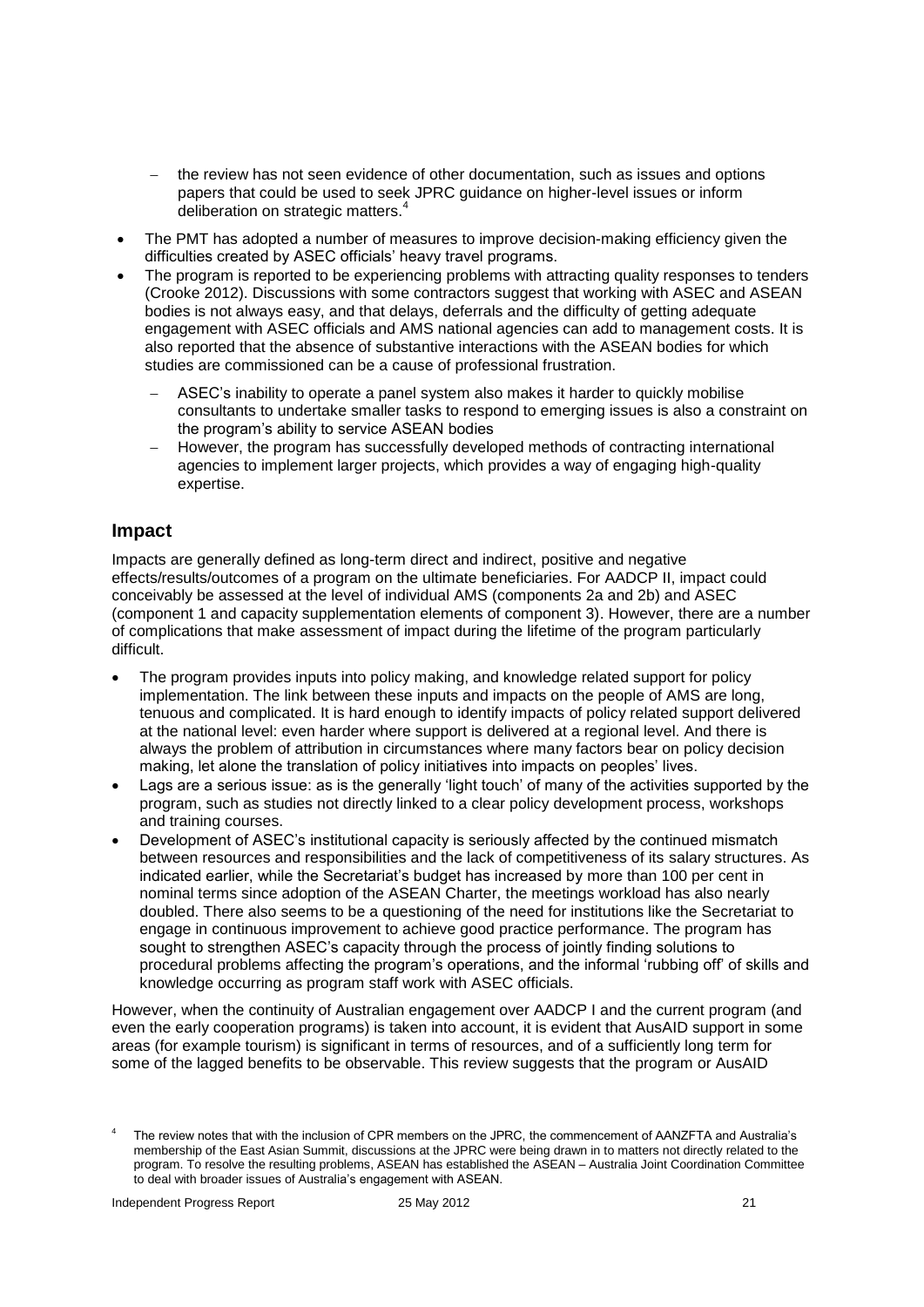independently should undertake multiphase assessments of engagement in some sectors to see if impacts can be identified and assessed.

# **Sustainability**

The rules-based nature of ASEAN's charter and the AEC ought in principle at least to suggest that the likelihood of reversal of reforms supported by AADCP II is lower than was the case with the program's predecessors. But, as the discussion in Annex 6 suggests, there are aspects of the AEC and how ASEAN member states approach implementation of the Community's elements that suggest that parts are still treated as long-term aspirations rather than immediate, binding commitments.

In addition, the program still does not have enough completed activities to support an organised assessment of their effects on policy. And, as is clear from previous discussions, there have to be question marks over the sustainability of the changes brought about with respect to ASEC capacity.

- However, there are positive signals with respect to ASEC's commitment to regularise some of the embedded program staff positions supported by the program and fund them from the Secretariat's own budget. And the program is managing many of the factors identified by the most recent Annual Review Report (Crooke, 2012) as having an influence over sustainability, and is realistically assessing risks.
- **Levels of ownership**. Ownership of the program is high amongst senior ASEC staff.
- **Capacity of staff.** Senior ASEC staff regard the PMT and PPMSU as highly capable and doing a very good job, and the capacity of senior ASEC staff involved in the program also tends to be consistently high.
- **Affordability.** The program's approach is reasonably cost effective: but there remains the risk associated with ASEC's under-resourcing.
- **Technical appropriateness.** The program has access to a range of human resources to address technical challenges. The management skills currently embedded in the PMT are of a very high quality.
- **Appropriate participation.** The program has limited influence over who, within ASEC and ASEAN bodies, participates in the program. It has had to engage in a range of awareness and trust building activities to encourage participation. This may be an issue which has to be considered at the highest level of Australia – ASEAN interaction.
- **Regularity of review**. The annual review reports are of a very high quality, and provide valuable inputs that can be used to adapt the program. How well they are scrutinised and acted on by the JPRC may be an issue, given that body's current preoccupation with activity approval.
- **Partner strength.** The kind of p,artnership approach that the program embodies poses considerable challenges for ASEC, impacting on the program's intention to help strengthen the Secretariat.
- **Political will.** All regional initiatives exhibit tensions when implementation of regionally agreed actions confronts the realities of national level implementation and prioritisation, and, as discussed in Annex 6, ASEAN is no exception to this reality. These tensions also affect participant's attitudes towards enhancing the role and functionality of regional institutions. The forthcoming mid-term review of implementation of the AEC may lead to a reinvigoration of efforts to implement the Community's agreements, and the program should continue to be ready to respond to such an eventuality. Australia's other points of engagement with ASEAN and member states might also be used to inform strategies adopted by the program.

# **Gender equality**

There is a significant mismatch in the priority attached to mainstreaming—or even considering gender concerns in the program. The kinds of activity typically supported by the program do not readily lend themselves to pursuit of gender related objectives. As the latest annual report puts it, 'for ASEC staff and AMS sectoral bodies involved in the program, gender is not at this point an important consideration, and any attempts to discuss the issues tend to bring forth knowing looks and a demeanour of longsuffering forbearance' (Crooke, 2012).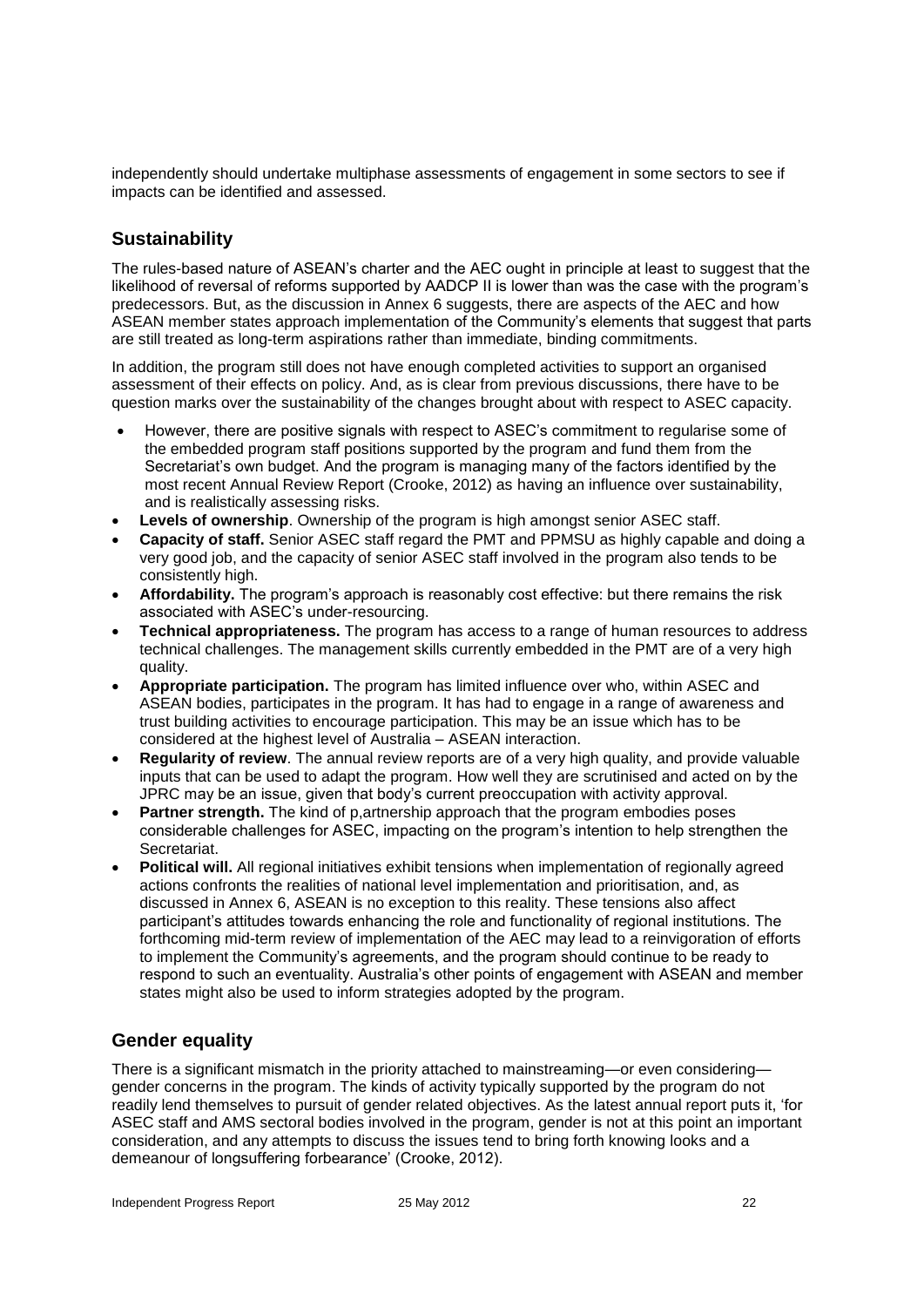In these circumstances, and given the way in which the partnership has evolved, it is difficult to see how the program on its own can advance AusAID's concern to promote consideration of and action with respect to gender equality, beyond, as it currently does, reporting where possible on the gender dimensions of participation in program activities. This seems to leave two options:

- in the spirit of facilitative partnership that currently characterises AusAID and Australia's engagement with the program, recognise that gender is not a current priority of ASEAN and ASEC partners, and continue to raise gender issues where opportunities arise
- press Australia's case for a deeper consideration of gender issues at higher levels of engagement with ASEAN – this could perhaps include preparing issues papers for interactions such as the ASEAN – Australia Forum laying out the opportunity costs for ASEAN of not raising gender concerns to a higher priority.

# **Monitoring and evaluation**

AADCP II already has reasonably detailed and effective M&E systems addressing the output level,<sup>5</sup> and while there is a clear need to extend these systems to capture outcome-level results and improve review and learning functions, neither the program nor the ASEC staff it works through has substantial slack capacity to do so. Hence, any attempt at operationalising outcome-level M&E systems will need to be modest in scope and associated workloads, or will need to include substantial supplementation of existing both program and ASEC resources.

With these constraints in mind, the review team has developed an integrated set of proposed options for outcome monitoring. These suggestions are provided as Annex 5 of this report and attempt to build upon the considerable work already carried out by the program M&E specialist and adviser.

It is clear that ASEAN leaders have a keen interest in monitoring compliance with and impacts of the AEC, and the program's support for the ASEAN Integration Monitoring Office (through funding its director, and engaging with the World Bank to provide a significant program of support) is an important achievement. The program can clearly build on this opportunity.

# **Analysis and learning**

The history of AADCP II since the transition phase in 2008 could be described as a story of learning by doing. But it also seems to be a story of not stopping to learn lessons of past experience and the imperative of performing due diligence before committing to particular models of engagement.

It seems clear that insufficient attention was given to what should have been apparent from the experience of AADCP I that ASEC and its systems were not ready to deal with the demands of a large and complex program. This speaks poorly of AusAID's functionality as a learning institution, and perhaps the consequences of past heavy reliance on professional managing contractors without attempting to learn how they dealt with complex and fluid environments and fragile institutions. However, during the course of the last four years, the program team, its ASEC counterparts and its managers in AusAID have proved to be very adaptive and innovative, finding solutions to problems and ways of dealing with bottlenecks.

The problem is that this means that the program has had less time to devote to delivery, except with respect to the critical requirement of building a functional if not always strategic partnership with ASEC and through ASEC, parts of the ASEAN system.

<sup>5</sup> This system is made up of the criteria, principles, reporting requirements and information collected through AADCP II process documents, including: *AADCPII Working With Us Guidance; Guidelines on Project Proposal Development and Approval; Project Proposal Template; Project Concept Note Quality Checklist; Project Proposal Quality Check List; Project Terms of Reference Template; Tender Panel Report Template; Technical Assessment Panel Rating Sheet; Project Output and Report Feedback Form; Dissemination Of Output/Report Agreement Form; Dissemination Of Output/Report Agreement Form; Inception Report Feedback Form; Guidelines for Contractors* (includes M&E requirements*); End of Project Review Template.*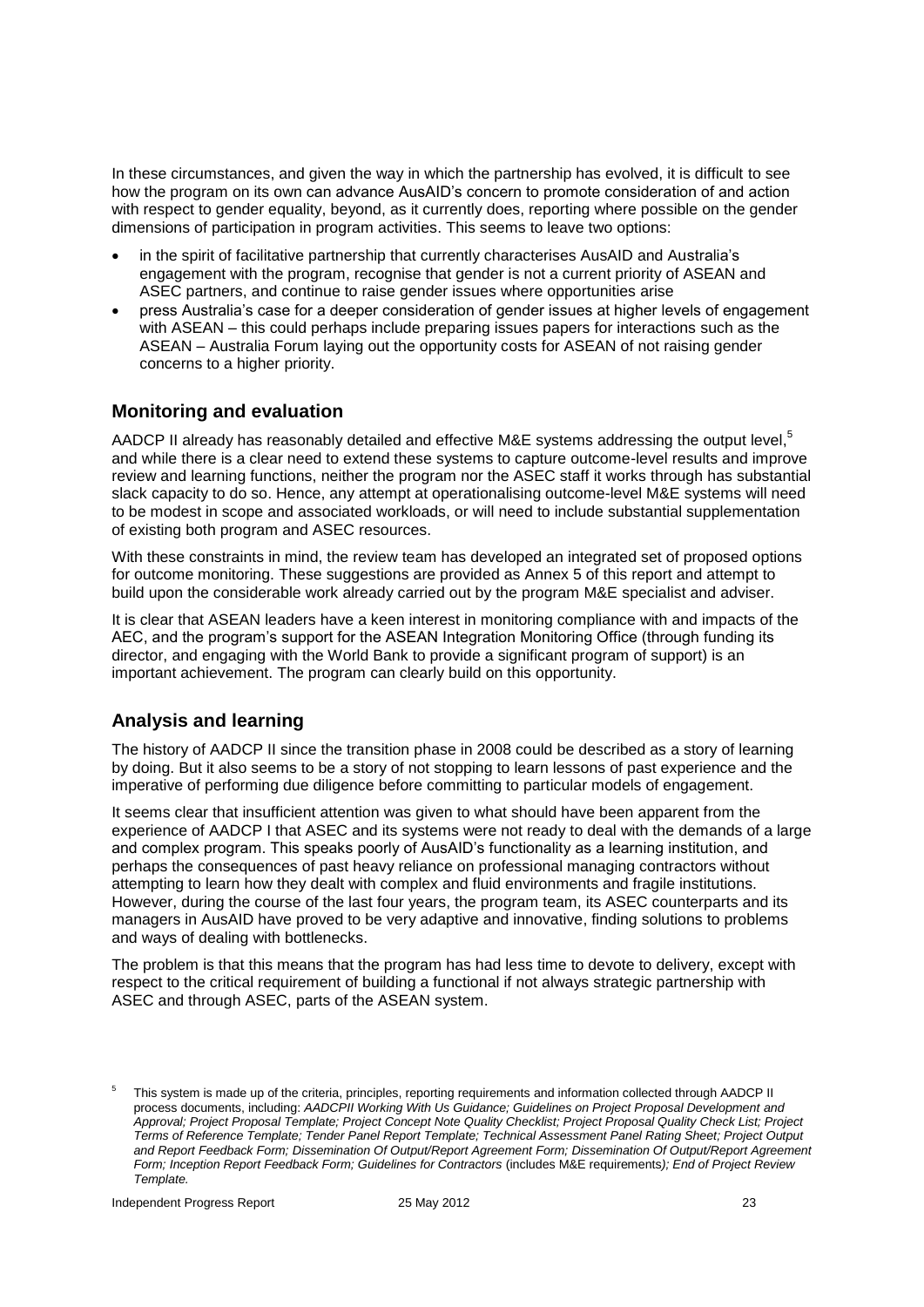The system of Annual Reports is an effective vehicle for drawing out lessons of experience with respect to program management, and for providing recommendations for change. What the program seems to lack is a mechanism for drawing technical and substantive lessons from the activities it funds to inform future directions and assist ASEC and ASEAN bodies chart future directions and identify priorities for future engagements. This proposal of this review with respect to adopting a more comprehensive programmatic approach offer a means of incorporating learning about substantive issues and experiences of ASEC bodies and AMS with the various steps in developing agreements, translating them into national policies and moving forward to implementation.

# **Other issues**

### **Donor coordination**

Feedback from interviews indicates that current approaches to donor coordination by ASEC and the JPRC do not seem to be very effective. Information collected by ASEC is reported to be out of date, and it has been left to the AADCP II Program Director to organise informal sharing of information with other dialogue partner programs. This risks wasteful overlap and loss of opportunity to exploit synergies. With the emphasis that ASEAN is now placing on the Implementing ASEAN Integration (IAI), Narrowing the Development Gap and Connectivity agendas, AusAID needs to provide more complete information to ASEAN concerning the totality of its support to AMS and the region to help deal with the broader challenge of coordinating donor support throughout ASEAN.

If ASEC embarks upon a strategically driven program of institutional strengthening based on the findings of a number of corporate reform studies, a harmonised approach by dialogue partners would be the most efficient way of providing support.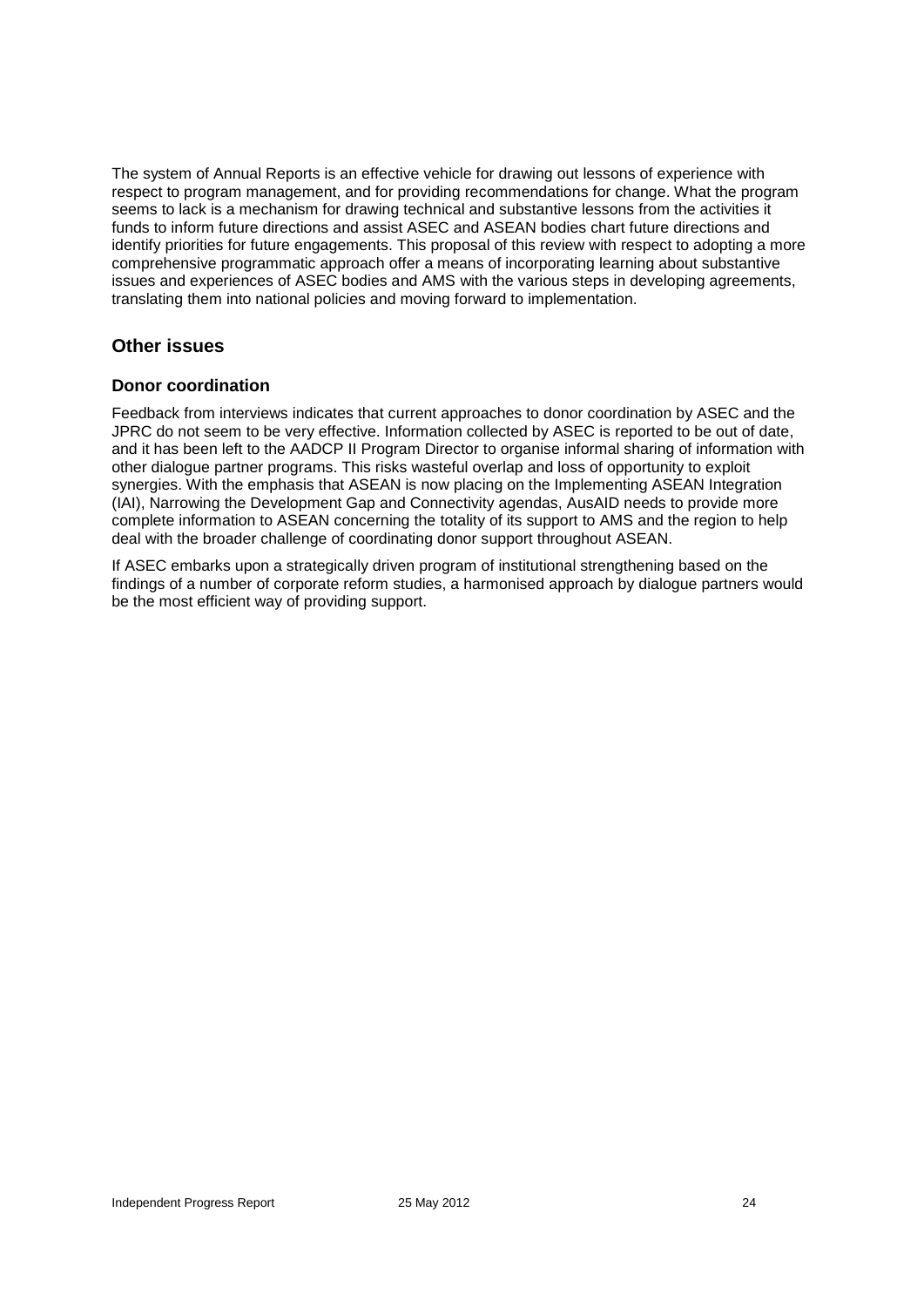# **Evaluation criteria ratings**

| <b>Evaluation</b><br>criteria | Rating<br>$(1-6)$ | <b>Explanation</b>                                                                                                                                                                                                                                                                                                                                                                                                                                                                                                                                                                                                                                                                                                                                                                                                                                                                                                                          |
|-------------------------------|-------------------|---------------------------------------------------------------------------------------------------------------------------------------------------------------------------------------------------------------------------------------------------------------------------------------------------------------------------------------------------------------------------------------------------------------------------------------------------------------------------------------------------------------------------------------------------------------------------------------------------------------------------------------------------------------------------------------------------------------------------------------------------------------------------------------------------------------------------------------------------------------------------------------------------------------------------------------------|
| Relevance                     | 5                 | There is clear and strong alignment with Australian and ASEAN statements<br>of strategy. However, the program design misread the depth of support for<br>an enhanced role for ASEC as well as AMS' preparedness to accelerate<br>implementation of the AEC to meet 2015 deadline. Further, it is not clear<br>that the program's approach leads to identifying the most critical issues to<br>work on: the partnership is more facilitative than dialogue focused.<br>This problem is exacerbated by the variable nature of the strategic forward<br>plans prepared by ASEAN bodies which makes it hard to be sure that the<br>highest priority interventions are being identified.<br>However, assessments of capacity building needs and scoping studies are<br>important initiatives to enable identification of relevant activities.                                                                                                    |
| Effectiveness                 | $\overline{4}$    | With a more appropriate definition of objectives that recognises the<br>important aim of developing and managing a partnership with ASEAN and<br>ASEC, and given the shift to a more programmatic approach with the<br>adoption of the workstream system along with articulation of sensible criteria<br>for activity selection, the program is in a position to start delivering some<br>useful contributions to implementation of AEC.<br>The fact that some ASEAN bodies do not have strong and strategic forward<br>plans makes longer-term and programmatic activity planning problematic.<br>The lack of clarity regarding the future role and resourcing of ASEC means<br>that contributions to the Secretariat's institutional capacity are largely<br>incidental to getting the program to work. However, two key studies funded<br>by the program could lead to substantial work on this issue if<br>recommendations are pursued. |
| Efficiency                    | 4                 | Expenditure levels are low compared to expectations. But these original<br>expectations were unrealistic, even disregarding the challenges the program<br>has faced with respect to its operating environment. Solutions are<br>continually being found to impediments to procedural efficiency, although<br>significant challenges remain given the nature of ASEC systems. The<br>program struggles to deal with a culture within ASEC focusing on small<br>value, low-impact activities, but the new workstream approach may be able<br>to start shifting this constraint. And there are examples of larger activities<br>being approved.                                                                                                                                                                                                                                                                                                |
| Sustainability                | 3                 | The program has control over some, but not all of the factors bearing on<br>sustainability. The current lack of action to address the challenges facing<br>ASEC is a cause for concern for elements of the program. Similarly, the fact<br>that implementation of the AEC by 2015 is a function of national level<br>prioritisation and action by member states makes raises the possibility of<br>reversal or dilution of reforms called for by the AEC Blueprint.                                                                                                                                                                                                                                                                                                                                                                                                                                                                         |
| Gender<br>Equality            | 3                 | AusAID and ASEAN have clearly not reached a meeting of the minds on the<br>priority to be allocated to the pursuit of gender equality in the program. In<br>any case, given the economic policy orientation of much of the program, the<br>program does not have strong instruments to bear on improving gender<br>equality within AMS.                                                                                                                                                                                                                                                                                                                                                                                                                                                                                                                                                                                                     |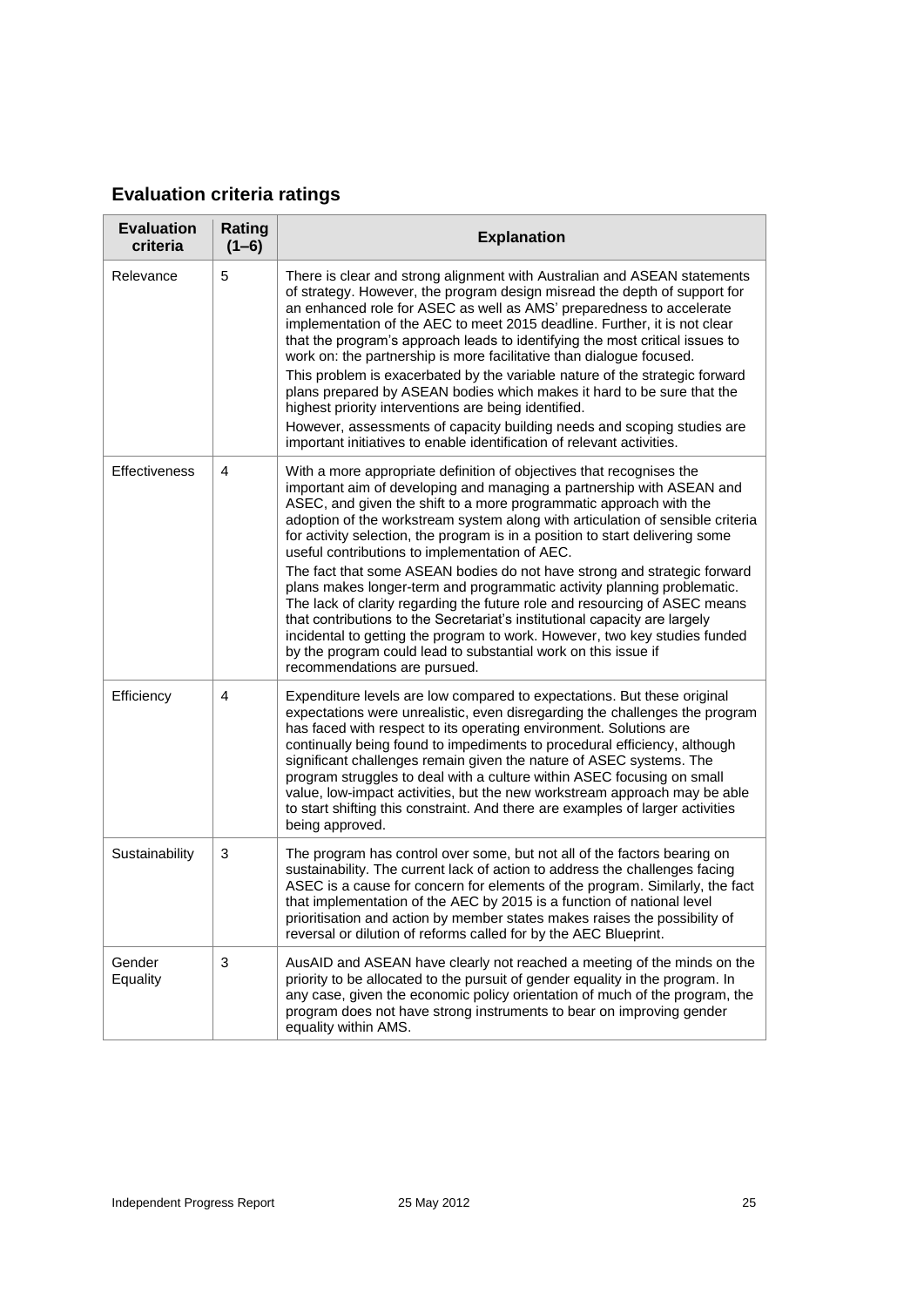| <b>Evaluation</b><br>criteria | Rating<br>$(1-6)$ | <b>Explanation</b>                                                                                                                                                                                                                                                                                                                                                                                                                                                                                                                                                                                                                                                                                                                                                                                                                                                                                                |
|-------------------------------|-------------------|-------------------------------------------------------------------------------------------------------------------------------------------------------------------------------------------------------------------------------------------------------------------------------------------------------------------------------------------------------------------------------------------------------------------------------------------------------------------------------------------------------------------------------------------------------------------------------------------------------------------------------------------------------------------------------------------------------------------------------------------------------------------------------------------------------------------------------------------------------------------------------------------------------------------|
| Monitoring &<br>Evaluation    | 4                 | Despite much anxiety over the evaluability of the overall program, AADCP II<br>has developed detailed and effective monitoring and evaluation systems<br>addressing the output level. While there is a need to extend these systems<br>to capture outcome-level results and improve review and learning functions,<br>attempts to do this will need to recognise capacity constraints and a<br>continued lack of appetite for this kind of program information within ASEC,<br>and focus on the learning as opposed to accountability dimensions of M&E.<br>(This said, the program's work on supporting high-level monitoring of the<br>AEC is filling an expressed need and can be built on.) An approach to<br>evaluation that examines Australia's longer-term engagement with ASEAN's<br>integration agenda over both phases of AADCP (or longer) is needed to<br>assess the contribution of AusAID support. |
| Analysis &<br>Learning        | 4                 | AADCP II's performance over the last four years has been a model of<br>learning and adaptation, at least with respect to program management and<br>delivery. It has also commissioned some valuable learning studies related to<br>the AEC and ASEC institutional agendas.<br>But the program design failed to take account of what could be learned from<br>past experience of working with ASEC, and AusAID seems to have rushed<br>to put in place a partnership approach without testing if the circumstances<br>were conducive, or asking what kind of partnership would be most<br>appropriate.                                                                                                                                                                                                                                                                                                             |

## **Rating scale**

| <b>Satisfactory</b> |                   | <b>Less than satisfactory</b> |                            |
|---------------------|-------------------|-------------------------------|----------------------------|
| 6                   | Very high quality | 3                             | Less than adequate quality |
| 5                   | Good quality      |                               | Poor quality               |
|                     | Adequate quality  |                               | Very poor quality          |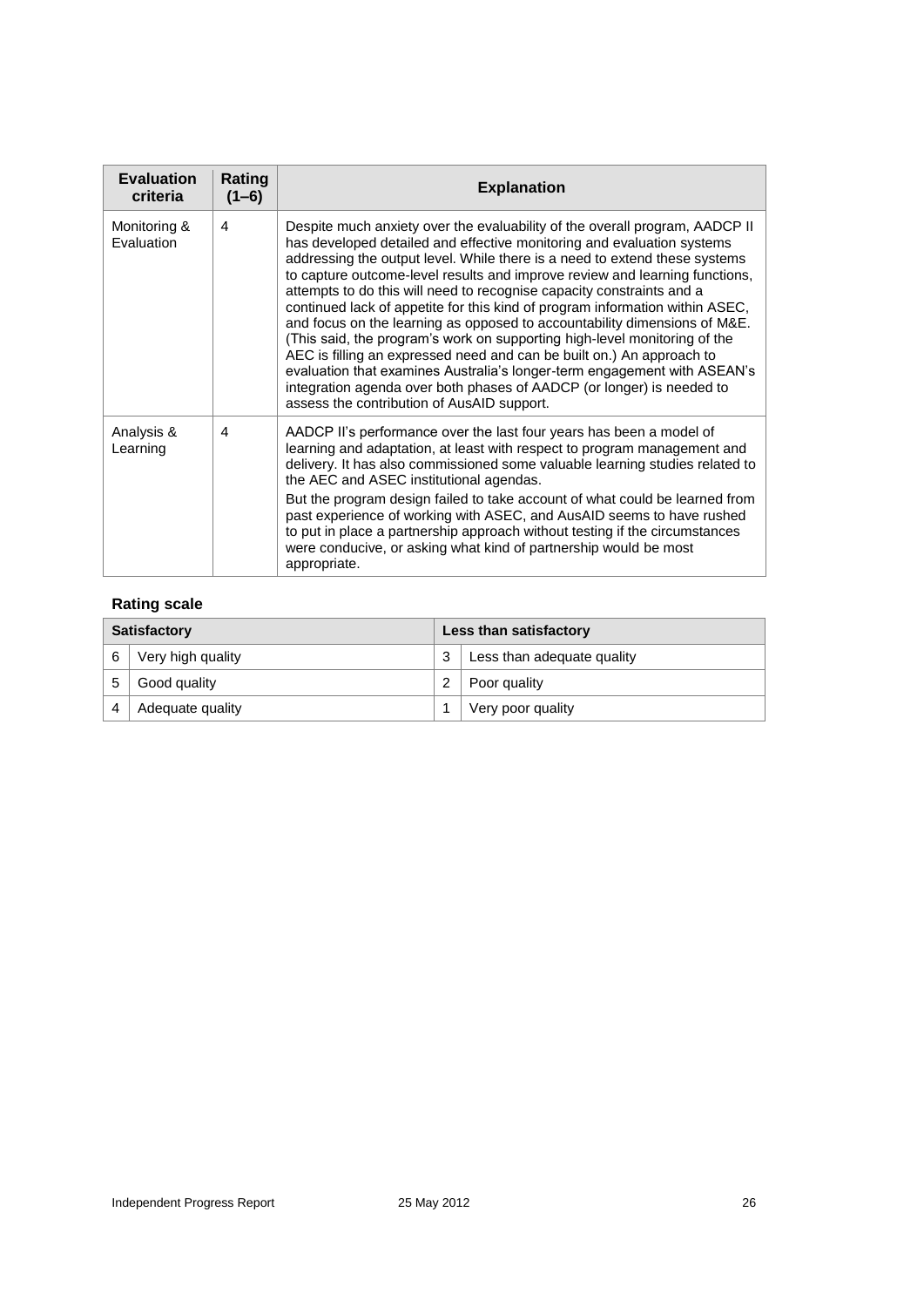# **3. Conclusion and recommendations**

The AADCP II program is emerging from a protracted period of finding its way towards an effective, facilitative partnership, and is positioned, all other things being equal, to deliver significant contributions.

That it should have taken nearly four years to reach this stage is a measure of how challenging the institutional context is in which the program operates. But it is also a measure of how poorly AusAID assessed this context and the challenges it would bring with it, how unrealistic were aspects of the program's design, and how little consideration was given to translating high-level commitments to the aid effectiveness agenda into practical programs dealing with a complex, adaptive and highly political environment to support difficult policy reforms.

Specifically the program has had to deliver policy and institutional support activities in a situation where:

- The key policy agenda (AEC) is broad, complex, and challenging, and the program's instruments operate regionally when the real action is at a national level.
	- Prioritisation across and within the elements of the AEC agenda is technically and politically difficult to achieve and predict, and ASEAN and ASEC structures have to grapple with institutional and cultural features that do not lend themselves to straightforward approaches to prioritisation. Negotiation, commitment to consensus and reluctance to surrender sovereignty and to limit scope for policy adaption make it difficult to construct simple interpretations of the effects and implications of AEC agreements. They also make it hard to identify constructive program activities that deal with the key challenges of integration.
- ASEAN member states have been guarded in their approach to taking action to expand and strengthen—or even adequately finance—the role of the Secretariat, leaving significant uncertainty regarding any mandate to build its functionality and to become a more resultsoriented institution.
- By its very nature—including the attenuated nature of the links between the activities it supports and developments that affect peoples' lives and the complexity of its operating environment—the program will struggle to demonstrate impacts, and often to clearly point to outcomes.

Despite all these challenges, the program has the capacity to deliver credible activities to meet the overarching shared objective of cooperation between ASEAN and Australia. The key to making the best of the platform created by the program and its predecessors lies in:

- focusing heavily on quality at entry issues: working on priority areas, as best as they can be ascertained, and ensuring that activity designs propose high quality technical activities with arrangements to review and validate the quality of technical work
- continuing the progression towards a fuller programmatic approach to optimise the efficiency of resource use and increase the likelihood of having an impact—at the policy and implementation approach level where the program actually operates
- harnessing more of Australia's practical expertise in dealing with the challenges of integration and policy reform to inform strategic decision making for the program, and perhaps to assist with delivery of some program activities.

The challenges facing the program are unlikely to abate in the short- to medium-term. However, there are some opportunities—arising in part from investments made by the program—that could offer prospects of ramping up the contribution considerably. These include:

- completion of the CDSS: this could provide the basis for formulation of important strategies (such as a Human Resource Development Strategy) whose design and implementation could form the foundation of a strong program of support
- Project Management Framework Study: this could also provide the basis for a systematic approach to building ASEC's capacity in an area dear to the heart of AADCP II
- forthcoming mid-term review of the AEC being conducted by the Economic Research Institute for ASEAN and East Asia (where the new DSG responsible for the AEC was recently working)—this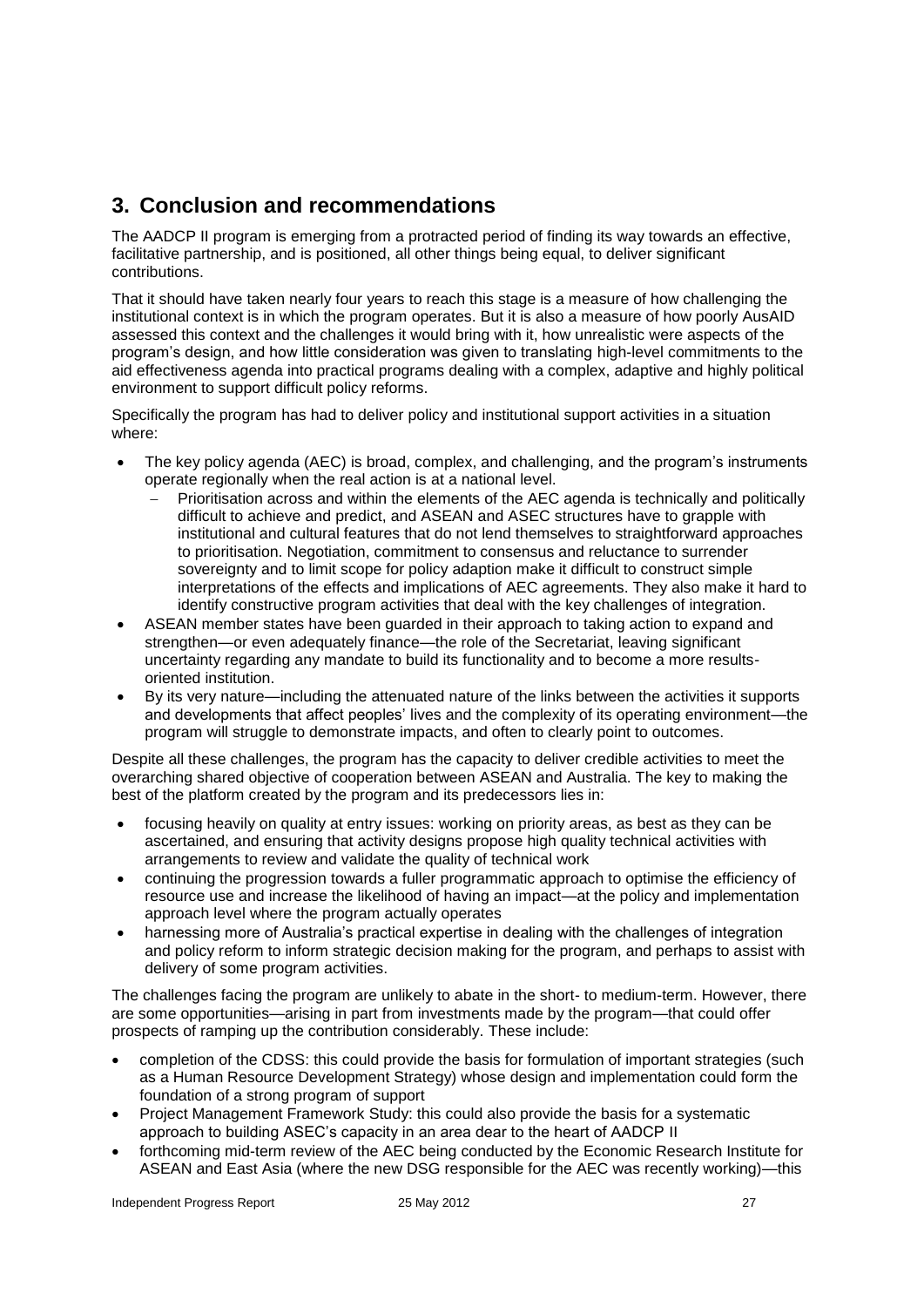could lead to the development of stronger and more urgent strategic plans by ASEAN bodies which could in turn form the basis for development of linked programs of support in areas that up until now have had limited engagement with AADCP II.

# **Recommendations**

**Deepening the programmatic approach.** There is scope to build on the current workstream approach to deepen the programmatic nature of the program. Such scope could include trialling a more comprehensive approach for workstreams meeting desirable criteria, adding:

- needs assessments and stocktaking of past engagements and donor programs
- longer-term multi-activity project designs
- targeted review/research where activities are building on support provided by earlier AusAID programs
- funding additional embedded staff if needed to help with ASEC oversight and management of the workstream.

Potential entry points for an enhanced approach include:

- ASEAN Integration Monitoring Office which is responding to a strong high-level demand for information on the achievements of AEC, and is already the target of significant AADCP support
- Narrowing the Development Gap agenda, which is enabling a focus on activities that engage with national level implementation challenges
- CDSS and Project Management Framework studies, which could lead to programs of support for HRD and procedural change in ASEC
- forthcoming mid-term review of AEC, due to be submitted to ASEAN in August, which could trigger more prioritised activity in certain areas
- proposed development of a road map for regulatory reform support
- connectivity agenda.

**Enhancing M&E and learning**. The program has developed credible systems for prioritisation of activities and for M&E up to the output level. The next steps in enhancing the M&E and learning systems for the program include:

- adopting the suggestions pertaining to outcome-level monitoring and improvement of review and learning functions provided in Annex 5 of this report, and considering further augmenting ASEC resources as necessary to assist their implementation<sup>6</sup>
- responding to the clear ASEAN demand for higher-level information on achievements and outcomes of the AEC agenda by providing further support to the work of the ASEAN Integration Monitoring Office
- commissioning (either from within the program's budget or from other AusAID resources) at least one review of engagement on a sector/workstream/focus area across both phases of AADCP (and even perhaps including AAECP activities if appropriate) to test evidence of outcomes and impact, and to enable production of case studies to be reported in program M&E documentation.

**Institutional capacity building**. The program must continue to pursue institutional capacity building by providing program/project-based opportunities for 'learning by doing'. But the Secretariat may be able to adopt a more strategic approach to human resource development and procedural change, especially if the recommendations of the CDSS and the Project Management Framework studies lay out a basis for action by ASEC. The PMT should consider:

 building on its current efforts to preparing to support changes suggested by the CDSS, including development of a program of support to articulation and implementation of an ASEC HRD strategy

Either as direct staff supplementation or as part of an M&E related project.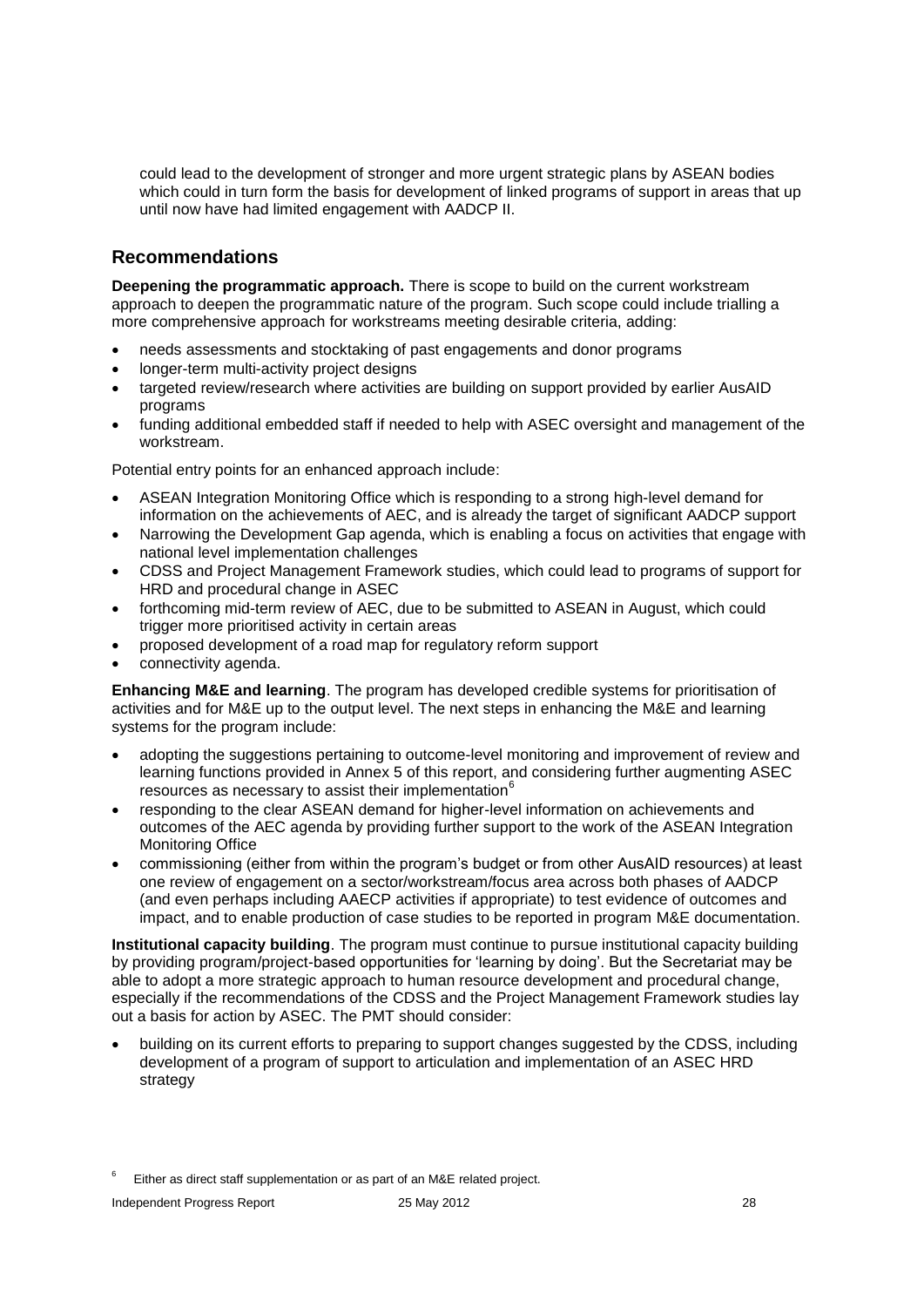taking a more strategic/program-centred approach to capacity supplementation, including reporting on expected and actual results of funding embedded program staff (to assist with this, consider shifting this item from component 3 to component 1 of the program).

**Governance.** It is clear that a better delineation between the functions of the JPRC and the PMT is necessary if the program is to benefit from the strategic guidance that the JPRC is positioned to provide, and for the PMT to ensure efficient and timely implementation of the program. Actions could include the following.

- Revising the basis of communication from the PMT to the JPRC to better focus attention on strategic level decisions. This could involve:
	- revising the annual RPP document or adding a more strategically focused executive summary, targeting decision making at the workstream level
	- preparing issues/options papers to seek JPRC guidance on key issues (for example, the JPRC could be asked to consider how strategic the current program engagement with Agriculture is, and whether an enhanced approach might be desirable, or JPRC advice on how to engage with ASEAN sectoral bodies to provide support in developing strategic work plans).

Supporting a risk-based approach to vetting commitment of funds. This would involve:

- agreeing on a framework for increasing the activity value thresholds below which approval is delegated to the PMT, including criteria for ensuring that an adequate appraisal has occurred against agreed criteria
- providing the JPRC with information that will begin to flow from an enhanced M&E process so that performance of the delegation can be assessed.
	- If JPRC were to have delegated approvals of activities with values up to US\$300 000 since the beginning of the program, it would have had to vet 24 activities (38 per cent of the total number) accounting for 67 per cent of total spending on components 1, 2a and 2b. (Note that with a limit of US\$500 000, it would have had to vet only six activities: but these would have accounted for 39 per cent of total expenditure.)
	- This review suggests adopting a delegation limit of at least US\$300 000.
- **Extending the program.** The program is clearly finding useful activities to finance, and despite all the challenges is making a useful contribution to ASEAN's pursuit of the goals of AEC. If the recommendations of this review are adopted, the program will be positioned to deliver credible achievements, especially if some key diagnostic studies can deliver a foundation for more concerted programmatic support. The program should be extended: but with reviews to assess if the potential is being realised. This review proposes an extension to no later than December 2019, with an independent review in late 2015 or early 2016 to assess performance in implementing the AEC and the program's contribution to that performance. If spending has accelerated compared to current rates, that review may recommend an earlier closure. There should be a further review one year in advance of closure to identify lessons that can inform design of a possible further engagement with ASEAN.

## **Lessons**

The experience with AADCP II should offer both ASEAN and AusAID some important lessons about regional cooperation and partnerships.

Some obvious lessons are as follows.

- Proper due diligence on partner systems is essential if they are to be used in pursuit of the aid effectiveness agenda.
- Expectations need to be well managed as regional programs are inherently challenged when it comes to delivering outcomes and impacts and should be approached with a clear understanding of what can be achieved.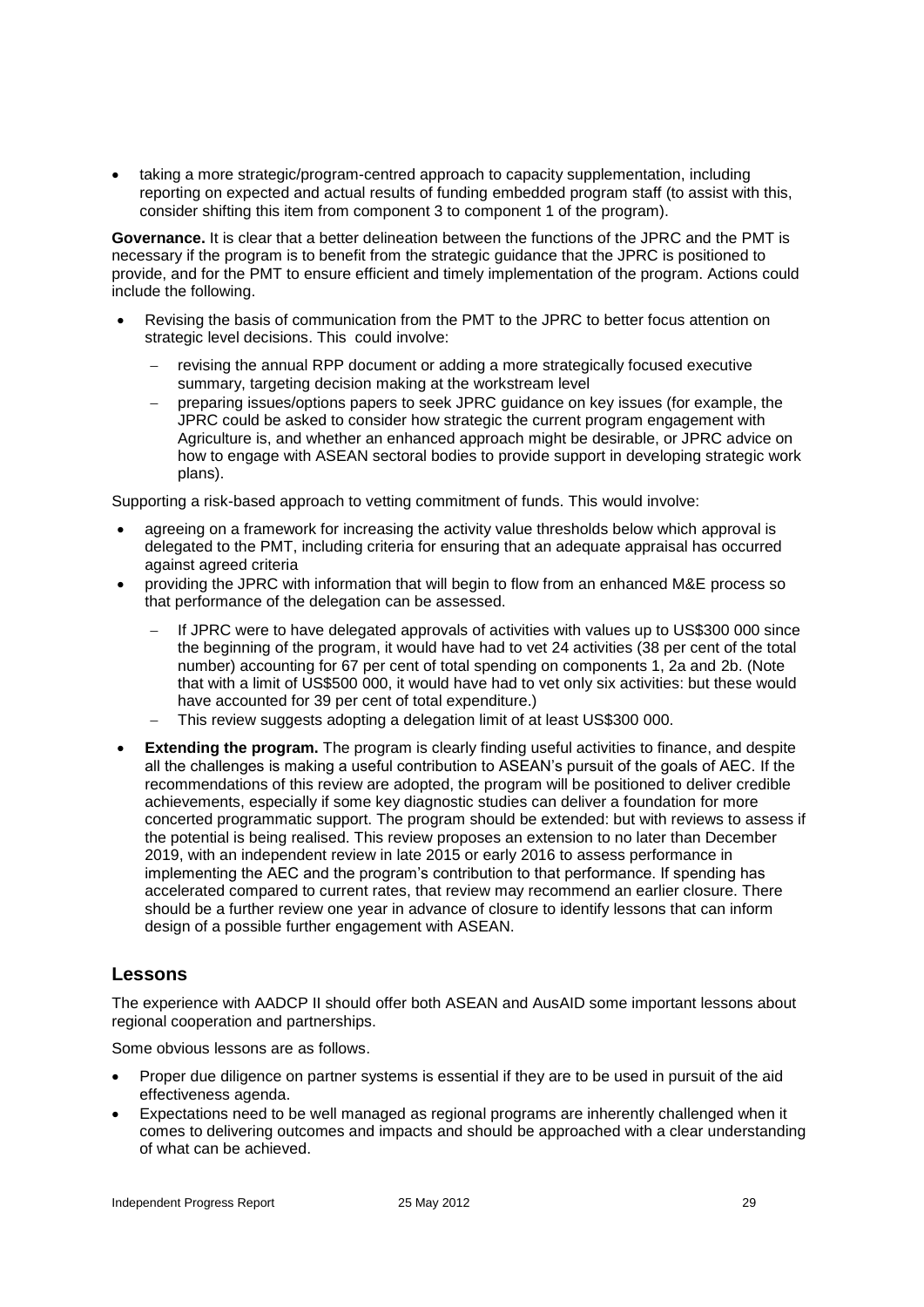- Similarly, AusAID has to assess more thoroughly its own ability to operate in partnership mode, with respect to technical and procedural back up, ability to support a dialogue focused partnership as well as playing a facilitative role.
- An effective partnership with ASEAN needs an engagement that goes beyond ASEC to include the sectoral bodies, and that goes beyond AusAID to include Australian agencies and institutions that can interact on technical and strategic dimensions of policy reform and institutional development. There are a number of dimensions to a more effective partnership, including actions to achieve efficiencies on lower level administration and management issues, as well as a more strategic interaction with the critical stakeholders for program support to implementation of the AEC. The latter will be important if the program is to be able to undertake meaningful M&E of its activities.
- When AusAID has a long-term multiphase policy-oriented engagement with a partner, evaluation should automatically consider assessing effects across phases, and not just be limited to within a single phase where lags almost guarantee that evaluation will be hamstrung.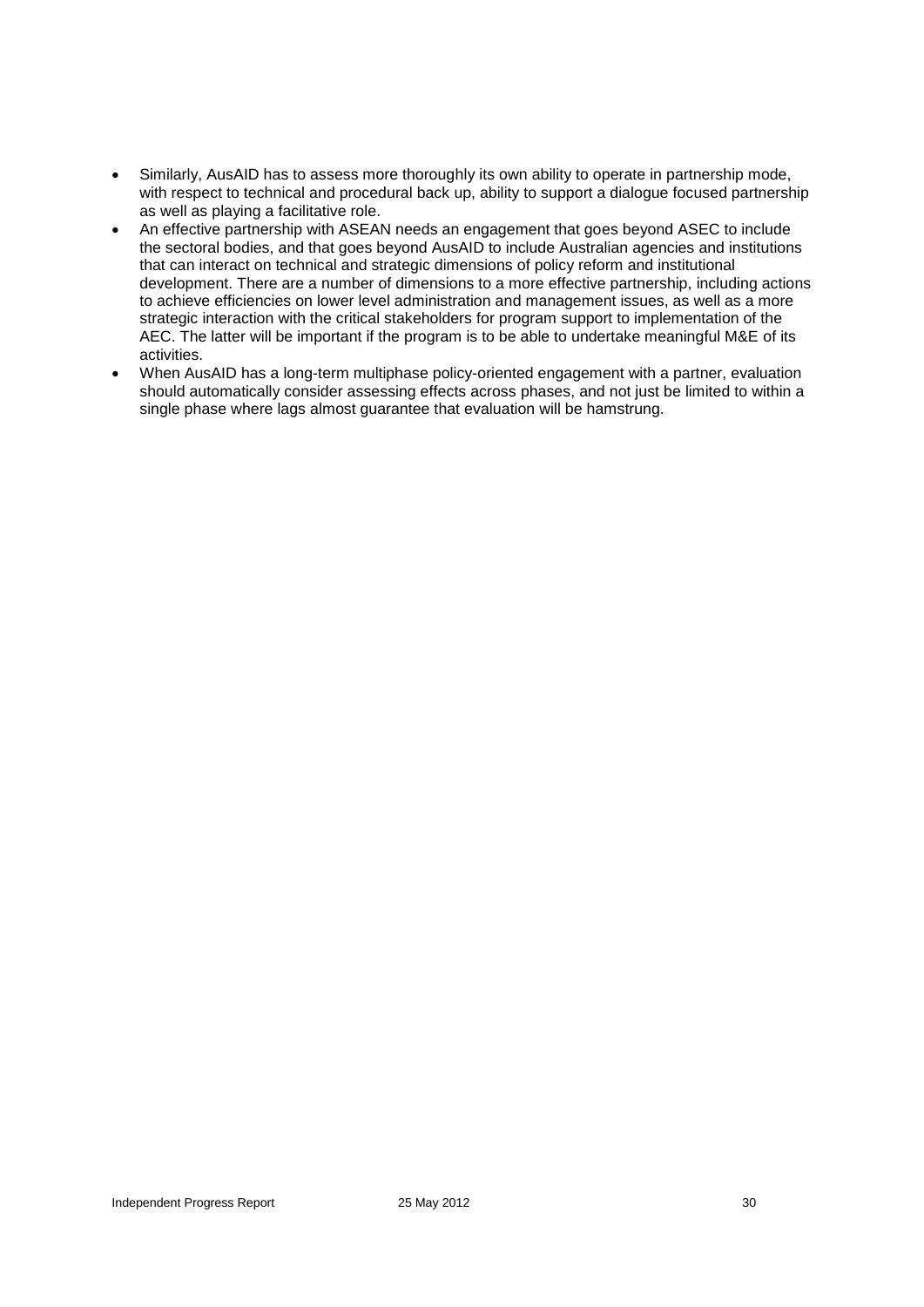# **Annex 1: Completed outputs and activities (as at February 2012)**

| Component                                                                           | <b>Output/completed activity</b>                                               |  |  |
|-------------------------------------------------------------------------------------|--------------------------------------------------------------------------------|--|--|
| Component 1<br>(Strengthening the ASEAN<br>Secretariat's Institutional<br>Capacity) | <b>Research Networks Support</b>                                               |  |  |
|                                                                                     | <b>ASEC Salary Review</b>                                                      |  |  |
|                                                                                     | <b>Corporate Development Scoping Study</b>                                     |  |  |
| Component 2a (Economic<br>Research and Policy)                                      | Enhancing Implementation of ASEAN Agreements                                   |  |  |
|                                                                                     | <b>Services Scoping Study</b>                                                  |  |  |
|                                                                                     | Services Diagnostic and Needs Assessment                                       |  |  |
|                                                                                     | Investment Trends and Prospects in ASEAN                                       |  |  |
|                                                                                     | Road-Mapping Capacity Building Needs in Consumer Protection in<br><b>ASEAN</b> |  |  |
|                                                                                     | Free Flow of Skilled Labour Scoping Study                                      |  |  |
|                                                                                     | <b>Logistics Scoping Study</b>                                                 |  |  |
| Component 2b (ASEAN<br><b>Economic Community</b><br>Implementation)                 | Development of Coordinating Committee on Investment Work Plan                  |  |  |

Source: AADCP II PMT 2012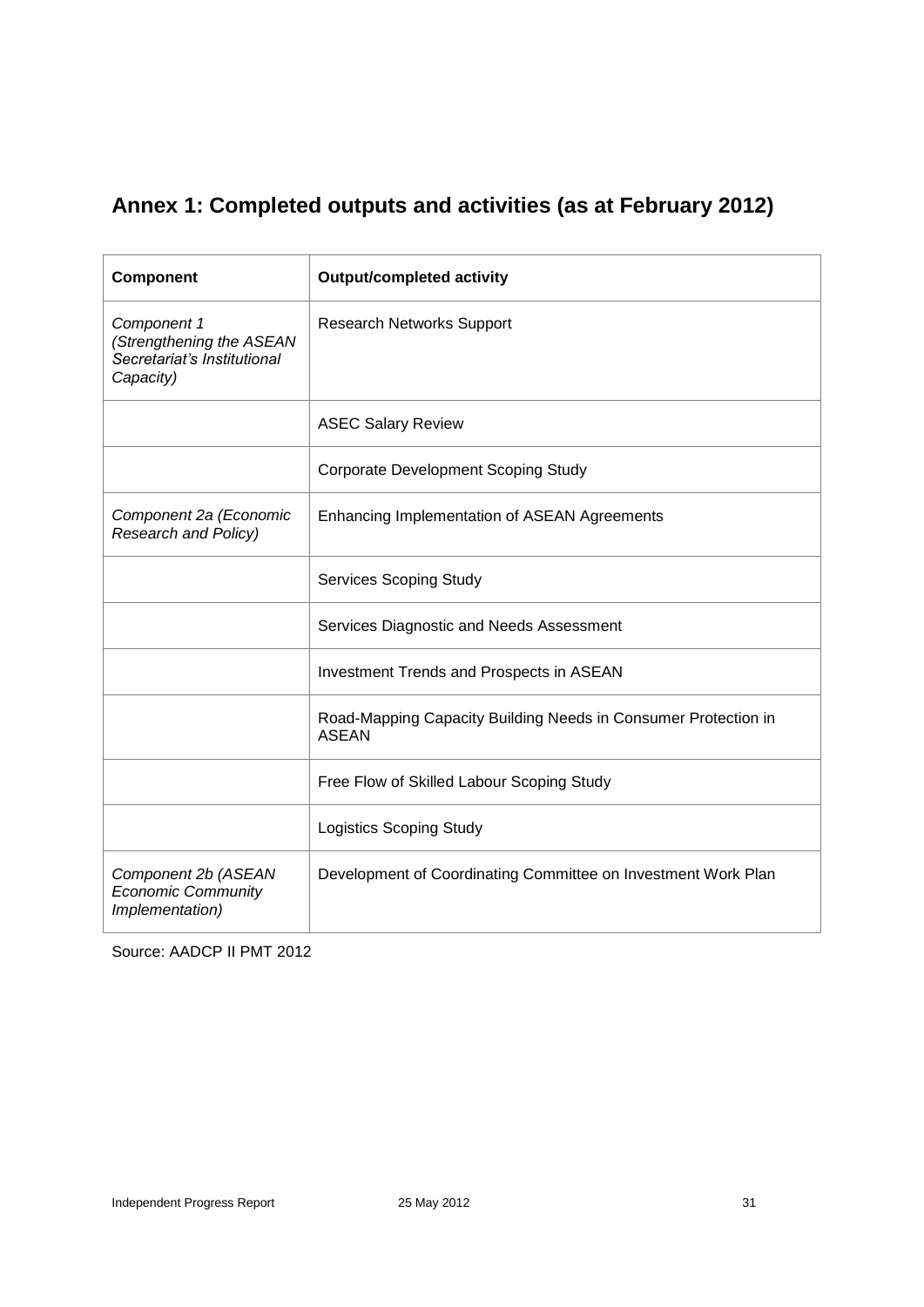# **Annex 2: Terms of reference for Independent Progress Report**

# **1. Context**

1.1 The ASEAN – Australia Development Cooperation Program Phase Two (AADCP II—\$66.7m 2008–15) became fully operational in July 2009. AADCP II is contributing to ASEAN's regional economic integration goals and achievement of an ASEAN Economic Community (AEC) by 2015. The Program is being delivered through a partnership between AusAID, ASEAN and the ASEAN Secretariat (ASEC).

1.2 The objectives of the AADCP II are to:

- strengthen ASEC's institutional capacity to facilitate and support ASEAN integration and community building efforts
- support movement towards the AEC through provision of timely and high quality economic research and policy advice
- provide support for regional mechanisms and capacity for the implementation of selected AEC Blueprint activities at the national level.

The components of the seven-year program are consistent with these objectives.

1.3 The Program is now gaining significant momentum following a slow start, primarily due to the problems encountered in transitioning to the new partnership delivery arrangement. Previous AusAID programs with ASEC, including AADCP I, used the traditional Australian Managing Contractor mechanism. Over the initial years, progress was hampered by the need to develop and implement the necessary systems, processes and tools within ASEC. To date the Program has struggled with strategic direction for project development, which has impacted on the rate of current expenditure and forward planning for expenditure. At this point—halfway through the Program—less than one quarter of the program budget of \$57 million has been expensed. A new program framework, together with a strategic planning exercise, has considerably assisted in reversing this trend. Thirty-eight activities are either completed or underway, and the activity pipeline has the potential to increase the number of projects for the remaining years of the Program. However, at current projections of \$6–7 million annually, the total expenditure would be approximately \$40 million or 70 per cent of the total budget available.

1.4 As the program is being delivered in partnership with ASEAN and ASEC, the involvement of ASEAN and ASEC is crucial to this process, given that they must commit to jointly engaging in the process and following through on the agreed recommendations of the *Independent Progress Report* (IPR). ASEAN and ASEC officers will be invited to participate in and contribute to the IPR, through the in-country mission and in the drafting of the IPR.

# **2. Objectives of the review**

2.1 The IPR will make recommendations for the remainder of the program and propose appropriate changes to budgets, resources and timeframes as required. Importantly the IPR will put forward options to ensure the optimal sustainable outcomes from the Program in the time available, taking into account the resources available. The IPR will also examine the governance arrangements for AADCP II to ascertain whether they remain appropriate and relevant. The objectives of the IPR are to:

a. assess the performance of AADCP II against the DAC evaluation criteria of relevance, efficiency, effectiveness, impact and sustainability; and the AusAID criteria of monitoring and evaluation and gender equality. In assessing overall effectiveness in relation to its stated goals and objectives, the IPR will take into account changes that have been implemented since the original design to make the program more practical and workable, (as documented in the 2nd Annual Review)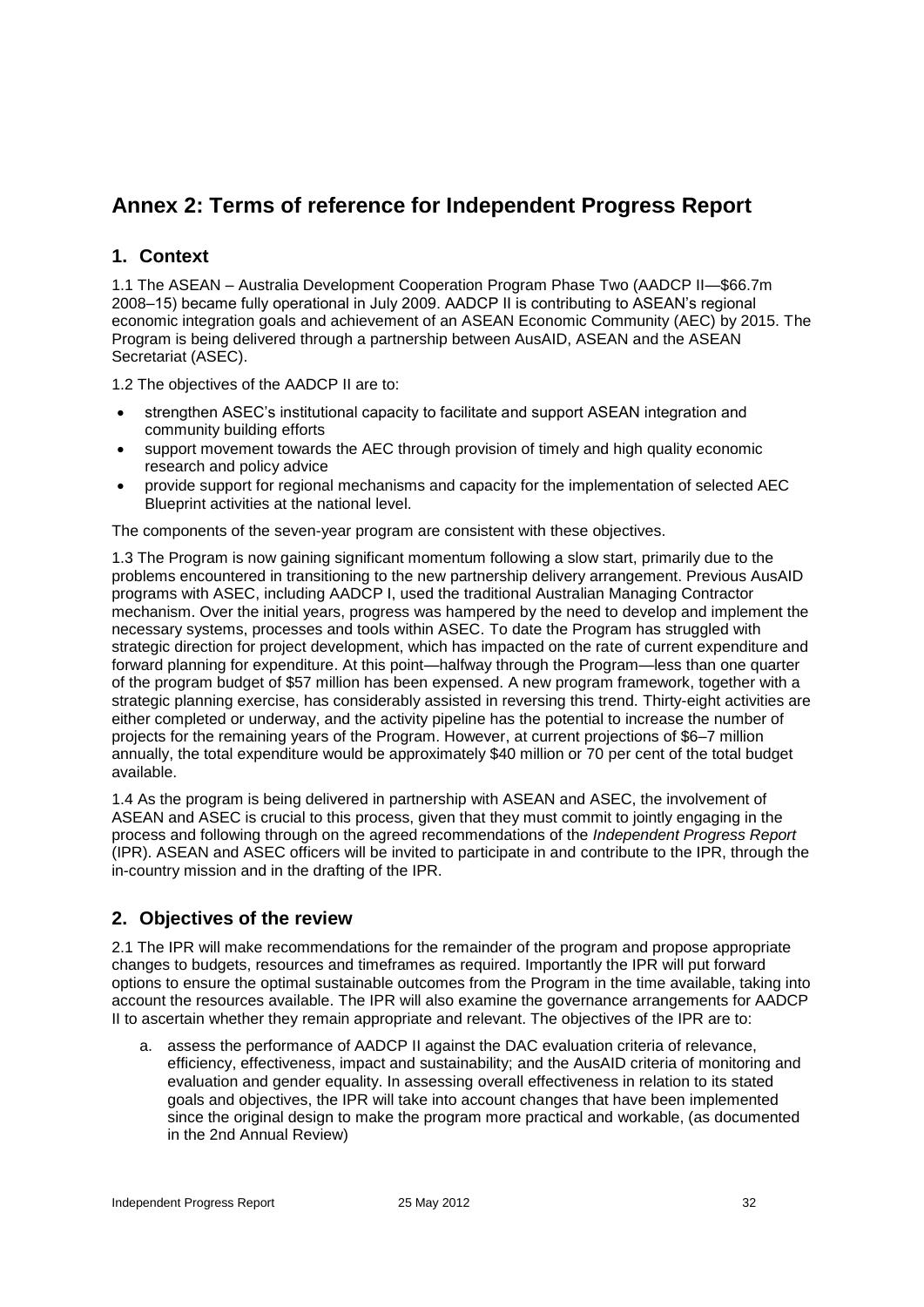- b. assess AADCP II's success in addressing other key performance concerns, including adequately promoting gender equality, establishing and operationalising a robust monitoring and evaluation system, and undertaking ongoing analysis of the operation of the Program, drawing out major lessons learned and taking remedial action to ensure continuous improvement
- c. define the main issues affecting AADCP II's performance and propose solutions, for example assessing the effectiveness of the partnership delivery mechanism; and ASEC processes and capacity limitations. Particular attention should be paid to identifying lessons learned and practices to draw on for designing future programs of ASEAN – Australian development cooperation
- d. assess future budgetary requirements and options for the use of funds for the remainder of the Program, including an extension of time
- e. review the accountability and governance arrangements for the Program, including the frequency and membership of the Joint Planning and Review Committee meetings
- f. address any other issues that the IPR team considers necessary for the successful completion of the IPR
- g. make recommendations for the future directions of AADCP II in relation to available budget and resources to promote improvements in effectiveness and efficiency.

# **3. Evaluation method**

3.1 The Team Leader, in consultation with team members, will draft an evaluation plan at least two weeks prior to the in-country mission for approval by AusAID and ASEC. The plan will expand on the evaluation questions (Annex 1); describe the evaluation methodologies to be used; and provide an indicative report structure. The IPR will be undertaken according to the approved evaluation plan. The evaluation approach should include a document review and analysis by all team members, an incountry mission and stakeholder consultations as a minimum. A non-exhaustive list of reference documents is provided at paragraph 7 below.

3.2 Using the generic evaluation questions in Annex 1 as a basis, the team should:

- fine tune these evaluation questions
- identify the key stakeholders to be interviewed
- convert these questions into a semi-formal interview format
- determine if the best approach to answering these questions will be through one-on-one interviews with stakeholders or whether some balance between focus groups and individual interviews will be more useful.

3.3. Prior to the commencement of the IPR, the team should gain a thorough appreciation of the AADCP II's context, rationale, desired outputs and outcomes, implementation methodologies, program management, monitoring and evaluation, results achieved, lessons learned, major issues.

3.4 Before departing Jakarta, the team will conduct a one-day workshop to ensure key stakeholders have a good understanding of the preliminary findings and issues arising from the IPR at that stage.

## **4. Timing and duration**

4.1 The IPR will take place from March to early June 2012. It will require up to 25 days input by each team member, with an additional six days for the Team Leader, if required. The following phases are required: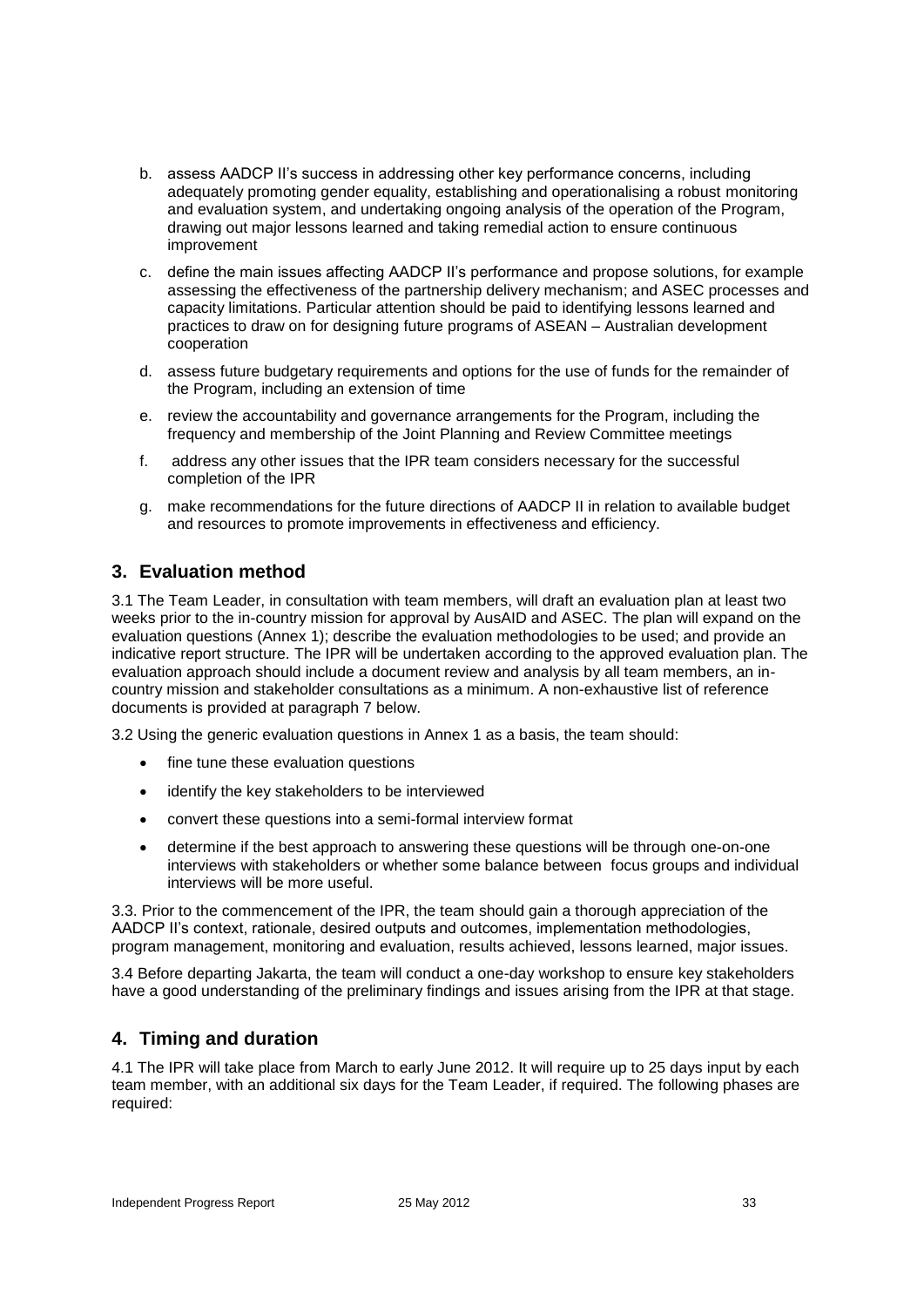| <b>Task</b>                    | <b>Indicative</b><br>timing | Location  | Input                                   | Output                                                                                                                                                                                                      |
|--------------------------------|-----------------------------|-----------|-----------------------------------------|-------------------------------------------------------------------------------------------------------------------------------------------------------------------------------------------------------------|
| Evaluation plan                | 1-5 March                   | Australia | 2 days<br>For<br>Team<br>Leader<br>(TL) | Evaluation methodology and plan<br>submitted to AusAID by 5 March                                                                                                                                           |
| Preparation and<br>desk review | 26-30 March                 | Australia | 5 days                                  | Including team briefing on 26 March in<br>AusAID, Canberra.<br>Draft outline for the IPR                                                                                                                    |
| <b>IPR</b> meetings            | 9-16 April                  | Jakarta   | 9 days<br>(incl.<br>travel)             | Discussions with relevant stakeholders<br>including personnel from ASEAN,<br>ASEC and AusAID, collect relevant<br>data, prepare the Aide Memoire for<br>presentation at stakeholder workshop<br>on 16 April |
| Stakeholder<br>workshop        | 16 April                    | Jakarta   | 1 day                                   | Discussion of preliminary findings and<br>issues with relevant stakeholders                                                                                                                                 |
| Draft report<br>preparation    | 17-30 April                 | Australia | 5 days                                  | Draft report as per the AusAID<br>template by 30 April including a<br>presentation to AusAID Canberra on<br>18 April                                                                                        |
| Stakeholder<br>comments        | $1-14$ May                  | Australia |                                         | Comments to Team Leader by 14 May                                                                                                                                                                           |
| Revise draft report            | 14-21 May                   | Australia | 2 days<br>for TL                        | Revised draft report to AusAID by 21<br>May                                                                                                                                                                 |
| Independent peer<br>review     | 22 May-<br>8 June           | Australia | 3 weeks                                 | Peer reviewers' comments from<br>AusAID to Team Leader by 8 June                                                                                                                                            |
| Finalisation of<br>report      | 8-15 June                   | Australia | 2 days<br>for TL                        | Final IPR to AusAID by 15 June                                                                                                                                                                              |

## 5. Team composition

5.1 In the interest of ensuring adequate input by both partners to this Program this IPR should include representatives from ASEC and AusAID.

5.2 It is recommended that the team comprise four members: two consultants, a nominated officer from ASEC and an AusAID representative. One consultant will be engaged as Team Leader. Some of these roles and specialisations may be combined in the same person. It is expected that team members may have overlapping responsibilities and areas of activity.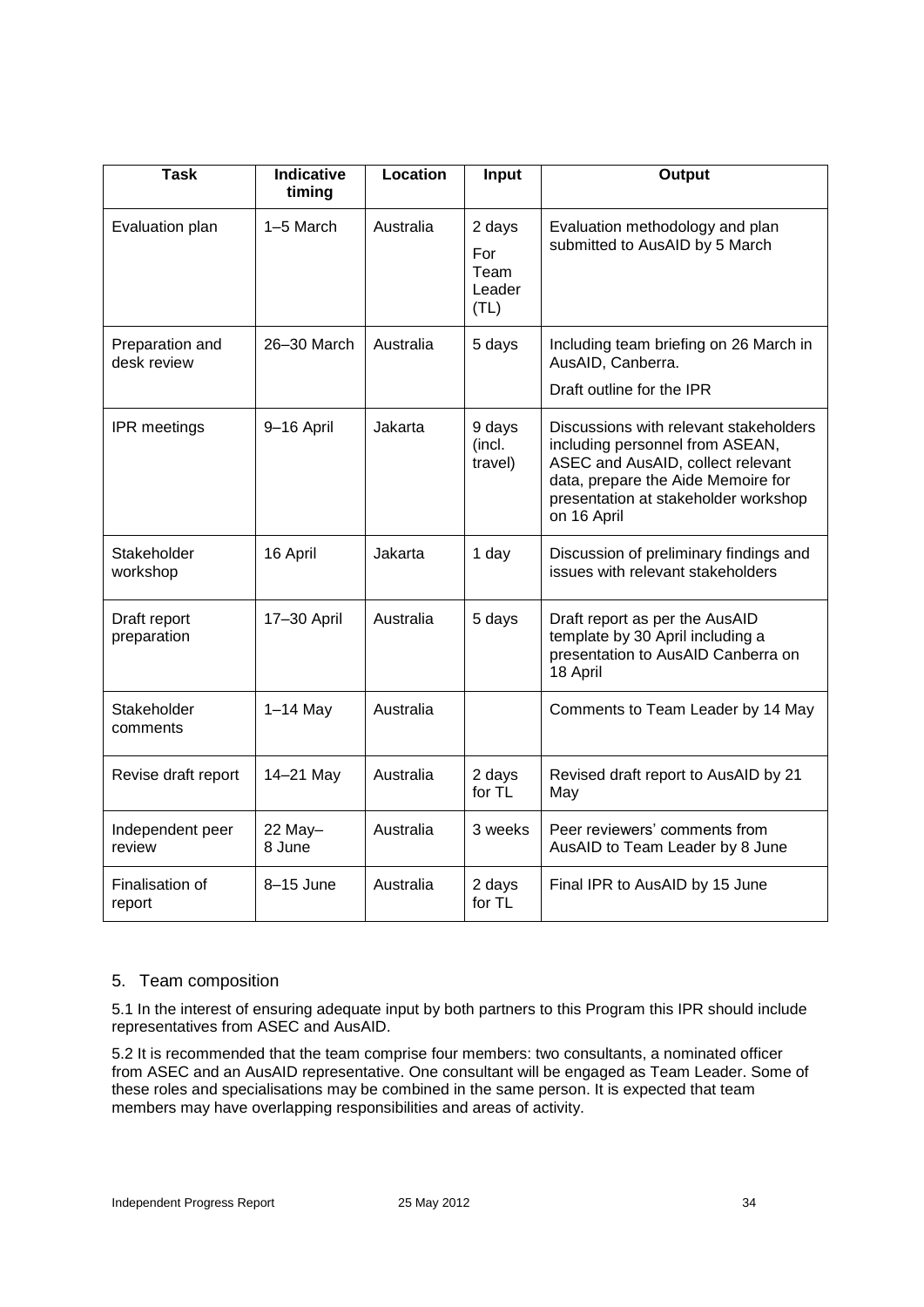### **Consultants**

5.3 The two consultants and the ASEC and AusAID representatives will have complementary skills in team leadership, monitoring and evaluation, economics and capacity building/institutional change. They should also have an appreciation of the economic and development aspects of ASEAN member states and ASEC. They will contribute specialist knowledge and technical understanding in these areas and in approaches to capacity building and institutional change. Both consultants will have extensive experience in reviewing technical cooperation programs and projects.

5.4 The Team Leader (TL) will provide leadership and assume overall responsibility for the IPR and will be responsible for the final report, although various sections will be contributed by other team members under direction. The TL will be responsible to AusAID for the overall conduct and management of the IPR including: engagement with all team members; presentation of the IPR purpose and scope: and engagement with IPR participants. He/she will also be responsible for the rigour of the IPR and the application of appropriate methodological inquiry to each area of the IPR.

5.5 The TL will also cover the role of the economist and as such will be widely experienced in economic analysis and project assessment and the practical application of economics to a multifaceted program in a complex environment. As economists were involved in the original design of the Program, the economist needs to assess the economic principles, objectives and assumptions underpinning the Program, for viability, practicality and sustainability. The economist will analyse selected activity completion reports to ascertain to what extent they meet the objectives of both the relevant activity and the Program more broadly; and test the robustness of conclusions and recommendations of the reports and their value when developing targeted future activities under the Program

5.6 The M&E consultant will ensure that the findings and recommendation of the team are evidence based and that the analysis and presentation of that evidence is clearly presented in the final report. The M&E consultant will also cover the capacity building/institutional change management aspects of the Program. The consultant will have extensive experience in governance, analysis of systems and facilities for administration, preferably in the context of a large international development organisation.

### **ASEC representative(s)**

5.8 It is highly desirable that the ASEC representative(s) should be an experienced officer(s) who can contribute to one or more of the areas of specialisation for the IPR. Ideally a staff member(s) working in the economics area and/or in external relations and/or in human resource management would be best placed to participate fully.

5.9 The ASEC representative(s) is/are expected to contribute substantially to the evidence base and analysis undertaken by the team. They may contribute directly to some areas of the IPR and will be consulted fully in the preparation and drafting of the report.

### **AusAID representative**

5.10 The role of the AusAID representative is to provide AusAID's perspective and information about AusAID to the IPR. The representative will have an understanding of economics and experience in partnership arrangements. He/she will also play a critical role assisting the team regarding advice on AusAID's policies and business processes, as well as development effectiveness and international best practice approaches.

## 6. Reporting requirements

6.1 A suggested draft report format will be agreed before the team departs for Jakarta. The IPR team will provide:

- *5 March: Evaluation Plan / Draft Methodology*—for approval prior to the in-country mission. This plan will outline the scope and methodology of the evaluation
- *16 April: Independent Progress Report Aide Memoire*—to be presented to ASEAN, ASEC and AusAID representatives at the stakeholder workshop on completion of the in-country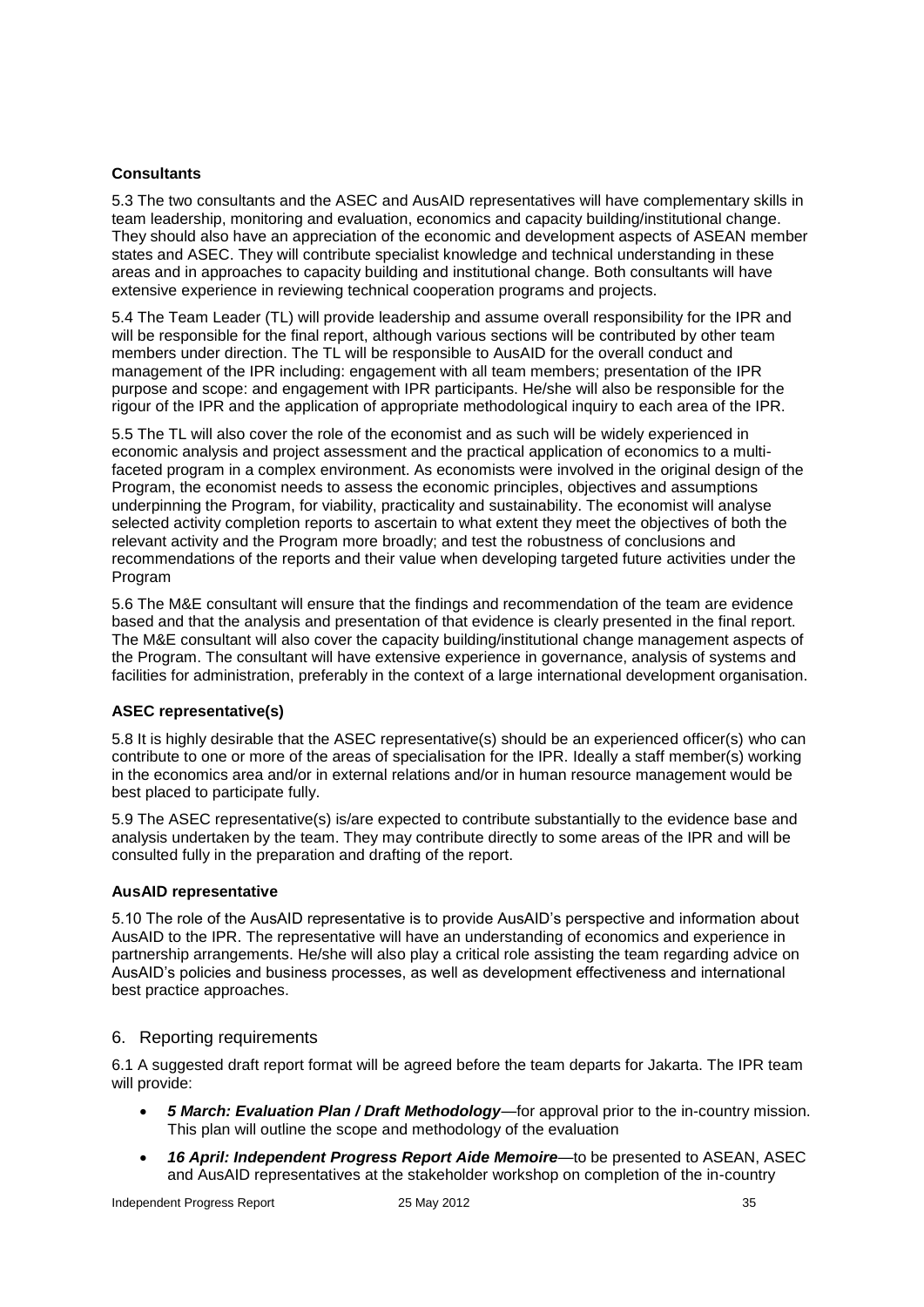mission. The format for the Aide Memoire will follow AusAID's template (to be provided) and will be no more than three pages. The document will also be provided to AusAID Canberra and comments sought

- *30 April: Draft Independent Progress Report—*to be provided to AusAID Canberra
- *21 May: Revised Draft Independent Progress Report*—incorporating stakeholder comments
- *22 May–8 June: Peer Review*: the Team Leader (and possibly team members) will participate in the peer review and provide verbal clarification and input as required
- *15 June: Final Independent Progress Report*—final document, incorporating agreed outcomes from the peer review. The report will be no more than 20 pages (plus annexes and a two-page executive summary). Lessons learned, recommendations and ratings should be clearly documented in the report
- *Summary for publication*—in consultation with AusAID Canberra, produce a two-page summary document for publication on the website, highlighting the most important aspects of the final report.

## **7.** Key references

7.1 The following is a list of key documents and is not intended to be exhaustive:

- AADCP II design document
- Rolling Prioritisation Plans
- Quality at Implementation reports,
- Joint Planning and Review Committee summary records
- Monitoring and Evaluation Framework
- AADCP II Annual Partnership, Case Study and Performance Reviews
- Available AADCP II end-of-project reports and other relevant project progress reports
- AADCP II Cooperation Arrangement
- Memorandum of Understanding between the Government of Australia and the Association of Southeast Asian Nations on the Second Phase of the ASEAN – Australia Development Cooperation Program (AADCP II).

## **8. Learning and dissemination**

The final IPR will be agreed and shared with ASEAN and ASEC. The recommendations will be considered in AusAID and a position agreed. The recommendations will then be discussed with ASEAN and ASEC and a joint management response agreed. The IPR will also be shared with relevant areas of AusAID and a redacted agreed version placed on the AusAID website.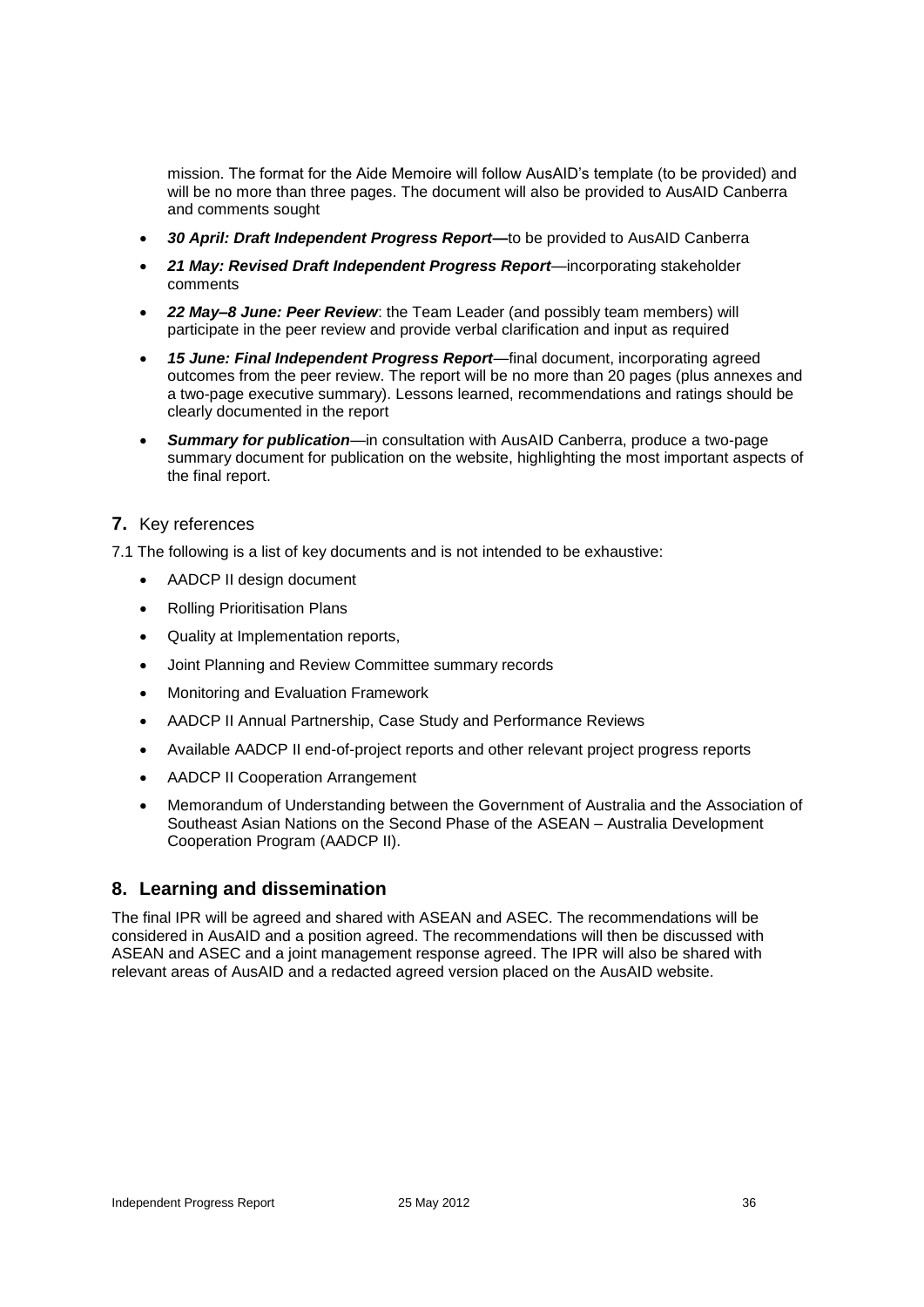# **Attachment 1: Proposed questions for an independent progress report**

### **Relevance**

- Are the objectives relevant to Australian Government and partner (ASEAN and ASEC) priorities?
- Are the objectives relevant to the context and needs of beneficiaries?
- If not, what changes need to be made to the activity or its objectives to ensure continued relevance?

#### **Effectiveness**

- Are the objectives on track to being achieved? If not, what changes need to be made to objectives to ensure they can be achieved?
- To what extent has the activity contributed to achievement of objectives?

### **Efficiency**

- Has the implementation of the activity made effective use of time and resources to achieve the outcomes?
	- Have there been any financial variations to the activity? If so, was value for money considered in making these amendments?
	- Has management of the activity been responsive to changing needs? If not, why not?
	- Has the activity suffered from delays in implementation? If so, why and what was done about it?
	- Has the activity had sufficient and appropriate staffing resources?
- Was a risk management approach applied to management of the activity (including anticorruption)?
- What are the risks to achievement of objectives? Have the risks been managed appropriately?

### **Imp**a**ct (if feasible)**

- Has the activity produced intended or unintended changes in the lives of beneficiaries and their environment, directly or indirectly?
- Have there been positive or negative impacts from external factors?

### **Sustainability**

- Do beneficiaries and/or partner country stakeholders have sufficient ownership, capacity and resources to maintain the activity outcomes after Australian Government funding has ceased?
- Are there any actions that can be taken now that will increase the likelihood that the activity will be sustainable? Are there any areas of the activity that are clearly not sustainable? What actions should be taken to address this?

### **Gender equality**

Is the activity promoting equal participation and benefits for women and men?

### **Sub-questions**

- Is the activity promoting more equal access by women and men to the benefits of the activity, and more broadly to resources, services and skills?
- Is the activity promoting equality of decision making between women and men?
- Is the initiative helping to promote women's rights?
- Is the initiative helping to develop capacity (donors, partner government, civil society, etc.) to understand and promote gender equality?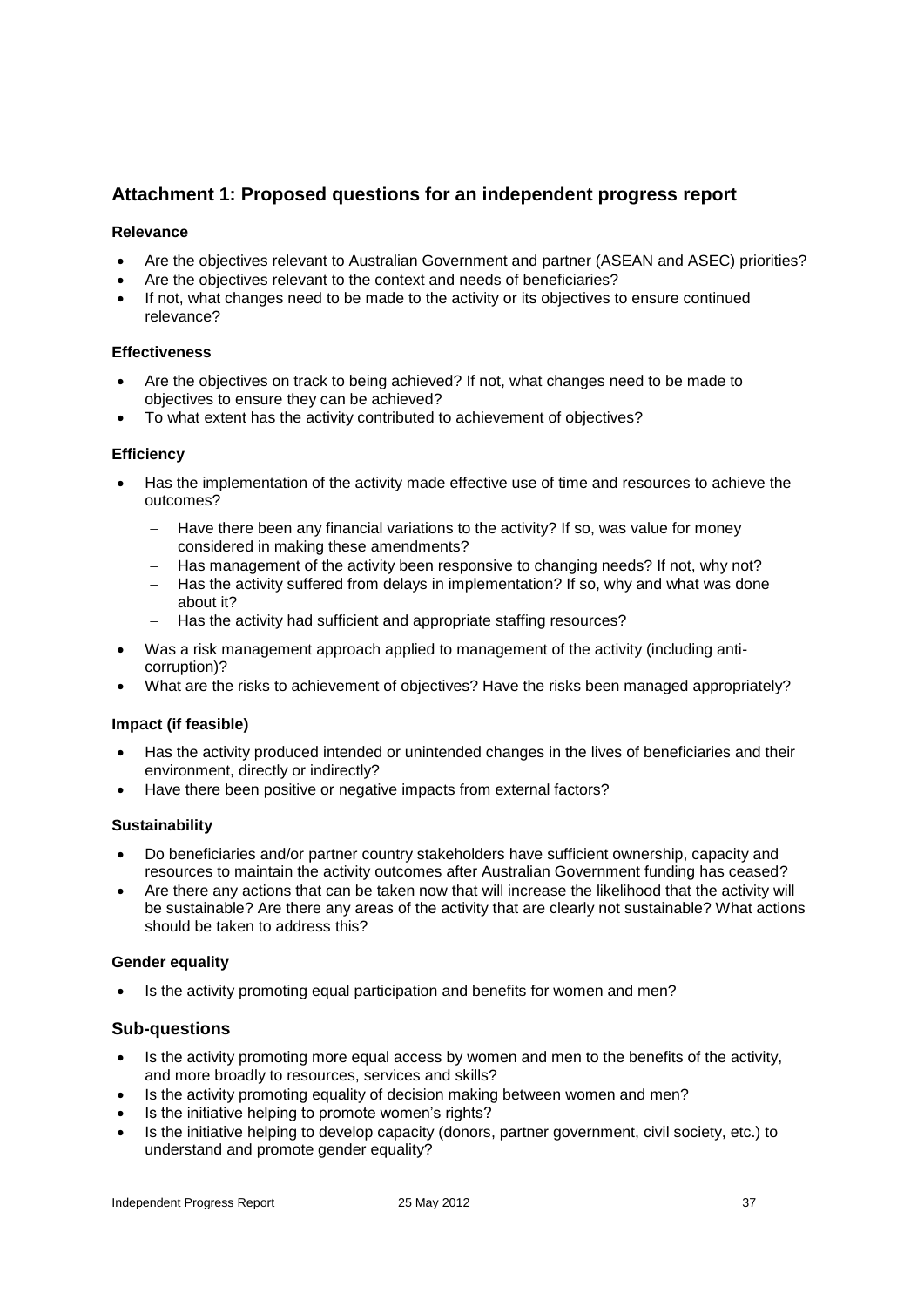### **Monitoring and evaluation**

- Does evidence exist to show that objectives are on track to being achieved?
- Is the M&E system collecting the right information to allow judgement to be made about meeting objectives and sustainability at the next evaluation point?
- Is data gender-disaggregated to measure the outcomes of the activity on men, women, boys and girls?
- Is the M&E system collecting useful information on crosscutting issues?

### **Analysis and learning**

- How well was the design based on previous learning and analysis?
- How well has learning from implementation and previous reviews (self-assessment and independent) been integrated into the activity?

### **Lessons**

**What lessons from the activity can be applied to: further implementation, applying thematic practices, i.e. working in partner systems, to the rest of the program, or to designing future activities.**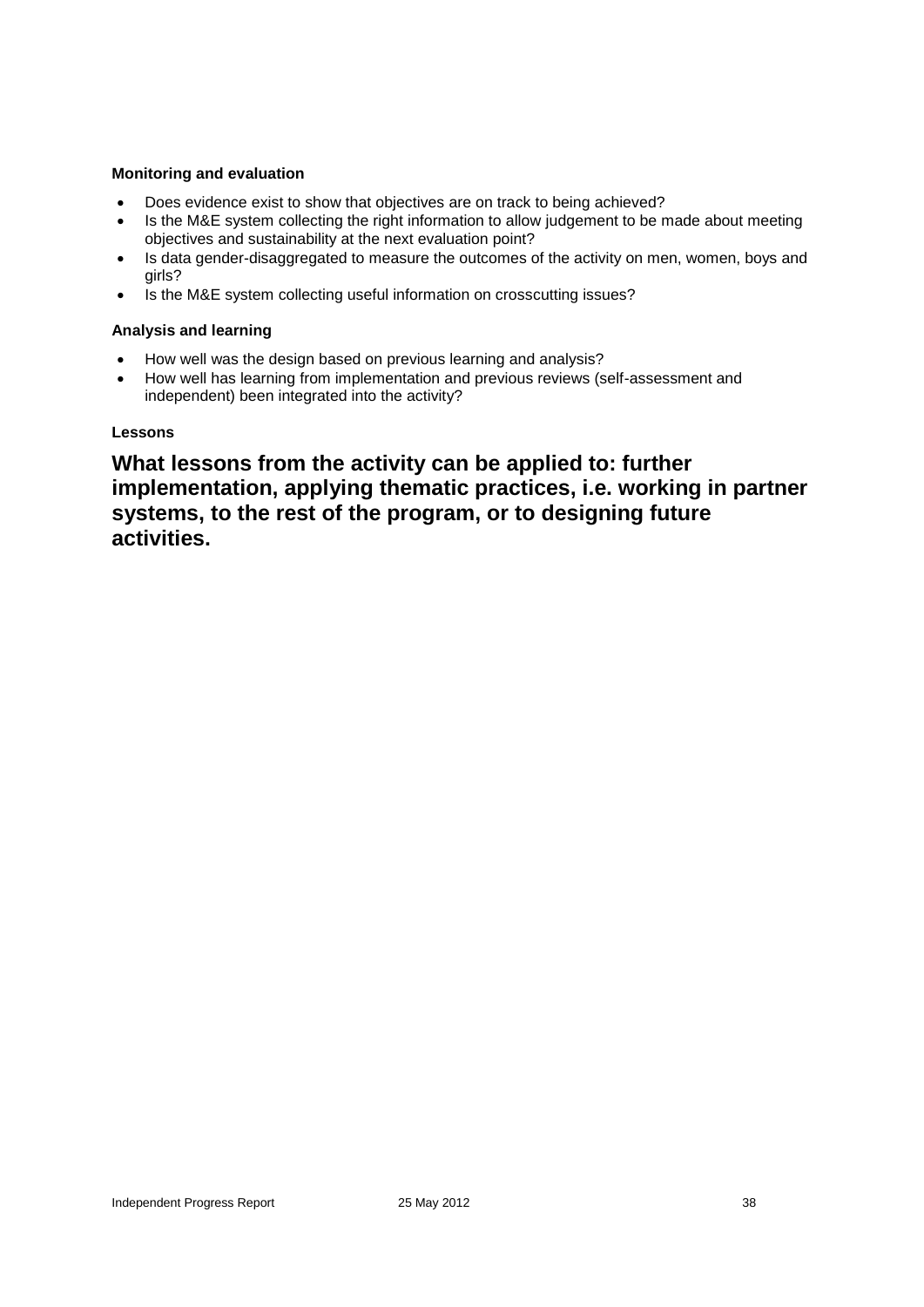# **Annex 3: AADCP II IPR approach**

# **AADCP IPR approach**

## **Introduction**

AusAID has commissioned preparation of an *Independent Progress Report* of Phase Two of the ASEAN – Australia Development Cooperation Program (AADCP II). The Program, which became fully operational in July 2009, is contributing to ASEAN's regional economic integration goals and achievement of an ASEAN Economic Community (AEC) by 2015.

The objectives of the IPR are to:

- 1. assess the performance of AADCP II against the DAC evaluation criteria of relevance, efficiency, effectiveness, impact and sustainability; and the AusAID criteria of monitoring and evaluation and gender equality. In assessing overall effectiveness in relation to its stated goals and objectives, the *Independent Progress Report* will take into account changes that have been implemented since the original design to make the Program more practical and workable, (as documented in the second annual review)
- 2. assess AADCP II's success in addressing other key performance concerns, including adequately promoting gender equality, establishing and operationalising a robust monitoring and evaluation system, and undertaking ongoing analysis of the operation of the program, drawing out major lessons learned and taking remedial action to ensure continuous improvement
- 3. define the main issues affecting AADCP II's performance and propose solutions, for example assessing the effectiveness of the partnership delivery mechanism; and ASEC processes and capacity limitations. Particular attention should be paid to identifying lessons learned and practices to draw on for designing future programs of ASEAN – Australia development cooperation
- 4. assess future budgetary requirements and options for the use of funds for the remainder of the program, including an extension of time
- 5. review the accountability and governance arrangements for the program, including the frequency and membership of the Joint Planning and Review Committee meetings
- 6. address any other issues that the IPR team considers necessary for the successful completion of the IPR
- 7. make recommendations for the future directions of AADCP II in relation to available budget and resources to promote improvements in effectiveness and efficiency.

### **Key issues**

The terms of reference for the review identify a range of issues to be addressed. These go beyond assessing the performance of AADCP II program against Development Assistance Committee and AusAID evaluation criteria to proposing solutions to previously identified problems with program performance, and ways of dealing with the complex institutional environment within which the program operates. The evaluation process will help clarify the nature of problems and their causes, but the team will need to draw on a fuller analysis to identify feasible solutions that take account of the rather fluid institutional circumstances within ASEC and the challenges associated with the ambitious nature of ASEAN's regional integration goals. It is clear that some of the expectations on which the original design were predicated, particularly those concerning the role and functions of ASEC, have not materialised. This has required the program to adopt a pragmatic and flexible approach: but it also poses the question as to whether some recasting of elements of the program is desirable.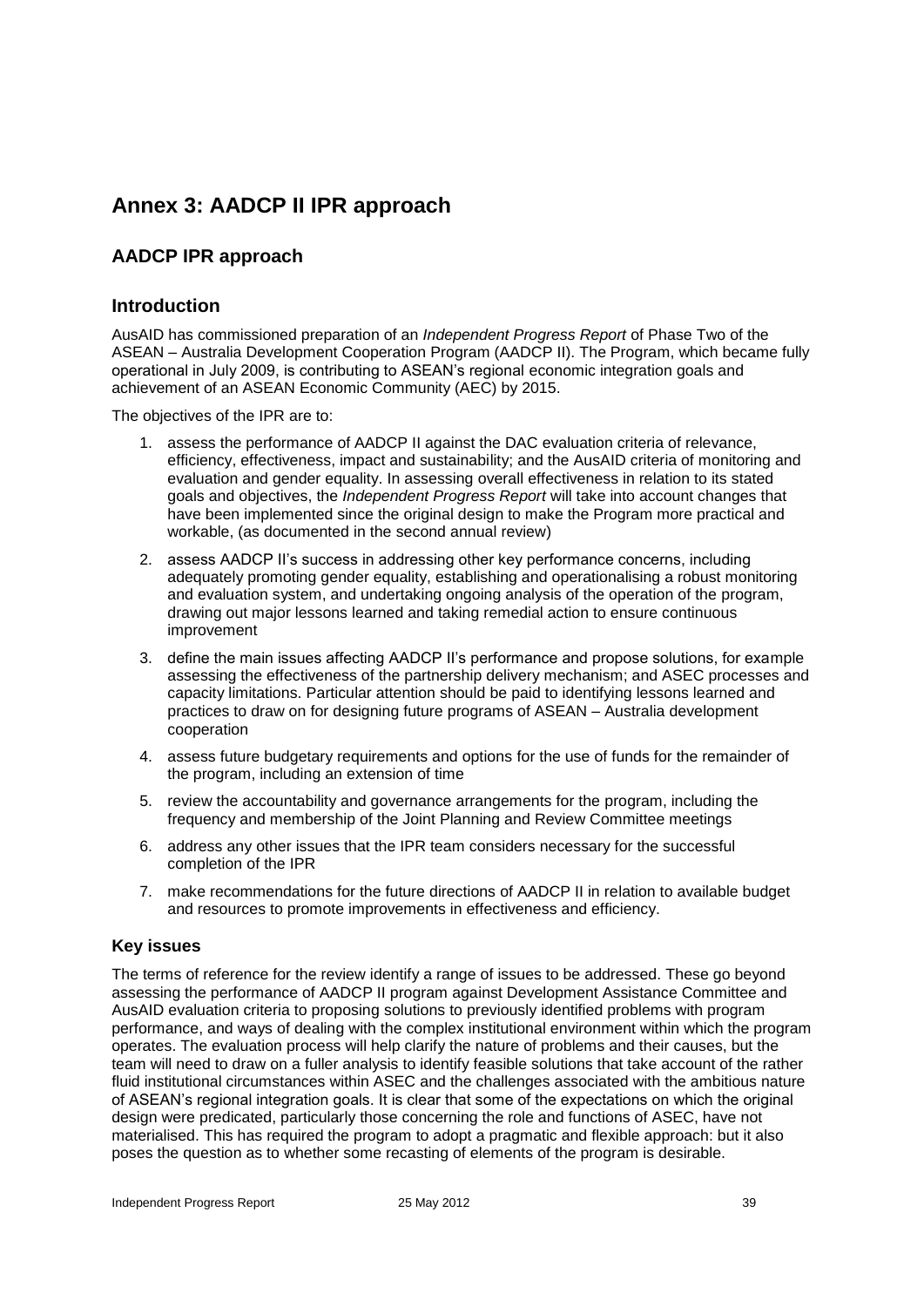A particular challenge is that, as recognised in a number of the reports prepared for the program, and in the recent *Quality at Implementation Report*, the program's M&E framework has yet to be finalised. This reflects in part the difficulty in specifying measurable objectives, which has led to the team being asked to propose possible changes to these objectives and the logic of the program's change model. This rather complicates the assessment evaluation process, and the team will discuss ways of addressing the problem during consultations with AusAID staff.

Another challenge is that, given the nature of the program, it will be very difficult to identify impacts, let alone conduct attribution or even contribution analysis. The causal links between implementation of the elements of the ASEAN Economic Community and regional growth and poverty reduction are themselves attenuated and complex: the links to development from the activities of ASEC and of AADCP II are even more so.

The program is acknowledged to have had a slow start, and has been effectively operational for less than three years. Further, a range of changes have been made to key processes and structures, partly in response to perceived problems, and also as a consequence of implementation of a new charter for ASEAN with important implications for ASEC. This complicates assessment of actual achievements, and the evaluation may have to rely on consultations to assess how much difference changes have made. The team will prepare a matrix of changes to confirm its understanding of what has altered, and to provide a basis for assessing how changes have affected the operation of the program. A consequence of the slow start is that expenditures are running slowly, and there is a concern that the full allocation may not be used in the seven years of the program: the team will consider the nature of this issue and options for addressing it.

The team has developed a set of questions to be pursued in the evaluation, drawing on the suggestions in the terms of reference. Annex A presents a draft of these questions. This list will be refined as the team completes its review of key documents and its briefings with AusAID.

### **Approach**

The evaluation will draw primarily on a review of documentation about and produced by the program, and structured interviews/consultations with key stakeholders and informants.

### **Document review**

The team has been provided with a set of documents related to the design and operation of the program including the original design, Annual Review reports, Rolling Prioritisation plans, records of Joint Planning and Review Committee meetings, and proposals for monitoring and evaluation. It also has copies of AusAID strategy documents relevant to engagement in the region, and final reports from selected studies conducted under Component 2a of the program. Table B.1 in Annex B lists the documents currently identified for review.

#### **Consultations**

There are a large number of stakeholders of AADCP II. These include:

- ASEAN Secretariat management and desk officers, Working Groups and Sectoral Bodies, senior officials, governments of ASEAN member states and regional focal points within these states
- Participants in AADCP II activities, including participants in capacity building and research activities, and national agencies using program outputs
- AusAID management and desk officers, and other Australian government agencies such as the Department of Foreign Affairs and Trade
- Contractors and partners, Australian and international, responsible for the implementation of project and research activities.

Given the time available for the evaluation, and also in light of the circumstances of the program, comprehensive consultation with *all* stakeholders (particularly those in AMS) will not be undertaken. However, the team will consult with key players in ASEC involved in the management of the program and in the development and management/implementation of program activities. Consultations to be undertaken in Jakarta over the period 9–16 April will include senior ASEC management involved with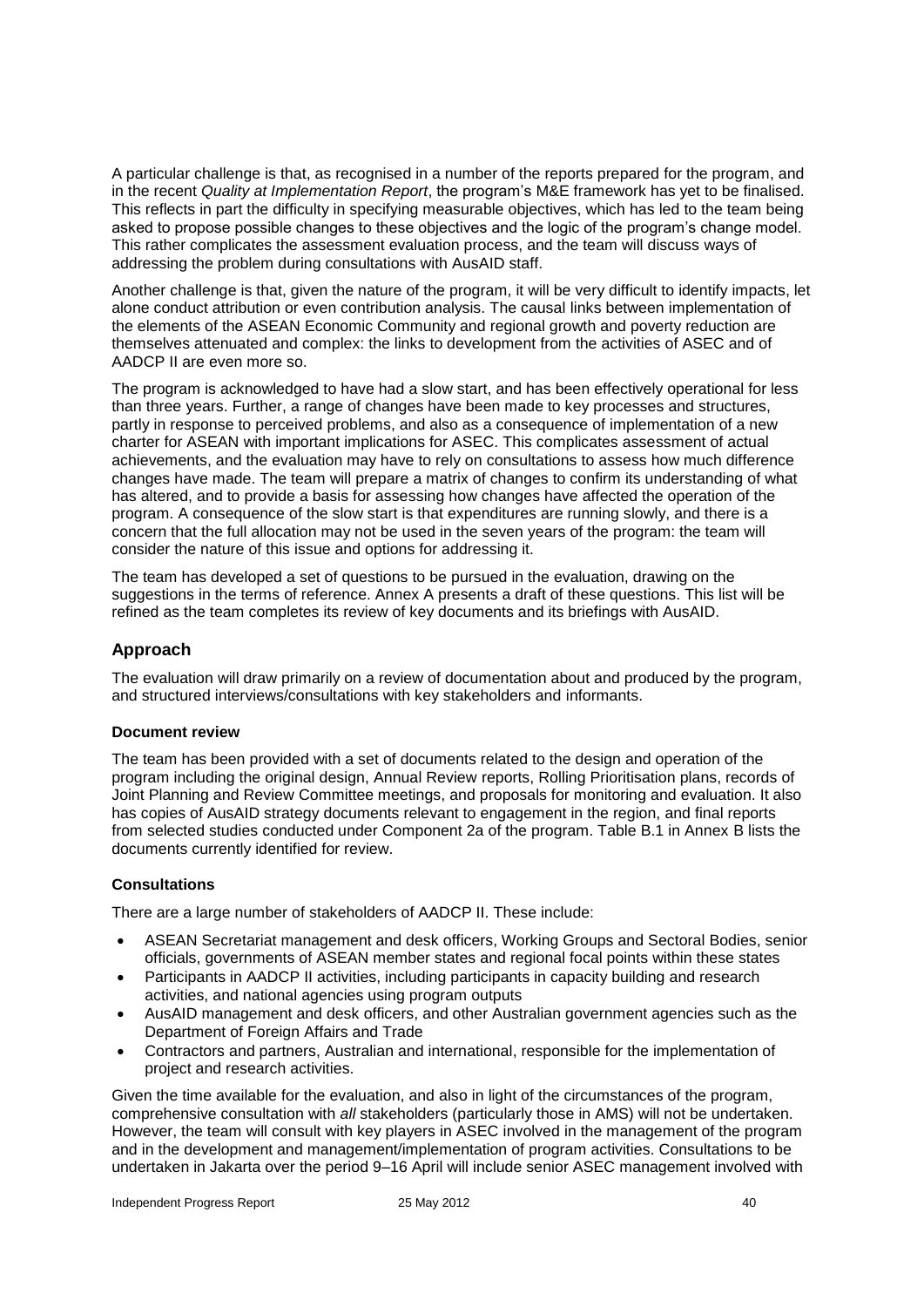AADCP II, ASEAN Working Group and Sectoral Body representatives, Members of the Committee of Permanent Representatives to ASEAN, as well as members of the PMT and the Program Planning and Management Support Unit. The team will also consult with other development partners providing support to ASEAN and ASEC.

The team will also conduct consultations with Australia-based stakeholders in the lead up to the visit to ASEC. These consultations will include staff of the East Asia Regional Section, AusAID, former program staff of AADCP II, staff of the Department of Foreign Affairs and Trade and consultants involved in the design of the program, its M&E framework and in the implementation of selected activities.

The review will employ a structured approach to interviews, and to compiling key findings from consultations (see Annex C). While interviews will be constructed around pre-identified topics, interviewees will be asked to identify and talk to issues that they themselves think are important. Table C.1 in the annex presents a preliminary list of stakeholders proposed for consultation during the review.

Table 1 below provides examples of the issues that will be explored with the various categories of informants and stakeholders. All stakeholders with reasonable knowledge of the program will be asked to nominate what they think are the most important achievements of AADCP II, and what they see as the main constraints to greater effectiveness or opportunities for enhancing effectiveness.

| JIANCIIVIUCI/IIIIVI IIIAIII                  | <b>NGY ISSUES</b>                                                                                                                                                                                                                                                                                                                                                          |
|----------------------------------------------|----------------------------------------------------------------------------------------------------------------------------------------------------------------------------------------------------------------------------------------------------------------------------------------------------------------------------------------------------------------------------|
| <b>DFAT</b> officials                        | National interest associated with support to ASEAN regional<br>integration and support to ASEC; AMS commitment to<br>integration, feasibility of achieving AEC goals; whole of<br>government perception of AADCP II, synergies with<br><b>AANZFTA Economic Cooperation program</b>                                                                                         |
| AADCP activity contractors                   | Perception of contracting procedures, quality of activity TORs,<br>support provided by AADCP and ASEC in implementation of<br>activities, AADCP/ASEC quality control and feedback<br>mechanisms, engagement with national agencies,                                                                                                                                        |
| <b>PMT</b> members                           | Expected outcomes from program; nature/quality of<br>partnership model; key constraints; responses made to ASEC<br>capabilities and changing circumstances and expected impact<br>on effectiveness; efficiency and sustainability, coordination,<br>interaction with other partner programs, effectiveness of PMT<br>model, quality of governance structure and processes. |
|                                              | Highest priority areas to be targeted in the ASEC institutional<br>strengthening/AEC agendas. Evidence that changes<br>promoted by AADCP I and II have been maintained or<br>replicated within ASEC and ASEAN.                                                                                                                                                             |
|                                              | AADCP and learning: how program learns and acts on<br>lessons. Prospects for greater harmonisation among donor<br>partners. Focus on Cambodia, Laos, Myanmar and Vietnam<br>and bridging the development divide.                                                                                                                                                           |
|                                              | <b>Expenditure trajectory</b>                                                                                                                                                                                                                                                                                                                                              |
| PPMSU members, including<br>funded positions | Overall perceptions of program systems and their efficiency,<br>relevance to ASEC, ASEC capacities and implications for the<br>program, M&E system performance. AADCP and learning:<br>how program learns and acts on lessons                                                                                                                                              |

**Table.1 Stakeholders and key issues to be explored in consultation**

**Stakeholder/informant Key issues**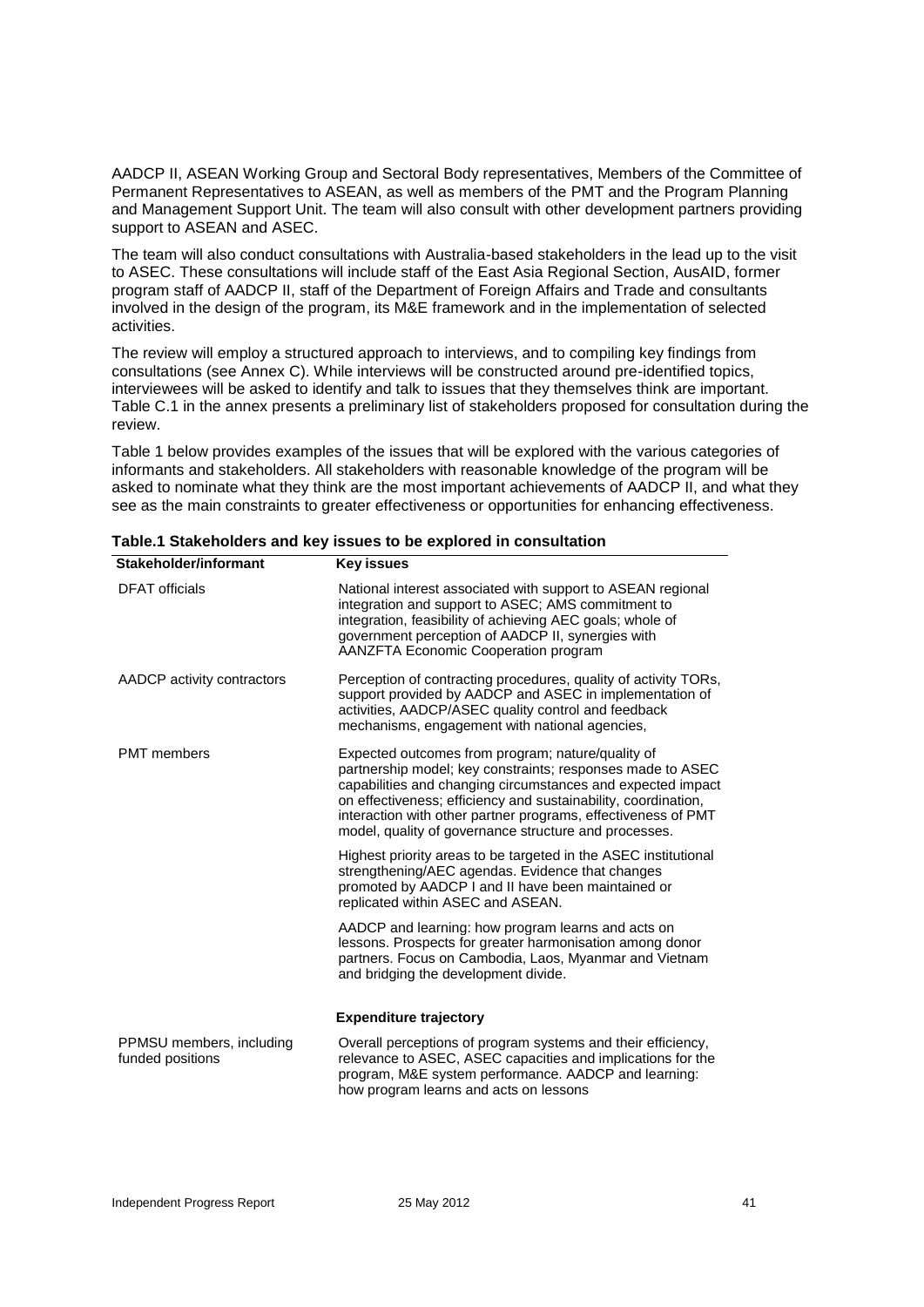| Stakeholder/informant                                      | Key issues                                                                                                                                                                                                                                                                                                                                                                                                                                        |
|------------------------------------------------------------|---------------------------------------------------------------------------------------------------------------------------------------------------------------------------------------------------------------------------------------------------------------------------------------------------------------------------------------------------------------------------------------------------------------------------------------------------|
| Australian country coordinator:<br>current and prospective | Effectiveness of governance structures and processes,<br>relevance of AADCP components to ASEAN agenda and<br>AEC, prospects for greater harmonisation among donor<br>partners, future challenges for ASEC and ASEAN that<br>program may have to address, highest priority areas to be<br>targeted in the ASEC institutional strengthening/AEC agendas                                                                                            |
| <b>CPR</b> members                                         | Highest priority areas to be targeted in the ASEC institutional<br>strengthening/AEC agendas. Relevance of program, quality of<br>governance arrangements, perceptions of partnership model,<br>prospects for harmonisation of donor support, focus on<br>Cambodia, Laos, Myanmar and Vietnam                                                                                                                                                     |
| Other JPRC members                                         | Highest priority areas to be targeted in the ASEC institutional<br>strengthening/AEC agendas. Relevance of program, quality of<br>governance arrangements, perceptions of partnership model,<br>prospects for harmonisation of donor support                                                                                                                                                                                                      |
| Working group/sectoral body<br>representatives             | Relevance of program components to working group and<br>sectoral body agendas, responsiveness of RPP process to<br>working group and sectoral body priorities, perceptions of<br>partnership, quality of work carried out by contractors,<br>information on how outputs are used, by bodies and national<br>agencies, evidence of sustainability of changes promoted by<br>program activities, priorities for ASEC institutional<br>strengthening |
| ASEC project officers                                      | AADCP activity design processes, quality of PPMSU support                                                                                                                                                                                                                                                                                                                                                                                         |
| Dialogue/implementation partners                           | Donor coordination, perceptions of ASEC as a partner,<br>perceptions of the ASEAN integration agenda, organisational<br>development priorities for ASEC, perceptions of sustainability<br>of support to ASEC and ASEAN                                                                                                                                                                                                                            |
| AANZFTA ECSPSU                                             | Linkages with AADCP program, avoiding overlap and<br>achieving synergies                                                                                                                                                                                                                                                                                                                                                                          |
| <b>AusAID Post</b>                                         | Relations with ASEC, overall perceptions of effectiveness of<br>ASEC and AMS intentions with regard to ASEC structure and<br>role, donor coordination, focus on Cambodia, Laos, Myanmar<br>and Vietnam.                                                                                                                                                                                                                                           |

#### **Table.2 Stakeholders and key issues to be explored in consultation (continued)**

# **Work plan**

Table 2 presents the work plan and timetable for the review. Note that this draft plan will be revised in the light of the team's observations from reading key documents and interaction with AusAID staff in Canberra.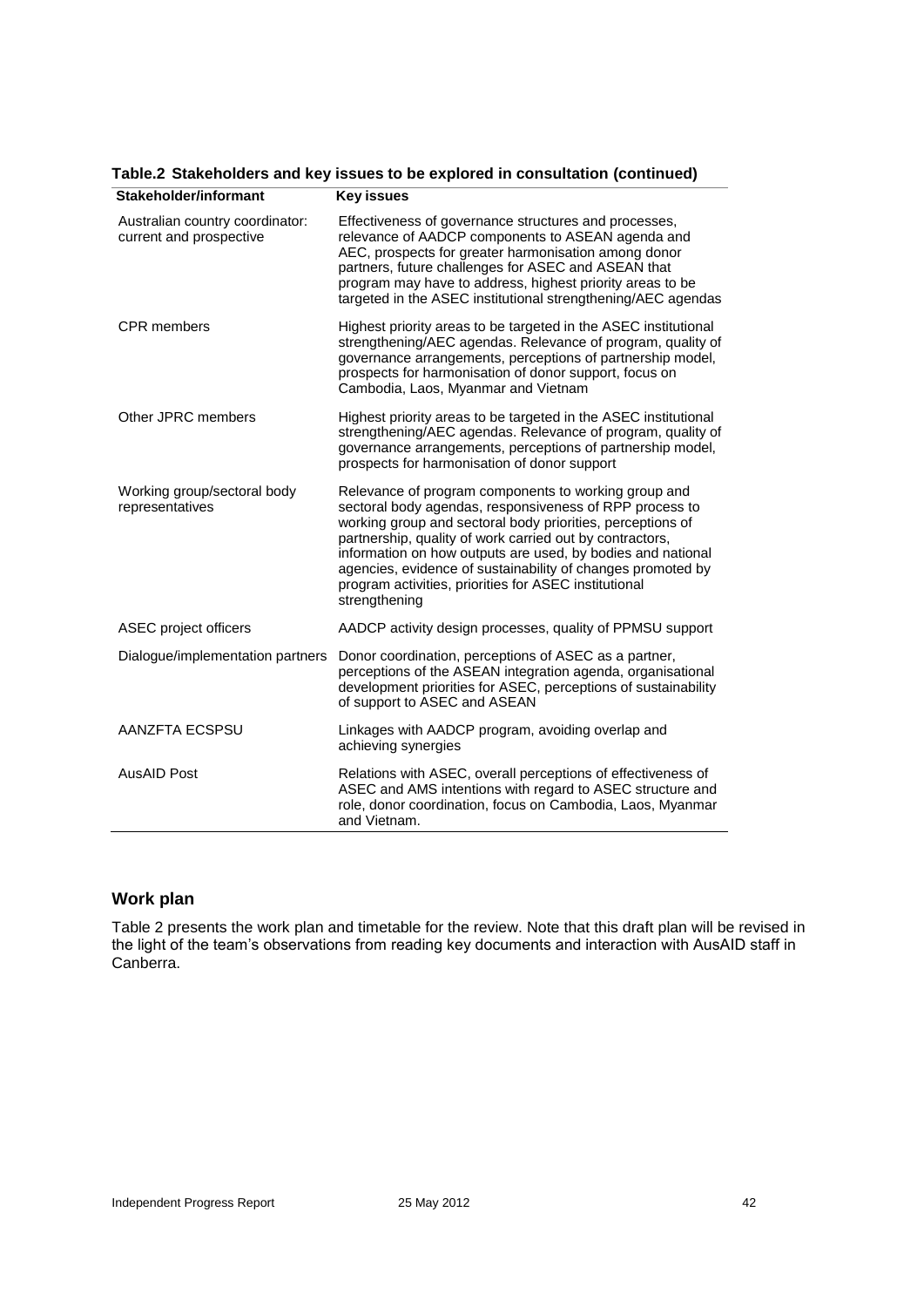|  | Table.3 Work plan and timetable for review |  |  |  |  |
|--|--------------------------------------------|--|--|--|--|
|--|--------------------------------------------|--|--|--|--|

| <b>Task</b>                                | Indicative timing Location |           | Output                                                                                                                                             |
|--------------------------------------------|----------------------------|-----------|----------------------------------------------------------------------------------------------------------------------------------------------------|
| Evaluation plan                            | 1-5 March (draft)          | Australia | Draft evaluation methodology and Plan<br>submitted to AusAID by 5 March                                                                            |
|                                            |                            |           | Methodology to be finalised after team<br>briefing, by 30 March                                                                                    |
| Preparation and<br>desk review             | 26-30 March                | Australia | Including team briefing on 26 March in<br>AusAID, Canberra.                                                                                        |
|                                            |                            |           | Draft outline for the <i>Independent Progress</i><br>Report                                                                                        |
| Independent<br>Progress Report<br>meetings | 9-16 April                 | Jakarta   | Discussions with relevant personnel, collect<br>relevant data, prepare the aide-mémoire for<br>presentation at stakeholder workshop on<br>16 April |
| Stakeholder<br>workshop                    | 16 April                   | Jakarta   | Discussion of preliminary findings and<br>issues with stakeholders                                                                                 |
| Draft report<br>preparation                | 17-30 April                | Australia | Draft report as per the AusAID template by<br>30 April including a presentation to AusAID<br>Canberra on 18 April                                  |
| Stakeholder<br>comments                    | $1-14$ May                 | Australia | Comments to team leader by 14 May                                                                                                                  |
| Revise draft<br>report                     | 14-21 May                  | Australia | Revised draft report to AusAID by 21 May                                                                                                           |
| Independent peer 22 May-8 June<br>review   |                            | Australia | Peer reviewers' comments from AusAID to<br>Team Leader by 8 June                                                                                   |
| Finalisation of<br>report                  | 8-15 June                  | Australia | Final Independent Progress Report to<br>AusAID by 15 June                                                                                          |

# **Key review issues/questions**

#### Relevance

- Are the objectives relevant to Australian Government and ASEAN and ASEC priorities? Are the objectives measurable?
	- If not, what changes should have been made to the activity or its objectives to ensure continued relevance?
- Did the design take adequate account of the institutional capabilities of ASEC, and the feasibility of achieving AEC goals in the proposed time frame?
- Was the partnership model proposed appropriate to the nature of ASEC and the challenges likely to be faced in implementing the ASEAN Charter?
- Did the design take full account of lessons learned from AADCP I, and was adequate account taken of other programs supporting ASEAN and ASEC, and of national level programs to support integration and implementation of AEC commitments?
- Has adequate attention been given to the specific needs and capacity constraints of Cambodia, Laos, Myanmar and Vietnam?
- What is the highest priority or most relevant things to be focused on within this potentially broad and long-term agenda requiring possibly billions of dollars? For AEC is this priority setting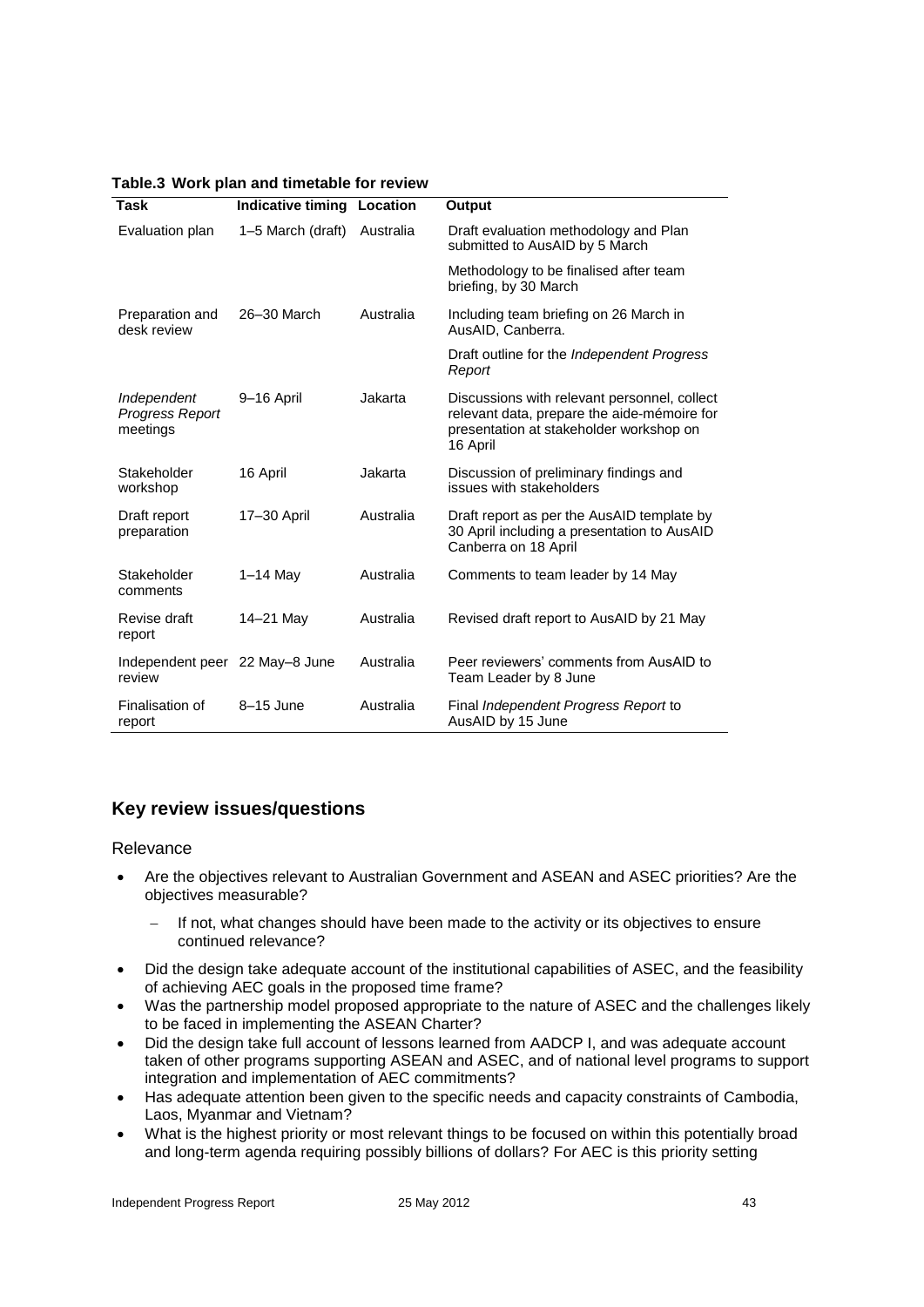possible at an overall AEC level or is it more manageable at the individual sectoral working group/committee?

### **Effectiveness**

- What are the objectives? What is the definition of success against broad objectives? Is this definition realistic? Is it clear what we both want out of the partnership, i.e., how we define success? What is the evidence to date? Are we achieving satisfactory progress against the original expectations and now against some more recent review of expectations? If the definition of adequacy of progress is unclear what are our suggestions? What factors are hindering effectiveness? What are the opportunities for improving effectiveness?
	- Given the difficulty of measuring achievement of objectives, what has been the achievement of intermediate outcomes, and what it is their likely contribution to overall objectives?
	- Have there been assessments of progress towards implementation of AEC, and what might they imply for the contribution of the program?
- To what extent has the activity contributed to achievement of objectives?
	- In particular, what evidence is there that program outputs (from component 2) are being used by ASEAN bodies and member states in the pursuit of AEC objectives
	- What evidence is there that the capacity of ASEC has been improved? How is that being tested and measured?
	- What contribution is the funding of positions under component 3 making to the performance of ASEC?

## **Efficiency**

- Has the implementation of the activity made effective use of time and resources to achieve the outcomes?
- Is there adequate/appropriate funding for all components? Is the program on track with respect to the rate of expenditure?
- Have there been any financial variations to the activity? If so, was value for money considered in making these amendments?
- Has management of the activity been responsive to changing needs? If not, why not? Have responses been adequately documented and reflected in changing processes and procedures?
- Has the activity suffered from delays in implementation? If so, why and what was done about it? How successful have the measures put in place to overcome delays been? To what extent do delays reflect unrealistic expectations in the design?
- Has the activity had sufficient and appropriate staffing resources? In particular, has the program allocated sufficient resource to policy dialogue and follow through on program outputs?
- Is the overall delivery model with four components efficient, and do management arrangements provide for sufficient interaction/synergies between components?
- Are remuneration structures appropriate to attract quality staff for program management and under component 3?
- Does the program offer the most effective way of supporting implementation of AEC initiatives, compared to national level capacity building and support?
- Is a risk management approach being applied to management of the activity (including anticorruption)?
- What are the risks to achievement of objectives? Have the risks been managed appropriately?
- Are the governance arrangements working well? Are key issues (no matter how problematic) being placed on the agenda or raised during the course of meetings? Does the JPRC focus on strategic issues, what is the quality of its review functions, how effective is reporting to the JPRC?
- Are the M&E arrangements being implemented? What are potential case studies (phase 1 REPSF work)?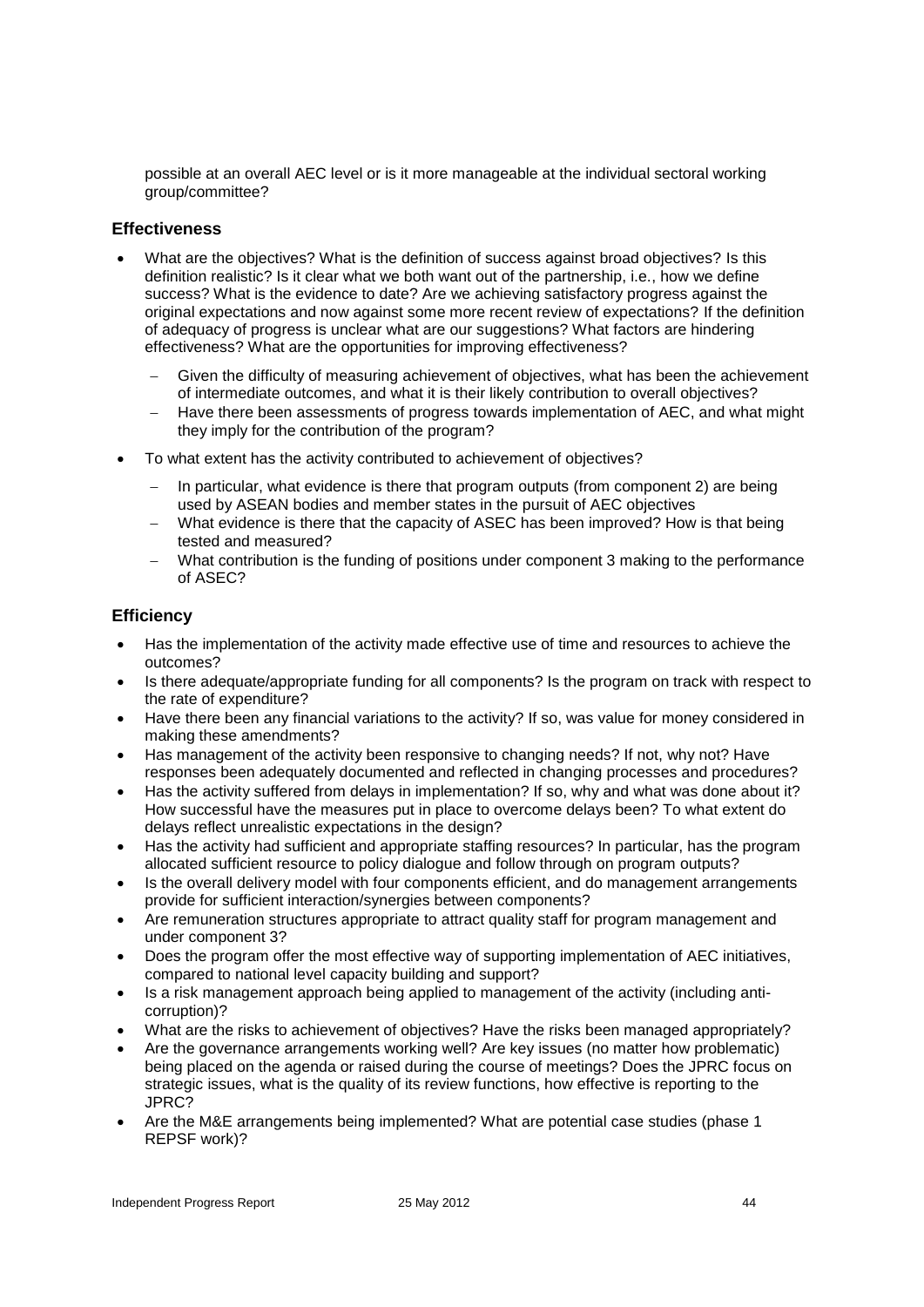# **Impact (if feasible)**

- Is it possible to identify impacts and AADCP II contribution?
	- If not, does the program logic offer a plausible link between program activities and potential development impacts?
	- Impact depends on national level uptake/adoption of AEC commitments: is this being assessed, and if so, what does the assessment tell us? Is there adequate national level support for uptake?
	- Has the activity produced intended or unintended changes in the lives of beneficiaries and their environment, directly or indirectly?
	- Have there been positive or negative impacts from external factors?

### **Sustainability**

- What definition of sustainability is being or should be used for the program? (Sustainability might be demonstrated by: evidence that new or improved systems are operated by ASEC, evidence of Working Group ownership is only a preliminary positive step, evidence of subsequent uptake and implementation of findings of 'research' work, evidence of training materials influencing national or organisation training curriculums, and evidence of replication of models/pilots.)
- Do beneficiaries and/or partner country stakeholders have sufficient ownership, capacity and resources to maintain the activity outcomes after Australian Government funding has ceased?
	- In particular, what is the likelihood of continued funding of 'gap-filling' positions currently supported by the program
	- Given ASEC's human resource and recruitment policies and associated turnover, how durable are program outcomes with respect to capacity building? What has been done to ensure continuation of capacity development initiatives?
	- Are there any actions that can be taken now that will increase the likelihood that the activity will be sustainable? Are there any areas of the activity that are clearly not sustainable? What actions should be taken to address this?

## **Gender equality**

- To what extent have gender issues been considered and incorporated into the activity?
	- $-$  Is the activity promoting equal participation and benefits for women and men?
	- Is the activity promoting more equal access by women and men to the benefits of the activity, and more broadly to resources, services and skills?
	- $-$  Is the activity promoting equality of decision making between women and men?
	- $-$  Is the initiative helping to promote women's rights?
	- Is the initiative helping to develop capacity (donors, partner government, civil society) to understand and promote gender equality?

### **Other crosscutting policy issues**

 We have a potentially great aid effectiveness principles story, but how well is it being told? What is happening with donor harmonisation (for both ASEC institutional strengthening) in this environment and is it realistic? Do we or should we have a focus on Cambodia, Laos, Myanmar and Vietnam (the less developed nations of ASEAN; true to the essence of the aid mandate)? What is happening to promote an Australian profile (communications strategy) and national interest? What are the arrangements for managing fiduciary risk? Can we assume other crosscutting issues are not relevant for example, disability, environment, child protection?

### **Monitoring and evaluation**

 Is the program evaluable? Have program objectives been successfully refined to enable evaluation?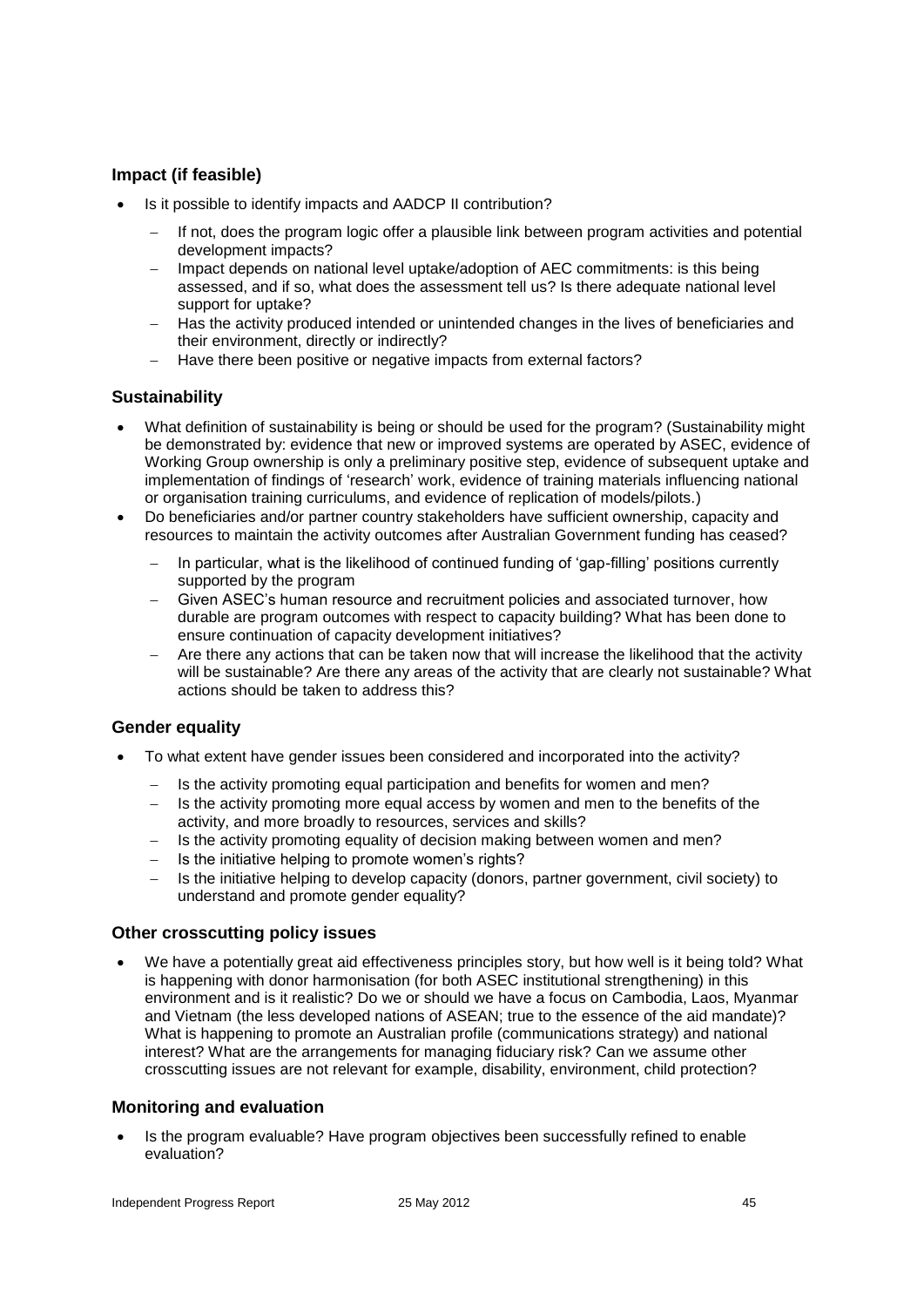- Are M&E systems being developed to cover all aspects of the program, including M&E of the AEC, program management M&E, and M&E of the components
- If objectives are to be revised, what kind of evidence is needed to assess if they are on track to being achieved and that the program is sustainable?
- Is data disaggregated along relevant key dimensions (e.g. gender, staff position, sector)?
- Is the M&E system collecting useful information on crosscutting issues?

### **Analysis and learning**

- How well was the design based on previous learning and analysis? In particular, lessons from AADCP I and the programs of other ASEAN partners?
- How well is learning from implementation and previous reviews (self-assessment and independent) integrated into the activity?

### **Lessons**

 What lessons from the activity can be applied to: further implementation, applying thematic practices, such as working in partner systems, to the rest of the program, or to designing future activities?

### **Other performance concerns**

- Partnership or relationship strengthening expectations and views of progress from ASEC, Country Coordinator/CPR, AusAID and Department of Foreign Affairs and Trade.
- Benefits/strengths and imposts/weaknesses of the current partnership model from ASEC and AusAID perspectives.

### **Factors bearing on recommendations for going forward**

- Do we have ASEAN support for strengthening ASEC? Does the program's support to reforms in human resources, finance and project management represent a reasonable institutional strengthening agenda?
- Where should we be focused on within the broad AEC agenda? What aspects are high priorities for ASEAN? What aspects have questionable broad ASEAN support? Which aspects intersect most strongly with Australia's national interest?
- Do we have an expenditure problem due to inappropriate program components and financial balance, or inadequate ASEAN/ASEC support, or largely unrealistic expectations about the implementation rate? Can we merely extend the period? Do we need to modify the emphasis?
- What are the options/activities that can be brought forward or increased and do we still need an extension of time? Presumably AEC projects could be given increased emphasis?
- What case studies could be developed to illustrate how the program is performing?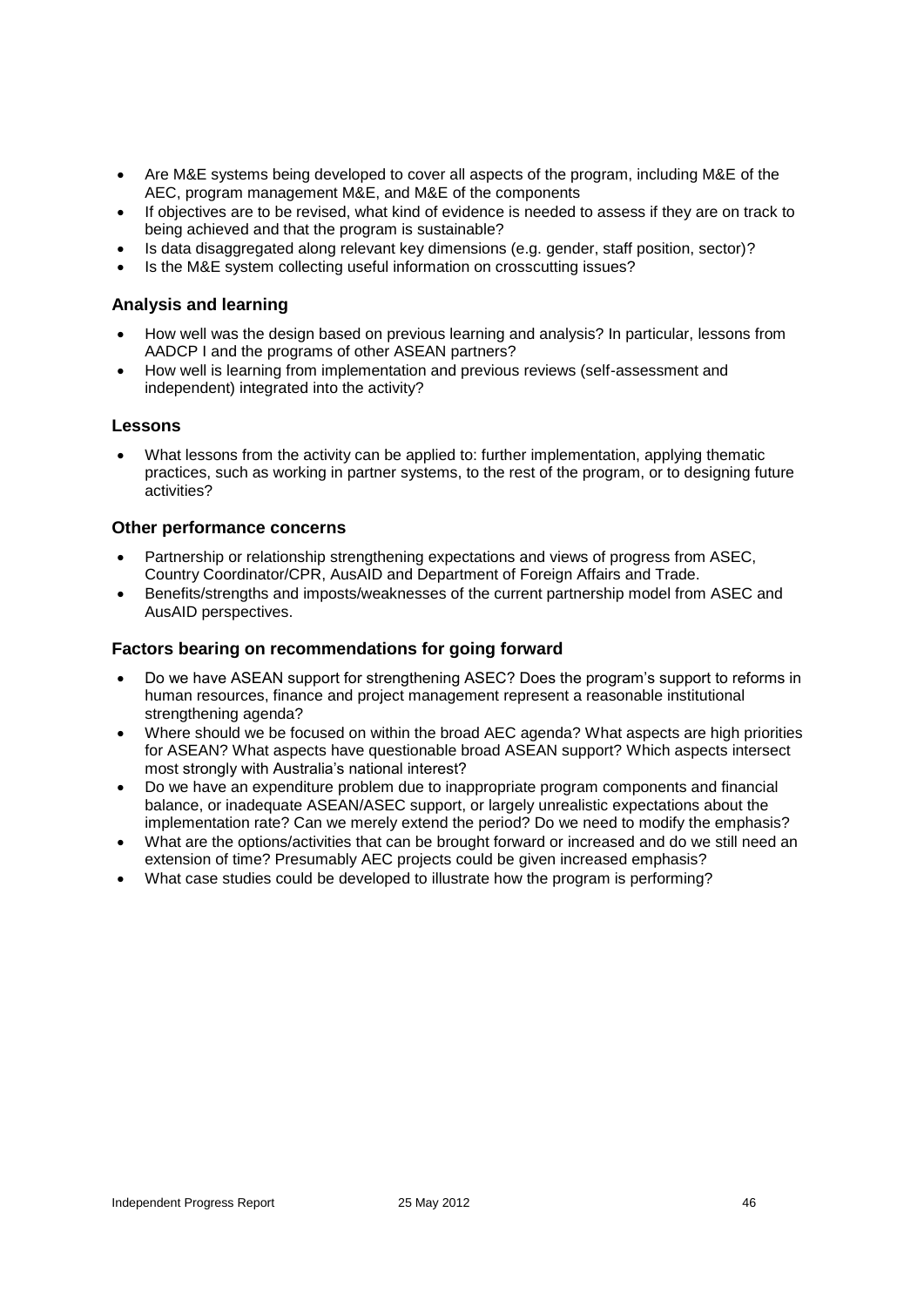# **B. Documents to be reviewed**

Table B.1 lists the documents to be reviewed for the evaluation.

|  | <b>Table B.1 Documents for review</b> |  |
|--|---------------------------------------|--|
|--|---------------------------------------|--|

| <b>Program/topic/ component Documents</b>  |                                                                                                                                                                                                                                                                          |
|--------------------------------------------|--------------------------------------------------------------------------------------------------------------------------------------------------------------------------------------------------------------------------------------------------------------------------|
| AADCP II design and<br>management material | Final AADCP II Program Design Framework 2008                                                                                                                                                                                                                             |
|                                            | Signed MOU 23-07-09                                                                                                                                                                                                                                                      |
|                                            | <b>Final Cooperation Arrangement</b>                                                                                                                                                                                                                                     |
|                                            | Rolling Prioritisation Plan, 2009–10, Midyear Review                                                                                                                                                                                                                     |
|                                            | Rolling Prioritisation Plan, 2010-11                                                                                                                                                                                                                                     |
|                                            | Rolling Prioritisation Plan, 2010–11, Midyear Review,                                                                                                                                                                                                                    |
|                                            | Rolling Prioritisation Plan, 2011-12, Midyear Review,                                                                                                                                                                                                                    |
|                                            | Summary Records of Joint Planning and Review Committee meetings, 1 to<br>5                                                                                                                                                                                               |
| AADCP II M&E                               | AADCP II Final Draft Outline M &E Arrangements                                                                                                                                                                                                                           |
|                                            | Annual Review Reports (2011 and 2012)                                                                                                                                                                                                                                    |
|                                            | Case Study Report Final                                                                                                                                                                                                                                                  |
|                                            | Partnership Snapshot Report                                                                                                                                                                                                                                              |
|                                            | End project Reviews reports;<br>• Development of CCI Work Program<br><b>Enhancing Implementation of ASEAN Agreements</b><br>• Services Diagnostics and Needs Assessment<br>• Free Flow of Skilled Labour<br>• Scoping Study for Capacity Building in Consumer Protection |
| AADCP final reports                        | Development of CCI Work Program 2011-15                                                                                                                                                                                                                                  |
|                                            | Enhancing Implementation of ASEAN Agreements                                                                                                                                                                                                                             |
|                                            | Free Flow of Skilled Labour                                                                                                                                                                                                                                              |
|                                            | Logistic Scoping Studies                                                                                                                                                                                                                                                 |
|                                            | Services Design Exercise                                                                                                                                                                                                                                                 |
|                                            | Consumer protection regional and subgroup reports                                                                                                                                                                                                                        |
| <b>AECSP</b>                               | Background material on AANZFTA Economic Cooperation Support<br>Program, including annual budgets, description of activities, M&E framework<br>and 2011 draft QAI report                                                                                                  |
| AusAID management and<br>strategic issues  | Australia's aid strategy for East Asia regional organisations and programs<br>$2011 - 15$                                                                                                                                                                                |
|                                            | Annual Program Performance report, East Asia regional organisations and<br>programs 2010                                                                                                                                                                                 |
|                                            | QAI reports for AADCP II, 2009, 2010, 2011 and 2012                                                                                                                                                                                                                      |
|                                            | AADCP II IPR Terms of Reference January 2010                                                                                                                                                                                                                             |
| Other                                      | Regional economic integration in East Asia—a bibliography of selected<br>papers and synopses                                                                                                                                                                             |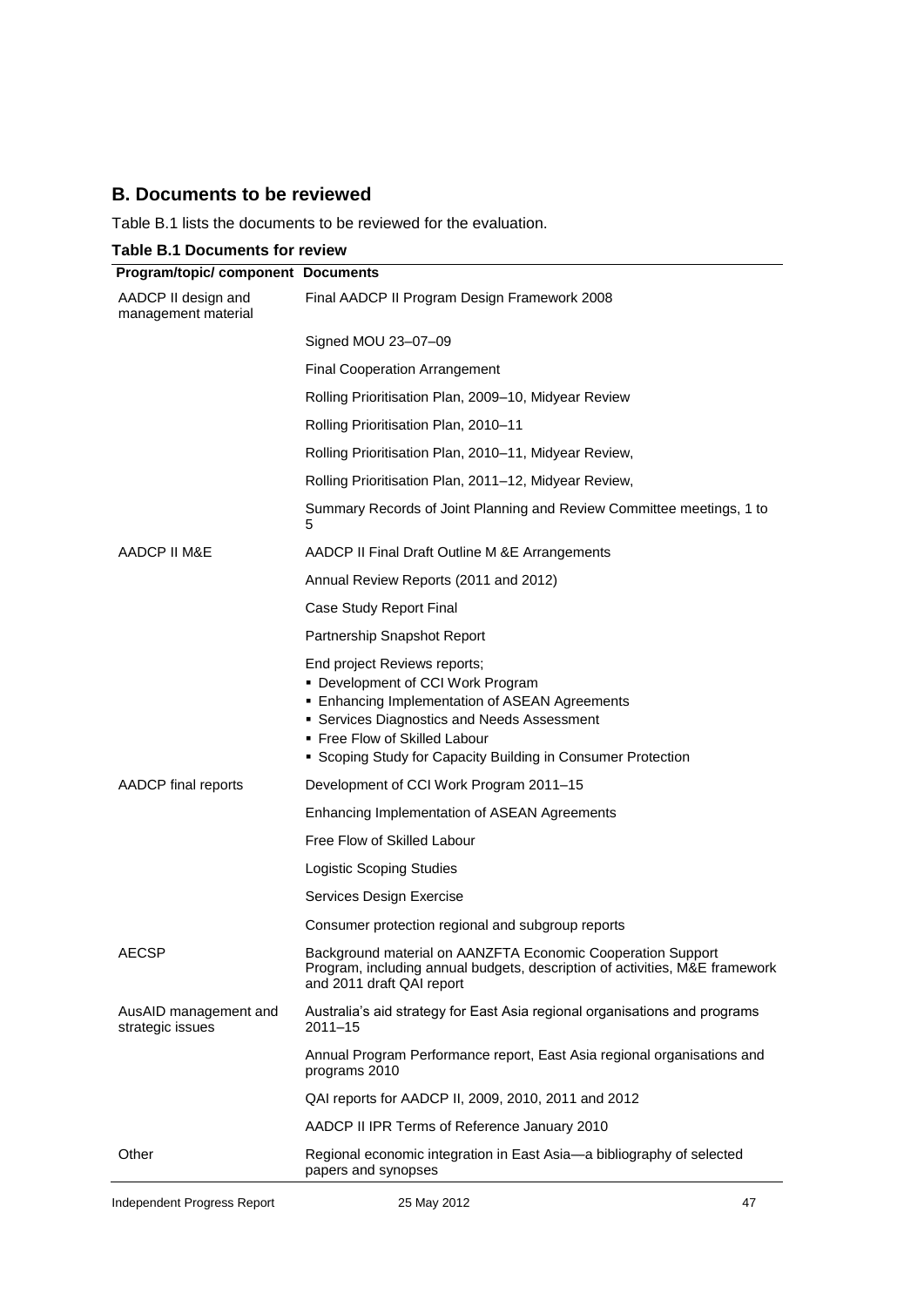### **Consultation interviews and peer group discussions**

Table C.1 lists the people with whom the team proposes to consult during the review.

The interviews and/or peer group discussions will be semi-structured using a combination of 'SWOT' and 'Qualitative Compilation Table' approaches.

Given the range of considerations to be addressed by this review, the SWOT (strength, weaknesses, opportunity and threat) framework is adopted as a simple, but robust means of structuring information gathering. The SWOT framework ensures that any issues or observations raised by respondents are tested for relevance to program progress or performance.<sup>7</sup> SWOT is also an efficient means of identifying the key issues as perceived by respondents compared to necessarily more prescriptive and comprehensive designfocused questioning.

In recognition that a significant percentage of the information available to the reviewers would be derived from interviews or focus group discussions (and therefore largely qualitative), the SWOT approach will be combined with the basic structure of a Qualitative Compilation Table (QCT, see Table C.2). This compilation-table approach is based on the collection of pertinent structural data with a consistent set of related dependent information. In practice, this means firstly allowing respondents to raise any SWOT issues (the 'structural' data) that 'they think are important' in relation to the program: either in an (initial) unprompted part of an interview or in relation to a set of predetermined prompt topics.

These prompt topics will be introduced after respondents have been given the opportunity to raise 'any key issues they thought it important for the reviewers to hear'. Prompt topics will also be used selectively to endure that only relevant topics are raised with each respondent. The set of prompt topics will almost certainly grow during the course of the consultation the life of the mission, as new key issues are brought to the attention of the team.

 $7$  No matter how forcibly presented, any information provided that does not easily fall into one or more of the SWOT categories is likely to be irrelevant.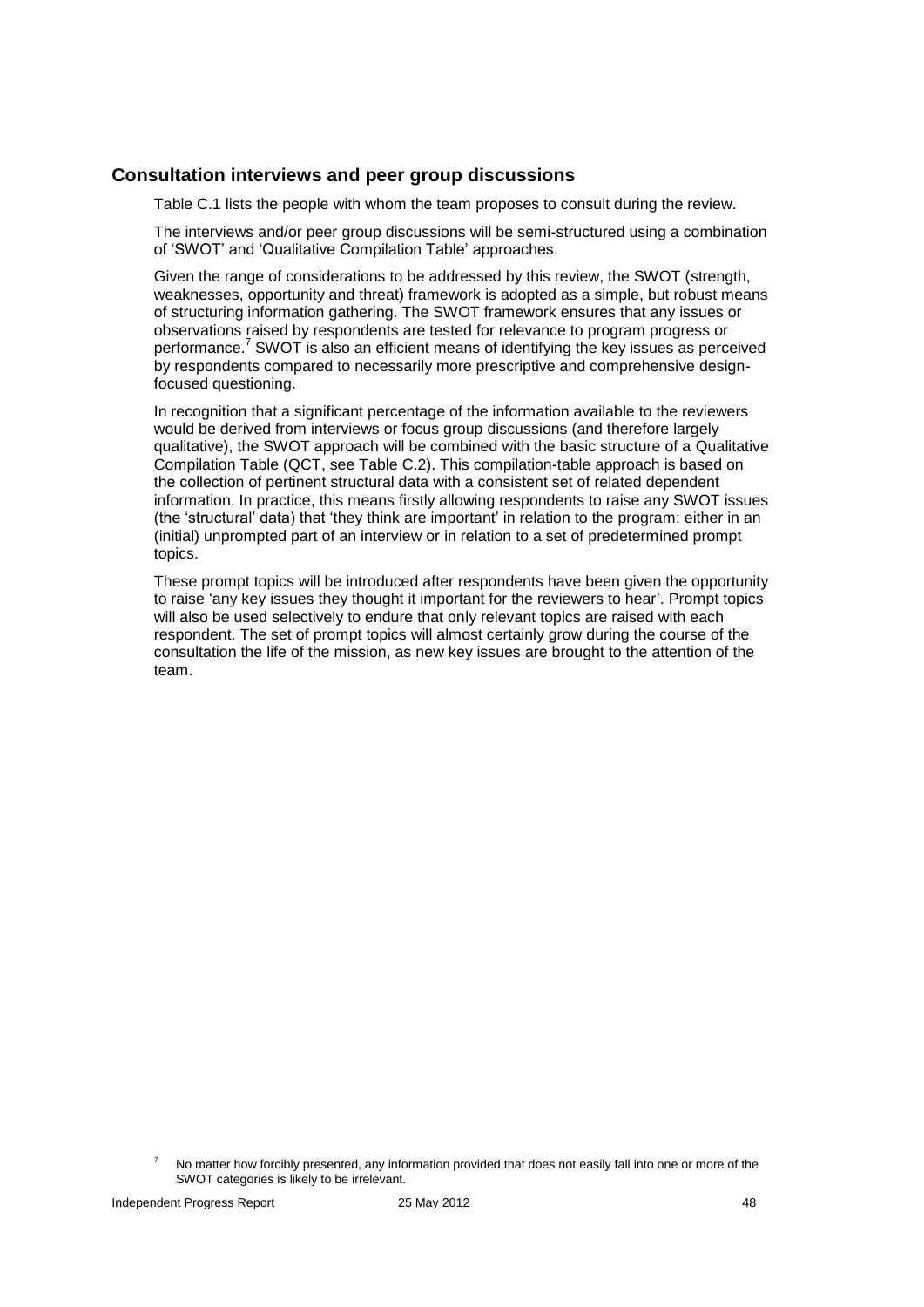| Location        | Person(s)                                                                                                                                   |
|-----------------|---------------------------------------------------------------------------------------------------------------------------------------------|
| <b>Canberra</b> | Rebecca Lannin (former AADCP II Program Director)                                                                                           |
|                 | Mike Crooke (M&E expert)                                                                                                                    |
|                 | AusAID:                                                                                                                                     |
|                 | Chris Elstoft, Assistant Director General, Mekong, Philippines,<br>Burma and Regional Branch                                                |
|                 | Susan Wilson, Director, East Asia Regional Section                                                                                          |
|                 | Lisa Spender, ASEAN Program Manager,                                                                                                        |
|                 | Phil Hollins, ASEAN Program Officer                                                                                                         |
|                 | Stephanie Aeuckens, Department of Foreign Affairs and Trade:                                                                                |
|                 | Mike Freeman (contractor during transition from Phase I to Phase II)                                                                        |
|                 | Consultants involved in conduct of selected AADCP components 2<br>studies and activities                                                    |
| Jakarta         | Pushpanathan Sundram, DSG AEC, ASEC                                                                                                         |
|                 | Bagas Hapsoro. DSG Corporate Affairs, ASEC                                                                                                  |
|                 | Jenny Lala, AADCP II Program Director                                                                                                       |
|                 | AADCP II Project Management Team                                                                                                            |
|                 | AADCP II Team including Irene Wijaya, M&E Officer                                                                                           |
|                 | ASEC Project Officers (involved in AADCP II)                                                                                                |
|                 | Lim Chze Cheen (PMT member)                                                                                                                 |
|                 | PR Lim Thuan Kuan, Singapore Country Coordinator,,                                                                                          |
|                 | Winston Goh, 1 <sup>st</sup> Secretary, Singapore                                                                                           |
|                 | Selected members of the Committee of Permanent Representatives<br>to ASEAN (CPR)                                                            |
|                 | CPR Sub-Committee on Development Cooperation                                                                                                |
|                 | <b>ASEAN Working Group/Sectoral Bodies Reps</b>                                                                                             |
|                 | Director, ASEAN Integration Monitoring Office                                                                                               |
|                 | ASEC beneficiaries of AADCP II training                                                                                                     |
|                 | <b>ASEAN Economic Cooperation Support Program Support Unit:</b><br>Dorothea Lazaro, Program Coordinator, Susanna Manurung, Trade<br>Officer |
|                 | Dialogue Partners' Implementers US, Germany, EU, Japan, NZ etc.                                                                             |
|                 | Peter van Diermen, Economist (involved in AADCP II Design)                                                                                  |
|                 | Pat Duggan, Counsellor Regional AusAID                                                                                                      |

**Table C.1 Proposed consultations**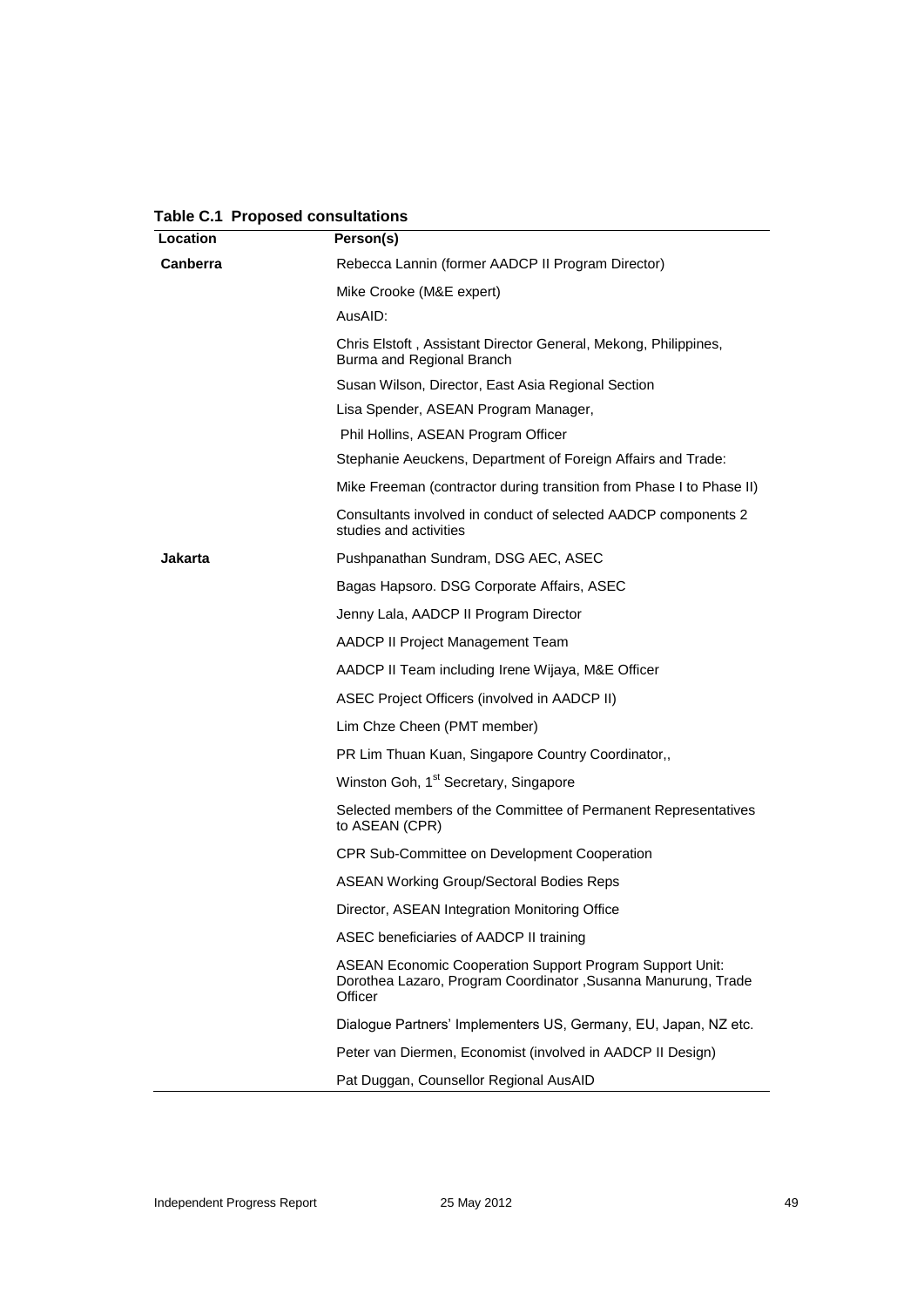| Table C.1 Consultation information record sheet |  |
|-------------------------------------------------|--|
|-------------------------------------------------|--|

| Ref no.          |                        |         |                     |                     |                           |                                       |                     |
|------------------|------------------------|---------|---------------------|---------------------|---------------------------|---------------------------------------|---------------------|
| Name &           |                        |         |                     |                     |                           |                                       |                     |
| <b>Position:</b> |                        |         |                     |                     |                           |                                       |                     |
| <b>Location:</b> |                        |         |                     |                     |                           |                                       |                     |
| Date:            |                        |         |                     |                     |                           |                                       |                     |
| Sex:             |                        |         |                     |                     |                           |                                       |                     |
| Type:            |                        |         |                     |                     |                           |                                       |                     |
| Doc ref.         |                        |         |                     |                     |                           |                                       |                     |
|                  |                        |         | (Prompt Categories) |                     |                           |                                       |                     |
|                  |                        |         |                     |                     |                           |                                       |                     |
|                  | <b>Issue (separate</b> |         |                     |                     | <b>Effect of issue on</b> | How resolved?                         | <b>Our comments</b> |
|                  | along SWOT lines) SWOT | Prompt? | Cat.1               | <b>Cat. 2 Cat.3</b> | project                   | Key players/roles /suggested actions? | (reminders/flags)   |
| l1               |                        |         |                     |                     |                           |                                       |                     |
| $\overline{2}$   |                        |         |                     |                     |                           |                                       |                     |
| $\overline{3}$   |                        |         |                     |                     |                           |                                       |                     |
| 4                |                        |         |                     |                     |                           |                                       |                     |
| 5                |                        |         |                     |                     |                           |                                       |                     |
| 6                |                        |         |                     |                     |                           |                                       |                     |
| 7                |                        |         |                     |                     |                           |                                       |                     |

Independent Progress Report 25 May 2012 10:00 12:00 12:00 12:00 12:00 12:00 13:00 13:00 13:00 13:00 13:00 13:0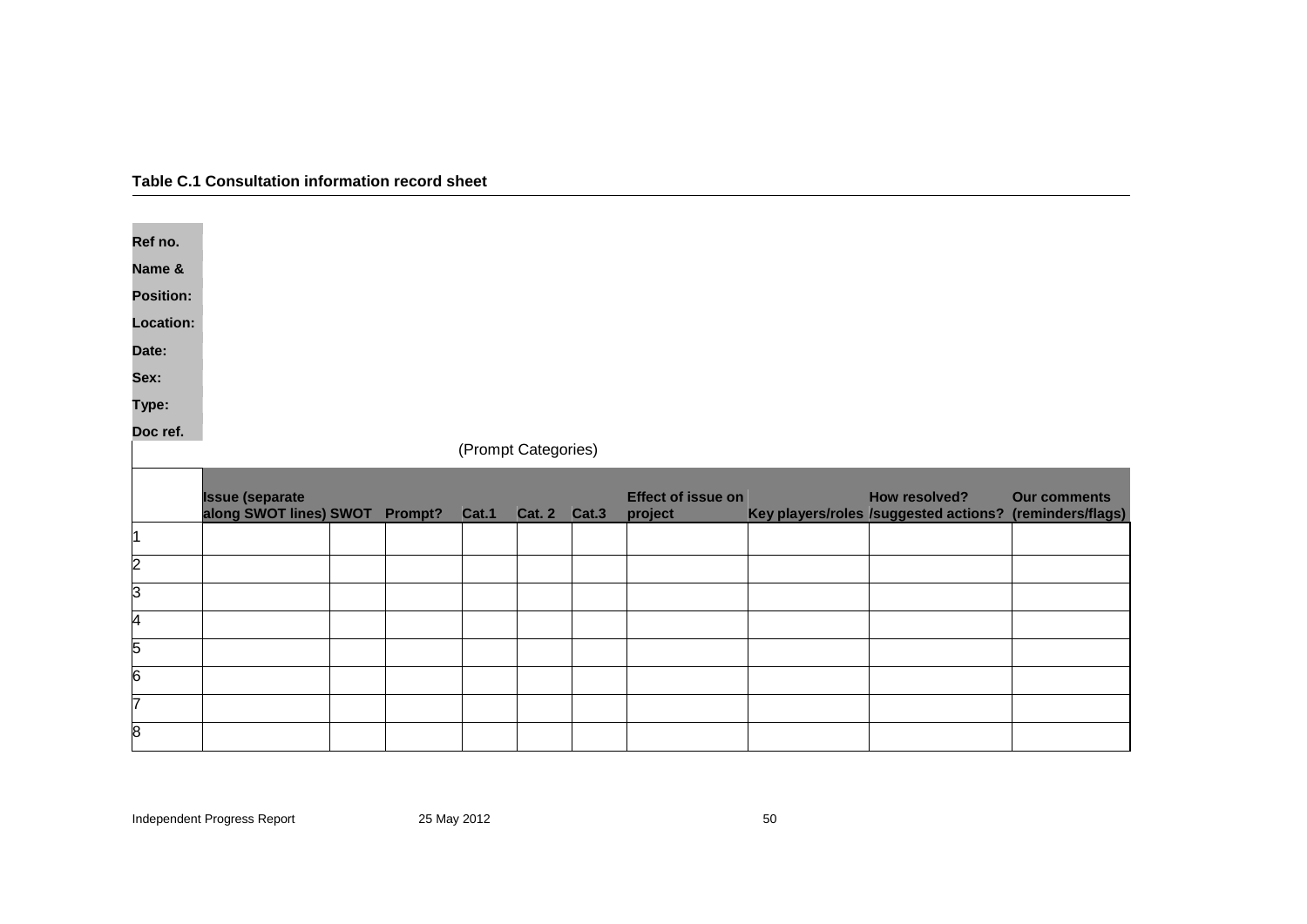It is recognised that these prompts are not mutually exclusive, and hence each is only applied when a respondent has not already covered an issue category in either the unprompted section of the interview or under other prompt topics.

Once an issue is raised, the collection of 'dependent' information means asking a consistent set of questions about that issue. The set of consistent follow-up questions to be applied to each SWOT issue will include the following.

- How did this issue affect the program?
- Who were the main players in relation to the issue?
- What is the suggested solution to the issue? (Or if it has already been resolved, how was it resolved?)

Notes are written up (post-interview) in an Excel format (see Table C.2.) and at the end of the suite of interviews these sheets will be compiled in record format in a master spreadsheet to facilitate structured data analysis.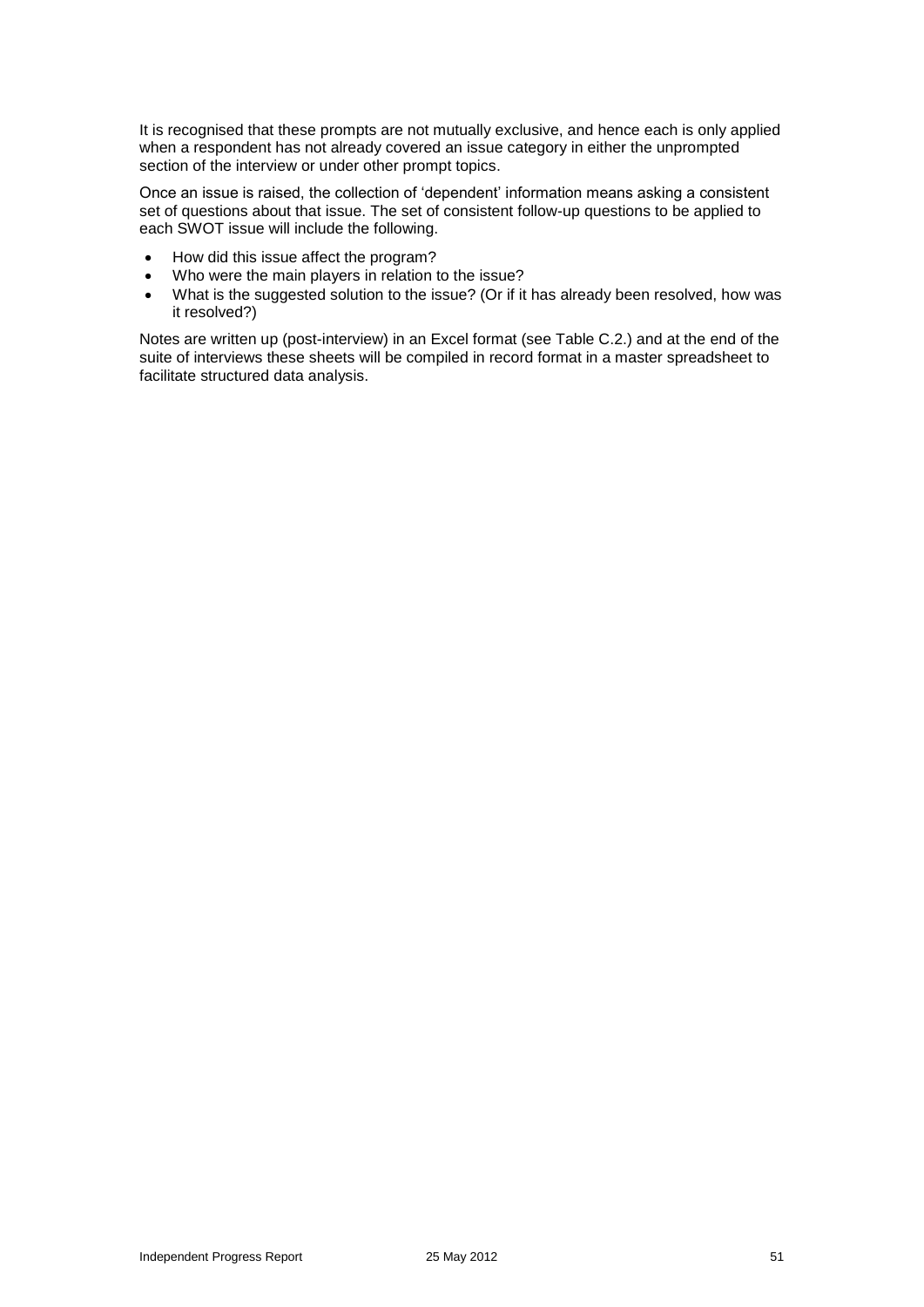# **Annex 4: List of persons consulted**

| Person                                                                                                                                                                            | Location                  |
|-----------------------------------------------------------------------------------------------------------------------------------------------------------------------------------|---------------------------|
| SO Eddy Krismeidi, Infrastructure Division                                                                                                                                        | ASEC                      |
| Winston Goh                                                                                                                                                                       | Singapore                 |
| Achmad Mochtan, Japan ASEAN Facility                                                                                                                                              | <b>ASEC</b>               |
| Dorothea C. Lazaro, Susanna Manurung, Kunto F. Suseno, ASEAN<br>Economic Cooperation Support Program Support Unit                                                                 | <b>ASEC</b>               |
| ADR Glenda. Reyes & SO Tan Tai Hiong, Services & Investment<br><b>Division</b>                                                                                                    | ASEC                      |
| Stefan Hell, READI, EU                                                                                                                                                            | ASEC                      |
| ADR Rony Soerakoesoemah, IAI & NDG Division                                                                                                                                       | <b>ASEC</b>               |
| DSG Bagas Hapsoro (Community & Corporate Affairs Dept.), ADR<br>Retno Utaira (Finance & Budget Div.), ADR Rosliza Rahman (Human<br>Resources Div.), ADR Henry Gultom (Admin Div.) | <b>ASEC</b>               |
| Jörg, GIZ (Gemany)                                                                                                                                                                | ASEC                      |
| Darrel Freund, PDP Australia Pty. Ltd. (AADCPII funded project<br>"Strengthening the ASEAN Secretariat Project Management<br>Framework Phase I")                                  | ASEC                      |
| ADR Lee Chen Chen, SO Gayatri Probosasi, TO Kathlia<br>Martokusumo, SPCD                                                                                                          | <b>ASEC</b>               |
| ADR Lim Chze Cheen (former PMT member)                                                                                                                                            | ASEC                      |
| Michael Bliss, Minister Counsellor (Political / Economic), DFAT                                                                                                                   | <b>Australian Embassy</b> |
| Rimta Silangit, Worldbank                                                                                                                                                         | ASEC                      |
| AADCP II Team: PPMSU + Khin Maung Nyunt (Senior Economist),<br>Sendy Hermawati (Legal Services & Agreement Div), Finna Kemala<br>(Budget & Finance Div.)                          | <b>ASEC</b>               |
| H.E. Amb. Kan Pharidh, Permanent Representative of the Kingdom<br>of Cambodia to ASEAN                                                                                            | Cambodian Embassy         |
| Irene Wijaya, AADCPII M&E Officer                                                                                                                                                 | ASEC                      |
| Jenny Lala, AADCP II Program Director                                                                                                                                             | <b>ASEC</b>               |
| Noordin Azhari, Deputy Chief of Party,<br><b>ASEAN-US Technical Assistance &amp; Training Facility</b>                                                                            | <b>ASEC</b>               |
| DSG of AEC H.E. Lim Hong Hin                                                                                                                                                      | <b>ASEC</b>               |
| H.E. Dr. Wilfrido V. Villacorta                                                                                                                                                   | The Philippines Embassy   |
| Permanent Representative of the Philippines to ASEAN                                                                                                                              |                           |
| DIR Aladdin D. Rillo, ASEAN Integration Monitoring Office (AIMO)                                                                                                                  | ASEC                      |
| SO Pouchamarn Wongsanga and TO Sri D. Kusumawardhani,<br>Agriculture Industries & Natural Resources Division                                                                      | ASEC                      |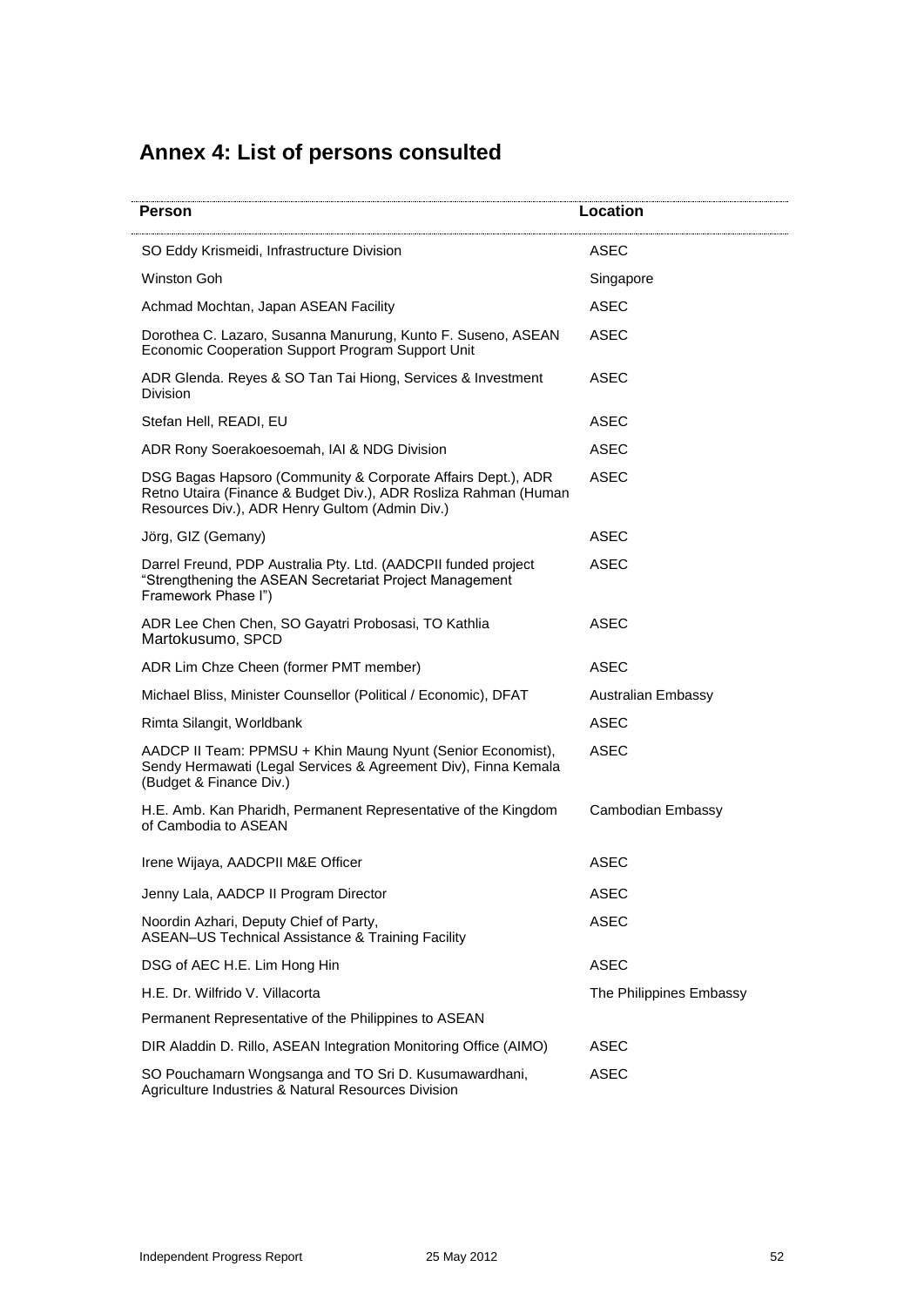| Person                                                                                                                                  | Location                                |
|-----------------------------------------------------------------------------------------------------------------------------------------|-----------------------------------------|
| ADR Thitapha Wattanapruttipaisan and TO Hasduna Putri Adamy,<br><b>Competition Consumer Protection &amp; IPR Division</b>               | ASEC                                    |
| DIR Somsak Pipoppinyo, Director for Finance Industry &<br>Infrastructure Directorate and PMT member                                     | ASEC                                    |
| Lunch Meeting with H.E. Amb. Lim Thuan Kuan, Permanent<br>Representative of Singapore to ASEAN and Winston Goh, First<br>Secretary      | KOI Mahakam Restaurant.                 |
| Pak Iman Pambagyo, Director General for International Trade<br>Cooperation, Ministry of Trade of Indonesia - SEOM based in<br>Indonesia | Ministry of Trade                       |
| Peter Van Diermen, Adviser, Office of Vice President                                                                                    | Jakarta                                 |
| Stephanie Aeuckens                                                                                                                      | DFAT, Canberra                          |
| Mike Crooke                                                                                                                             | AADCP II M&E adviser,<br>Canberra       |
| Chris Elstoft, Assistant Director General, Mekong, Philippines,<br>Burma and Regional Branch                                            | AusAID, Canberra                        |
| Lisa Spender, A/g Director, East Asia Regional Section                                                                                  | AusAID, Canberra                        |
| Phil Hollins East Asia Regional Section                                                                                                 | AusAID, Canberra                        |
| Rebecca Lannin (former AADCP II Program Director)                                                                                       | AusAID, Canberra                        |
| Malcolm Bosworth                                                                                                                        | ANU Enterprise, Canberra,<br>contractor |
| Lee Davis                                                                                                                               | CIE, Sydney, contractor                 |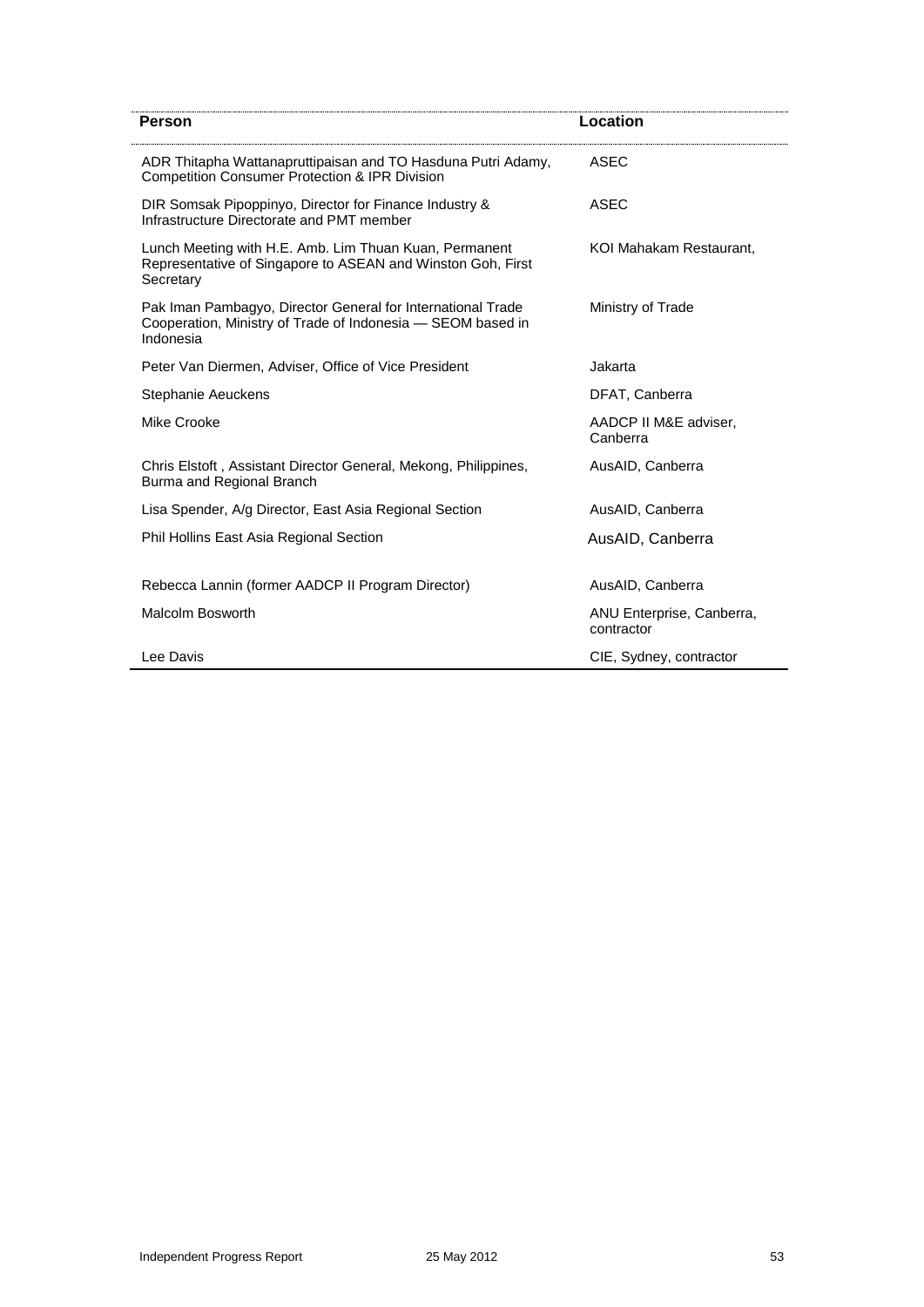# **Annex 5. Operationalising AADCP II monitoring, evaluation and learning arrangements at outcome level**

# **Part 1. Ground rules**

### **Recognising constraints**

AADCP II already has detailed and effective M&E systems addressing the output level,<sup>8</sup>, and neither the program nor the ASEC staff it works through has extensive slack capacity to extend these arrangements to better capture outcome-level results. Hence, any attempt at operationalising at the outcome -level will need to be modest in scope and associated workloads, or will need to include substantial supplementation of existing both program and ASEC resources.

It is therefore very important to recognise what the M&E framework for AADCP II cannot realistically become. First and foremost, program M&E cannot and should not fulfil the function of a 'comprehensive research institute' in regard to exploring the various micro and macro indicators related to achievement of the AEC. ASEC currently has only limited capacity in this area, so if the program M&E were to develop such in-depth research capacity while it remained limited in ASEC, it would indicate a failure of the program in respect of its partnership obligations. The best the program can do in regard to making such comprehensive information available is to strengthen ASEAN capacity to conduct the appropriate high-level research and monitoring efforts (as is already happening through AADCP II support to AIMO and other specific research proposals).

Given the implications of the partnership approach, and a recognition that Australia is not a member State of ASEAN, what the program's M&E system can perhaps realistically measure as an outcome is '*how and to what extent ASEC/ASEAN applies AEC-related measures using AADCP II assistance?'* Even within this boundary, outcome measurement will not be easy. However, it will be substantially facilitated by:

- a simple breakdown of the functions by which an institution such as ASEC/ASEAN can progress AEC-related goals
- modest targeted research and review into existing and past areas of partnership (including streams, focus areas and projects).

### **Monitoring and evaluation implications of working within a partnership**

When working in a partnership approach with a partner that has significant constraints, there are two options for M&E. AusAID could decide to simply 'run ahead' of its partner and attempt to impose an M&E system of a rigour and sophistication matching its normally required standard. Alternatively, it could make short-term compromises in rigour in sophistication for the purposes of introducing a staged approach to development of the M&E framework that would better facilitate partner participation in this framework.

The first option is clearly at odds with both the spirit of the intended partnership and the objective of strengthening ASEC/ASEAN. While there is a natural tendency for any donor agency to stick with its habitual standards, it must be recognised that all sincere partnerships are underlain by compromise on both sides.

In the case of the AusAID–ASEC partnership, the need for a staged approach to development of an M&E framework mainly pertains to the collection of outcome-level information and both

<sup>8</sup> This system is made up of the criteria, principles, reporting requirements and information collected through AADCP II process documents, including*: AADCPII Working With Us Guidance; Guidelines on Project Proposal Development and Approval; Project Proposal Template; Project Concept Note Quality Checklist; Project Proposal Quality Check List; Project Terms of Reference Template; Tender Panel Report Template; Technical Assessment Panel Rating Sheet; Project Output and Report Feedback Form; Dissemination Of Output/Report Agreement Form; Dissemination Of Output/Report Agreement Form; Inception Report Feedback Form; Guidelines for Contractors* (includes monitoring and evaluation requirements); *End of Project Review Template.*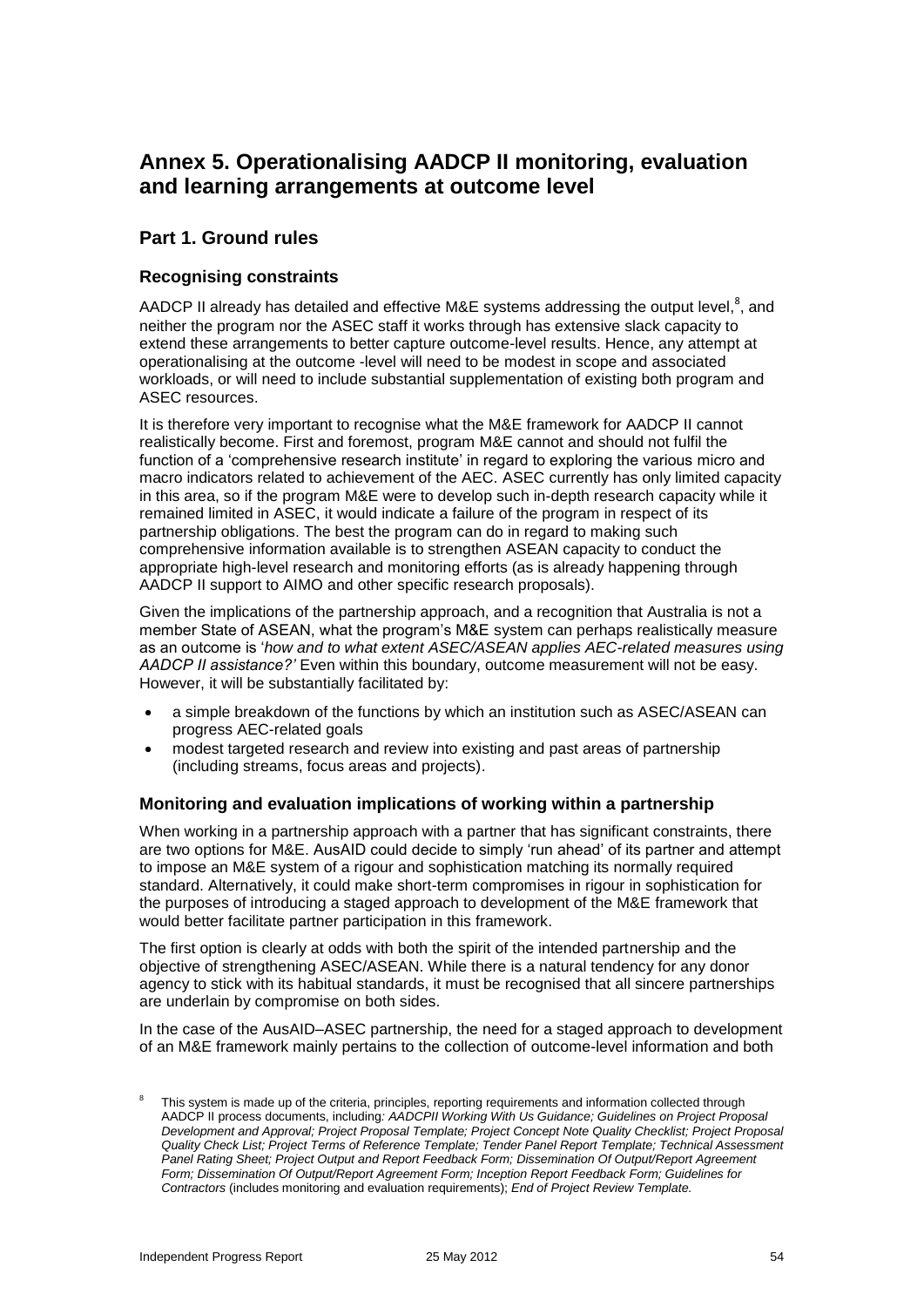partners' ability to capture and use learning from past projects. Both AusAID and ASEC appear comfortable with, and fully capable of operationalising output-level M&E; as the strong systems already put in place by AADCP II demonstrate. On the other hand, both the program and ASEC have struggled with the implementation of systems capturing and utilising outcome information. On the program side, this is largely due to uncertainty regarding how more practical lower level objectives might be made more explicit. On the ASEC–ASEAN side, the issue has been more about difficulties in fostering a sincere demand for the products of this intermediate level of outcome information<sup>9</sup> and severe workload constraints of staff.

The definition of more measurable and relevant objectives is covered later in this document. It is not considered to be an insurmountable problem, even in the short term. 'Bringing ASEC along' in the development of an outcome-level M&E remains the primary, but very valid reason, for adopting a staged approach. For this reason, many of the instruments suggested in this document are very cursory, and are intentionally designed to merely 'kick off' ASEC incorporation into outcome-level M&E in a manner that does not create counter-productive conflict between the partners; either through promoting systems that would currently be regarded by ASEC as 'overkill based on the whims of a donor', or by demanding greater workload commitments from ASEAN staff than can be comfortably accommodated. It is recognised that these initial instruments may be seen as 'of AusAID's usual standard', but the intention is that improvements be made over time as both appreciation of the usefulness of such outcome-level systems improves demand within ASEC for more detailed information and expansion or prioritisation of workload capacity is correspondingly adjusted.

## **Part 2. Operationalising a 'categories of effect' approach to outcomelevel monitoring and evaluation**

As a number of earlier AADCP II reports have established, any outcome-level M&E system that is eventually put into operation for the program must take into account the unconventional environment in which the program is operating.<sup>10</sup> As this past work has indicated, a M&E framework wishing to work in such an environment needs to avoid the use of a standard, fixed set of highly specific outcome indicators. One alternative that allows for the unpredictability of precise outcomes is to simply define a set of broader 'categories of effect' we wish to have. Any outcome that falls within these categories may then be considered to be a successful outcome for an activity.

This approach is particularly suited to a partnership-based, institutional strengthening program such as AADCP, because it not only allows for responses to unforseen implementation challenges to be partner-driven, but also enables unforseen opportunities arising during activity implementation to be pursued and credited.

### **Monitoring aspects**

Four steps are suggested for operationalising the outcome-level component of the M&E framework for AADCP II. To ensure additional complication and workloads are minimised, these steps have all been based on refinement of existing program systems, as far as possible.

Step 1. Define the 'desired categories of effect' that AADCP should target

The program's objectives are the appropriate starting point for this definition. However, as the numerous iterations of 'refinement' of the original objectives in past reports reveal, while the objectives as originally stated in the design document give fairly clear guidance about the intent of the program, they need to be unpacked into more specific and bounded desired results, if they are to form a useful basis for practical outcome-level monitoring and evaluation. Given their broad and inclusive scope, there is no need to formally amend these objectives, but it is helpful to unpack them in a form that more explicitly recognises the means

<sup>9</sup> It is recognised that there does exist a clear demand for more comprehensive, higher-level statistics and comparisons, as is now being addressed by the work of AIMO.

<sup>&</sup>lt;sup>10</sup> Including the 'emergent', 'relational' and 'non-linear' factors determining success (see Annex 4 of AADCP II Annual Review Report, January 2012).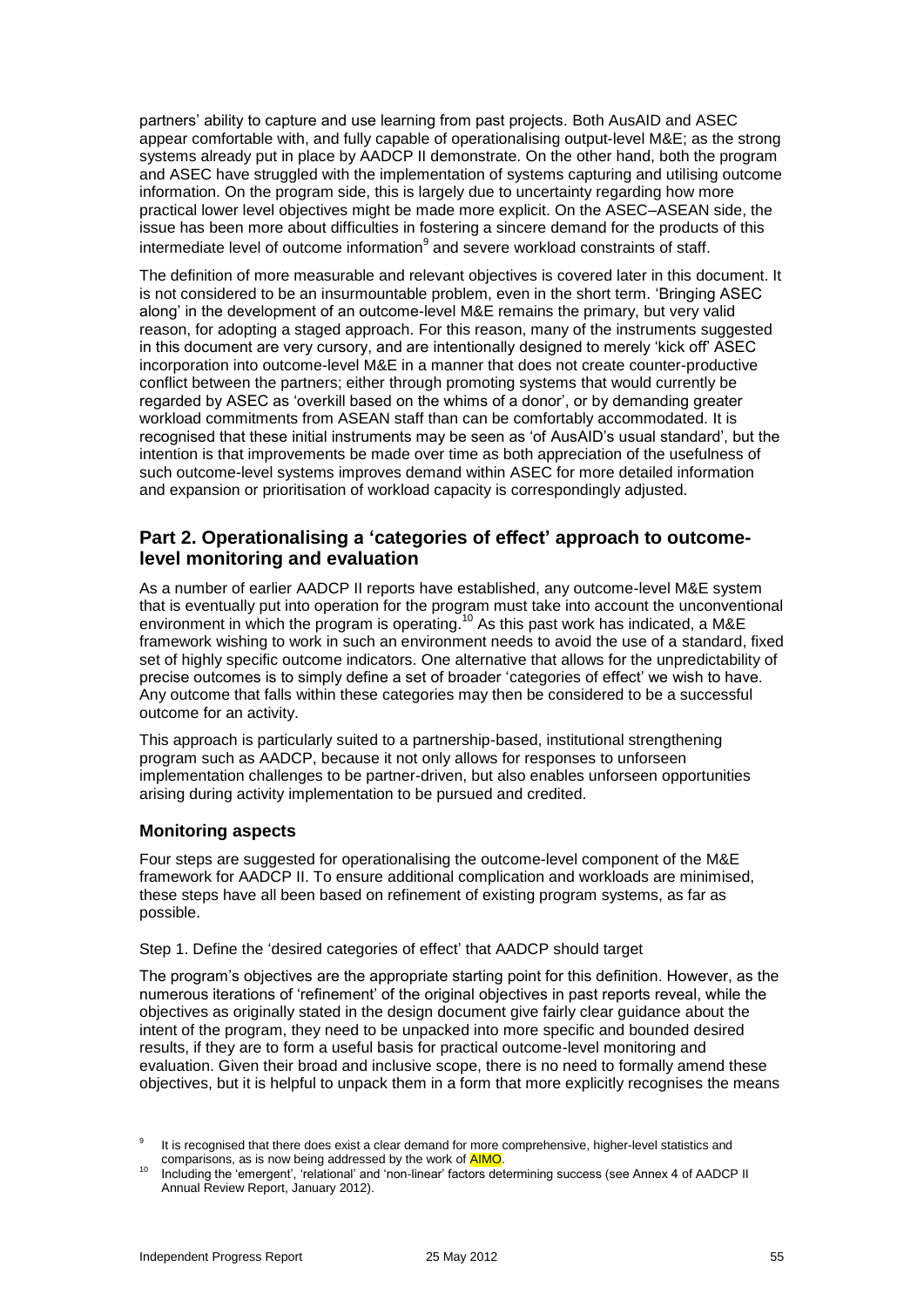through which change can be achieved and recognised. As already mentioned, number of options for refinement of these objectives have been mooted in past program documentation. In applying a 'desired categories of effects'<sup>11</sup> approach, this may be taken one step further. For example, the first three objectives of the program can be restated as the 'desired outcome' of:

*A strengthened Australia-ASEAN Partnership, ASEC, and broader ASEAN, that:* 

- *acquires and applies (accurate and useful) learning*
- *develops and applies (good-quality) guidance*
- *develops and applies (good-quality) practices*

*in workstreams and focus areas supporting establishment of the ASEAN Economic Community and related ASEAN objectives.* 

This desired outcome merely recognises that ASEC can exert its influence in a fairly limited number of ways, that any institutional products must be of a sufficient quality to function effectively, and that they must be applied in order to validly represent an outcome-level result. It is suggested that this desired outcome statement form the basis of AADCP II outcome-level M&E.

Hence, for a program that uses a partnership approach to design and undertake activities through an institution, the three dot points of this 'unpacked' objective provide the first component of a definition of the broader 'Categories of Effects' in which contributions to this desirable outcome are likely to fall. A second component of this definition is required to render the effects appropriately specific to AADCP II. That is, that the effects referred to in each of the three dot points of the outcome occurs 'in Streams and Focus Areas supporting establishment of the ASEAN Economic Community and related ASEAN objectives'.

Hence three desired categories of effects for AADCP II can be explicitly stated as:

- 1. Acquisition and application of accurate and useful **learning** in Streams and Focus Areas supporting establishment of the ASEAN Economic Community and related ASEAN objectives<sup>12</sup>
- 2. Development and application of good-quality **guidance** in Streams and Focus Areas supporting establishment of the ASEAN Economic Community and related ASEAN  $obi$ ectives $^{13}$
- 3. Development and application of good-quality **practice** in Streams and Focus Areas supporting establishment of the ASEAN Economic Community and related ASEAN  $objectives<sup>14</sup>$

While not a trivial exercise, the measurement of changes attributable to the program within these categories of effects is feasible, and specific indicators to do so could be developed and applied at the project level. At the project level, the specific indicators needed to measure such changes will depend on the specific sectoral and other aspects of the changes sought. As a minimum standard, such indicators could take the form of a two-stage construct of qualitative evidence. The first stage of this evidence would be the listing of an output-level product relevant to one of the categories (e.g. the production of a research report; the production of some form of guidance or recommendations; or the establishment of practical implementation mechanism or procedure). The second stage of the evidence is examples (or quantification) of the application of these outputs (e.g. examples of reference to, or use of,

 $11$  Also known as 'domains of change', 'key result areas', etc.

<sup>12</sup> Includes both external research and internal reviews/corporate learning exercises (i.e. M&E), with *as a minimum requirement* some form of objective analysis incorporated into reports.

<sup>13</sup> Includes provision of external or internal advice and direction (including procedural direction), with *as a minimum requirement* reporting that provides formal recommendations.

<sup>14</sup> Includes establishment of new administrative or legal mechanisms for operation (internal or external) and their application, or the expansion of application of existing mechanisms, with *as a minimum requirement* reporting that gives examples of *multiple* application of mechanisms (exceptions can be made for high-level 'one-off' achievements). N.B. in this approach, 'learning' includes research, internal learning, M&E data collection, but training would fall under 'practice' as it is an action taken to institutionalise learning. Promotional activities are also regarded as the 'practice' of implementing a promotional policy.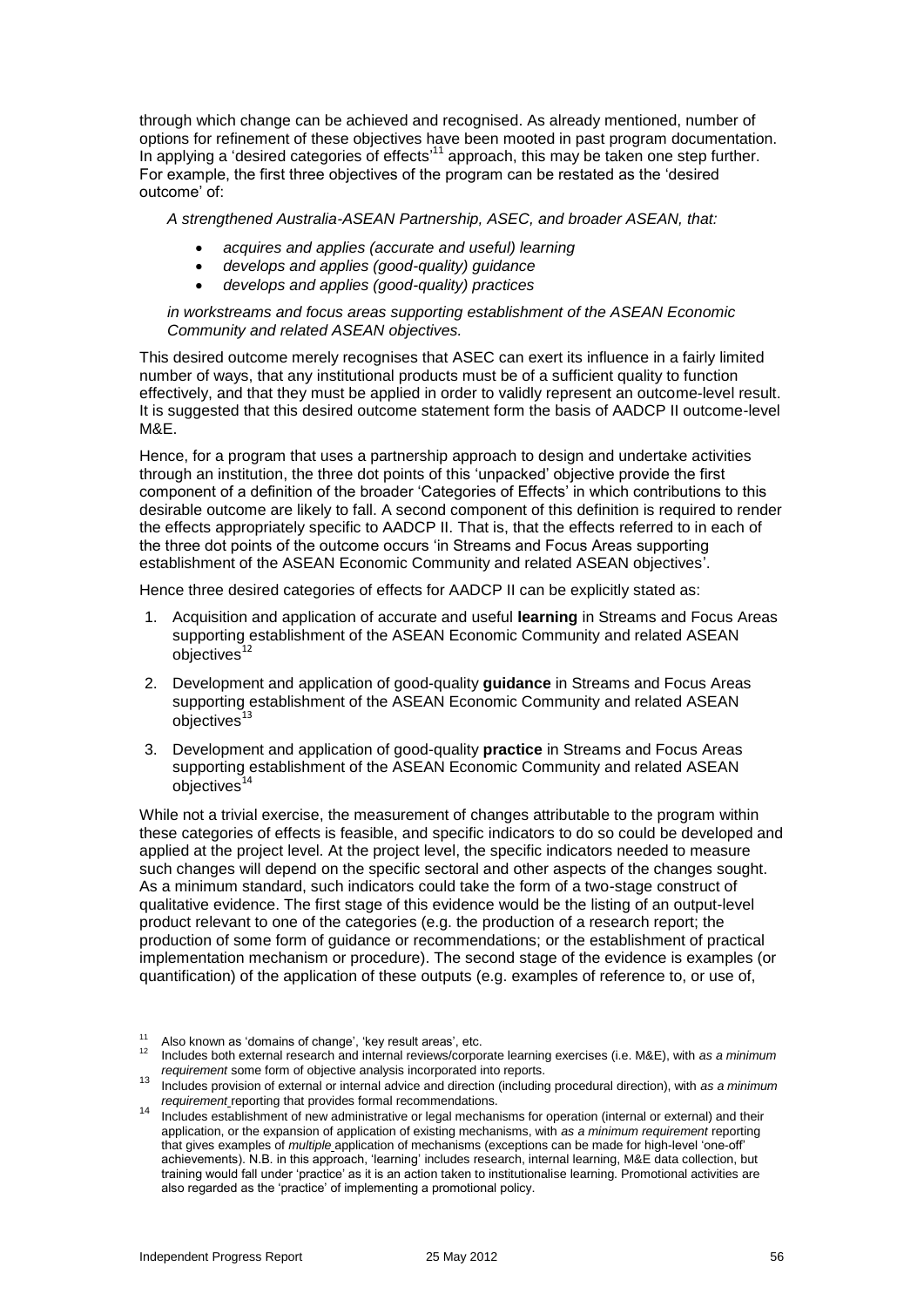research or learning in the shaping subsequent guidance or practice; examples of the implementation of guidance or recommendations; examples of repeated or expanded use of a practice. Without the second 'application' component of this information in regard to the three categories of effect, the evidence cannot be regarded as addressing an outcome level.

Step 2. Refine the selection criteria used for 'approval of activities to be funded'

It is recognised that under the partnership approach project proposals are driven by ASEC, and that the numbers of projects proposed are currently insufficient to use 'choice of projects' as an effective selection tool for influencing eventual program outcomes. In reality, selection may need to be applied on the level of *elements within projects* through assistance given in helping refine proposals.

However, whether at project or sub-project level, good practice still requires that items to be funded be chosen (or refined) on the basis of their prioritised likelihood of achieving outcomes that fall within the desired categories of effects. Hence existing selection criteria used by the program would be modified to explicitly require:

- *intended proposal outcomes fall within one or more desired category of effect*
- *M&E systems include means of gathering defensible evidence regarding contributions to effects within the desired domains of change*
- *M&E systems that effectively capture lessons learned*

While selection criteria and principles are already applied in program procedures, many important 'criteria' remain implicit within the decision-making processes of the various ASEC bodies proposing activities. While it may be impractical to try to have all the individuals and bodies in ASEC affecting such decisions explicitly state the criteria they are using, a compromise is to add program criteria that attempt to ask for and tease out some of this information. For example:

 *Justifications for proponent prioritisation and proposal of specific activities are documented by proponent in sufficient detail to allow the PMT to make a comparative assessment with other proposals*

It needs to be noted that AADCP II prioritisation is not as simple as choosing those projects which will have the greatest immediate on-the-ground impact in relation to progress towards the AEC. The partnership approach requires that projects also be considered in regard to their ability to strengthen ASEC's ability to do other related work in future (e.g. more efficient recruitment, better enunciation of comparative roles of ASEAN bodies, etc.). Targeting of opportunities for ASEC to confront and overcome existing functional challenges will have a potential multiplier effect that may render projects with less immediate direct impact more effective in helping progress the AEC agenda in the medium to long term. Hence another additional criterion might be stated as:

 *Proposed activities in the project provide an opportunity for ASEC to investigate and address existing functional challenges within ASEAN.*

Step 3. Define a simple, outcome-level 'success criterion' by which performance of completed projects (or logical batches of projects) is assessed.

Using the desired categories of effects approach, this criterion would be of the form:

 *Project-level M&E provides defensible evidence of positive change within one or more of the program's desired domains of change*

All this would require is an assessor to review the lists of product/application evidence gathered by the project (see stage 2) and make a decision as to whether this evidence sufficient to infer a significant outcome within one or more of the desired categories of change. If it is, the program is deemed successful. If it is not, the program is deemed unsuccessful; either on the basis that it did not have significant effects or that it could not demonstrate significant effects. Note that consistency in judgement is attained by explicitly requiring that an assessor consider *only* the product/application indicators provided by project M&E, and *not* any other information they may have available to them. This provides a standard benchmark for how well informed an assessor might be about a project and places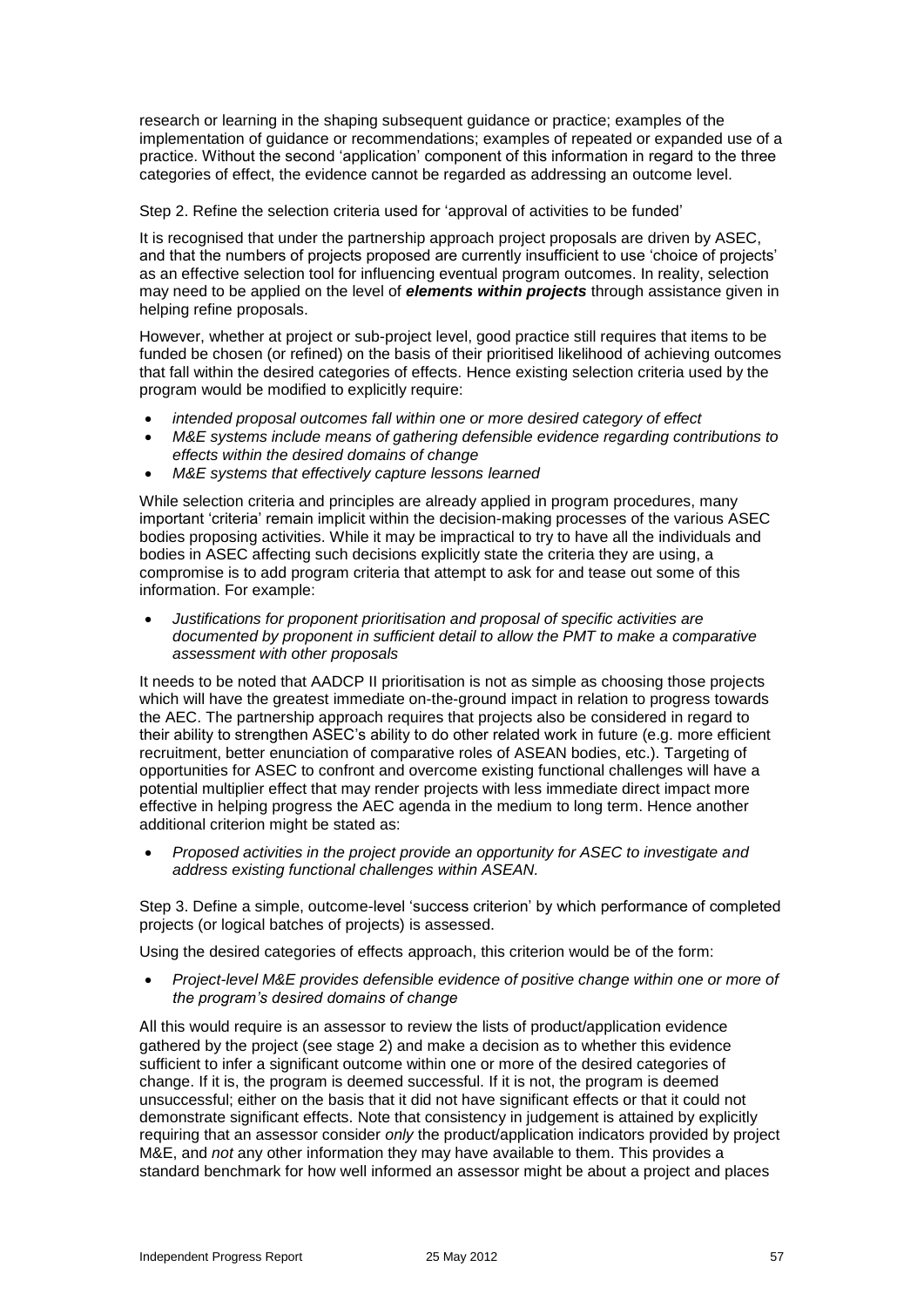the onus on the project proponents to ensure that basic outcome data is collected. It also gives the task a well-bounded and appropriately limited workload implication. While it may be possible to expand the basis for consideration of project success in future, this very limited approach is regarded as a sound 'first step' that does not require a threatening of impractical new workload for already over-stretched ASEC staff.

Given that the real use of this assessment is to encourage improvement of future proposals (it should not be used as the sole basis for a 'block' to future proposals from the same proponents), an unsuccessful finding would simply indicate a need to make improvements to future project design.

An additional set of fixed 'success principles' would address the defining of 'positive change' for each category of effect; possibly through reference to a set of principles similar to those that exist in relation to the program's project development and approval guidelines that cover likely sustainability, gender implications and other important factors.

#### Step 4. Application and use of success assessments

While it may appear logical to make assessments of success in relation to every individual 'project', this is not a practical option for a number of reasons. Firstly, the small size of some projects means that they may not constitute a sufficient body of work from which to expect significant outcomes. Secondly, it is imperative that a range of ASEAN stakeholders (at least, representation beyond the proponent) be involved in this assessment in order to justify collection of outcome data as part of an ASEC system. <sup>15</sup> Given the workload constraints under which most ASEC officers operate, it would be unreasonable to expect their overly repetitious involvement at the micro-level.

In order to address these issues, it is suggested that success assessments be applied to 'logical batches' of projects. Assessments would therefore be based on the compiled evidence from all component projects of the batch. A 'batch' may vary from a single large project, to all the projects completed in a Stream or Focus area in a particular year (i.e. batches would not be able to extend to multiple years in order to maintain a reasonable periodicity of reporting). No formula is suggested for determining what a 'logical batch' of projects might be at this point. It is suggested that this be informed by experience and developed over time.

Given the need to try to encompass measurement of all program achievements within the M&E system, it is suggested that those activities of the program which fall outside projects be regarded as an additional batch of work and also be captured by this 'desired categories of change' system. This additional inclusion is extremely important from the perspective of fully capturing partnership-related outcomes.

If a panel of assessors is used for success assessments, a simple, consistent and transparent rule may then be applied to determine a final result (e.g. the modal response is accepted16). The additional value of a panel approach is that comparison of responses across the range of stakeholders also provides very rich information (if panel members are asked to list reasons for their judgements) and can potentially be used to generate high-level indicators regarding success of the 'relational' (partnership) aspects of the program.

### **Evaluative and review (learning) aspects**

In order to ensure more comprehensive review requirements are satisfied, the outcome-level component of the program's M&E system will need to include more than basic success assessments. It is therefore suggested that two additional mechanisms are used by the program at an evaluative level:

 *A sample of more detailed case studies, applied to specific batches of projects at an expost point.*

<sup>&</sup>lt;sup>15</sup> If this is not done outcome data collection remains solely an AusAID imposition.

Note: a 'consensus result' should never be sought as this is methodologically unsound under the Delphi approach being used.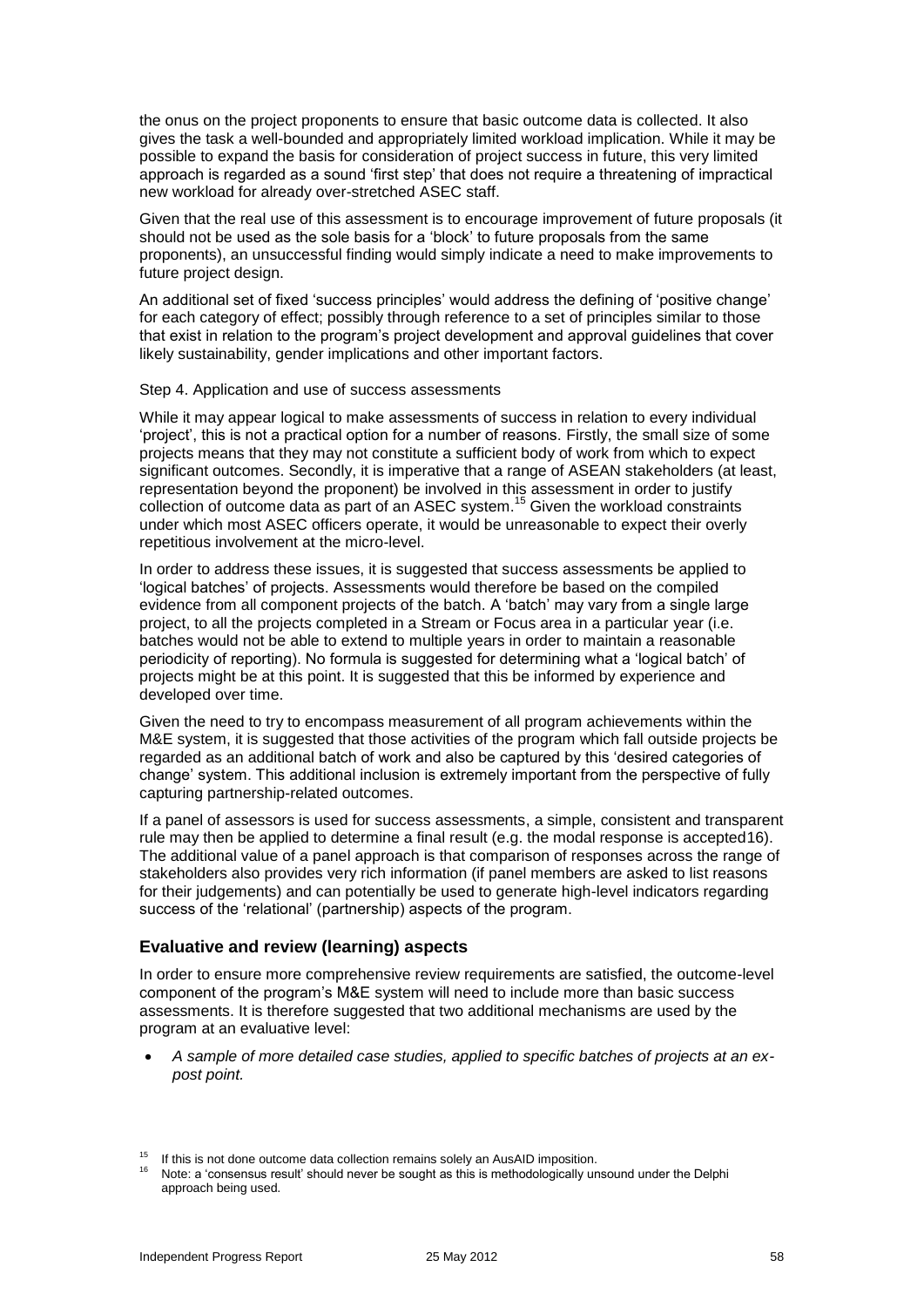*Targeted research (as AADCP-funded ASEC projects) into historical streams of work in areas in which AADCP II and its precursor AusAID programs have had a sustained involvement (this could possibly also be extended to assessment of multi-donor assistance in a focus area or stream).*

Case studies would draw on outcome-level evidence, as well as lessons-learned information gathered at the project level.<sup>17</sup> Targeted research could take the form of mutually developed project proposals, with the intent of providing review data that will be useful to both partners.

### **Measuring partnerships**

Implicit in the above suggestions is the generation of means of assessing outcomes in relation to partnerships.

Clear evidence of the fact that a partnership is being maintained is directly provided by the detailed products/application data being generated by projects (N.B. this detailed information on achievements would also be very useful in generating broader promotional material for the program).

Analysis of the results of success assessments (by batch) across different stakeholders could reveal the degree to which the views of the partners regarding outcomes are aligned. An additional indicator beyond these implicit options is also suggested. This indicator would measure the percentage of projects that are follow-ons from earlier AADCP II funded work. While this indicator could be used as a proxy for a number of outcomes, it also reflects a 'repeat business' aspect of the partnership and an ability of the partners to work together in a strategic manner.

<sup>17</sup> While current project procedures and instruments already collect relevant information regarding lessons learned at project completion, the information requested may need to be further refined if it is to successfully fulfil a review function.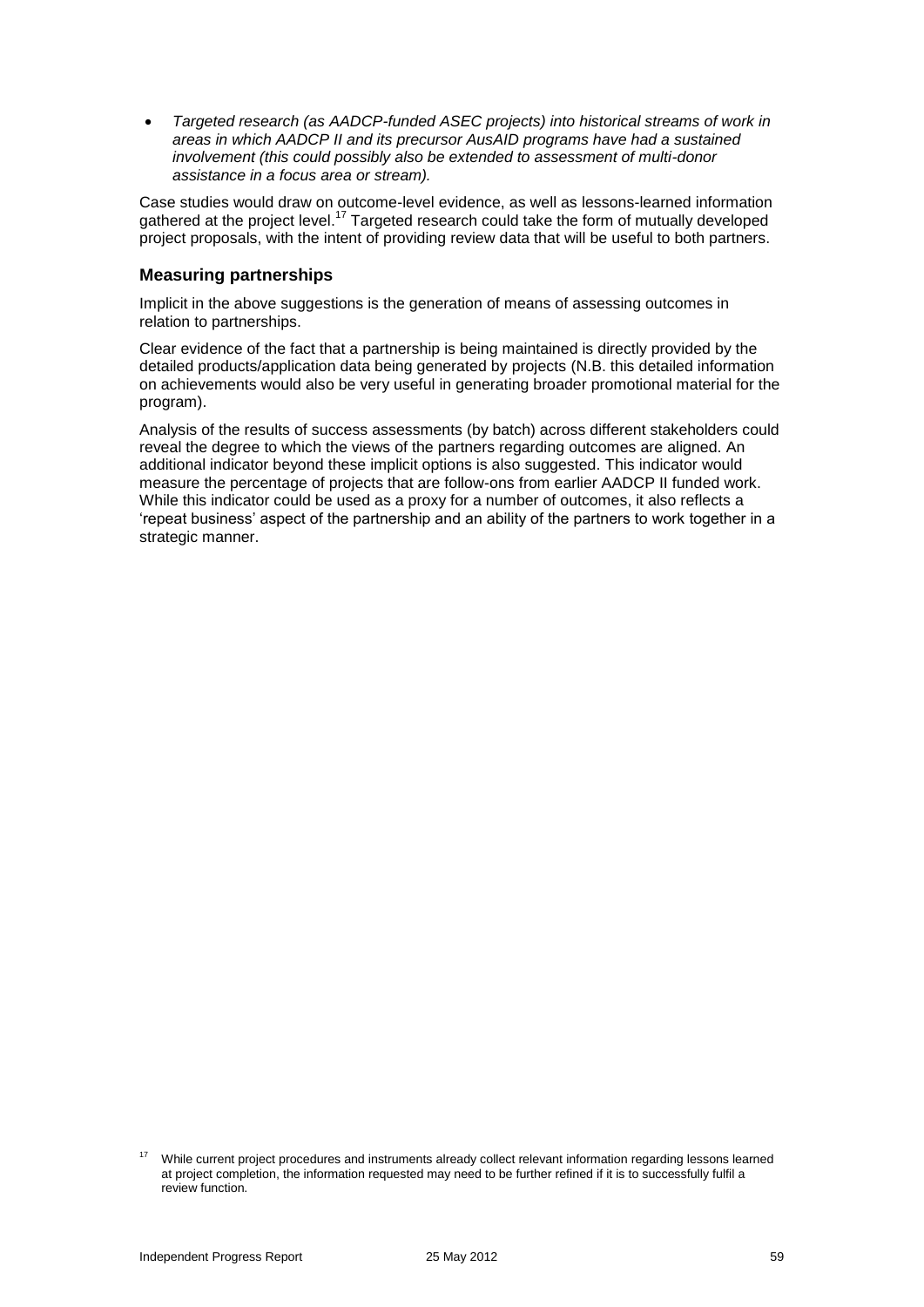# **Annex 6: Progress in implementing the ASEAN Economic Community**

ASEAN leaders in 2003 declared that the ASEAN Economic Community would be the goal of ASEAN integration by 2020, and in 2007 they adopted a blueprint for establishing the Community transforming the ASEAN region into a region with free flow of goods, services, investment, skilled labour and freer flow of capital (ASEAN 2007). In that blueprint, the timetable for implementation was brought forward to 2015.

In establishing the AEC, ASEAN Member States committed to act in accordance to the principles of an open, outward-looking, inclusive, and market-driven economy consistent with multilateral rules as well as adherence to rules-based systems for effective compliance and implementation of economic commitments. The *ASEAN Economic Community Blueprint* indicated that AEC would 'establish ASEAN as a single market and production base making ASEAN more dynamic and competitive with new mechanisms and measures to strengthen the implementation of its existing economic initiatives; accelerating regional integration in the priority sectors; facilitating movement of business persons, skilled labour and talents; and strengthening the institutional mechanisms of ASEAN' (ASEAN 2007).

The blueprint encompasses a very large agenda of actions that AMS have to take to implement the AEC, and assessment of progress and the impacts on regional development of implementation is extremely difficult. Work commissioned by AADCP II, and the compilation of the AEC Scorecard by the Secretariat sheds some light on progress on compliance—that is implementation of the various agreements under which Member States are expected to take the actions required to remove impediments to the flows of goods, services, labour and capital and to put in place policy frameworks to improve competition. But creation of the economic community—and reaping its benefits—also depends on how far the agreements go in committing states to remove impediments to integration, the consistency of these agreements with the broader commitment to global openness and outward orientation, how binding the agreements are on actual government actions, and how consistently states comply with the spirit of the community in areas not fully covered by agreements.

A recent assessment of Asian free trade agreements was quite critical of ASEAN's efforts:

An ASEAN Economic Community, a single market for goods, services, capital and the movement of skilled labour, is supposed to be achieved by 2015. So far, however, ASEAN vision statements and other blueprints have largely failed to remove barriers to commerce in South-East Asia. They seem rather distant from commercial ground realities. (Sally 2008)

And a more recent Asian Development Bank working paper on ASEAN's economic integration concluded that while ASEAN has many achievements to its credit, it has not progressed very far to becoming a formal economic entity (Hill and Menon, 2010). The paper observed that 'ASEAN has a long history of issuing declarations, action plans and charters, yet with limited capacity—and in some cases arguably intention—for implementation' (Hill and Menon, op. cit.).

The most recent AEC scorecard reports that as at the end of 2011 just on a third of all of the actions required to implement agreements under the three of the four pillars of the community (Single Market and Production Base, Competitive Economic Region and Equitable Economic Development) remained to be implemented. The scorecard does not give a sense of how critical the outstanding actions are with respect to liberalisation of trade and investment.

An ADB Institute study released in draft form in 2012 observed that removing barriers to intra-ASEAN trade and capital flows, all part of implementing the AEC by 2015 is a 'monumental challenge' (ADB Institute, 2012). It also points out that implementing the AEC requires significant legal and institutional changes in ASEAN countries will take time, and that by 2015 much will still need to be done to address constitutional, legislative and regulatory limitations impeding full implementation of agreements as well as intra- and extra-ASEAN commitments.

There are also broader questions about the general efficacy of pursuing the goals of integration through bilateral and regional preferential agreements. As Sally pointed out: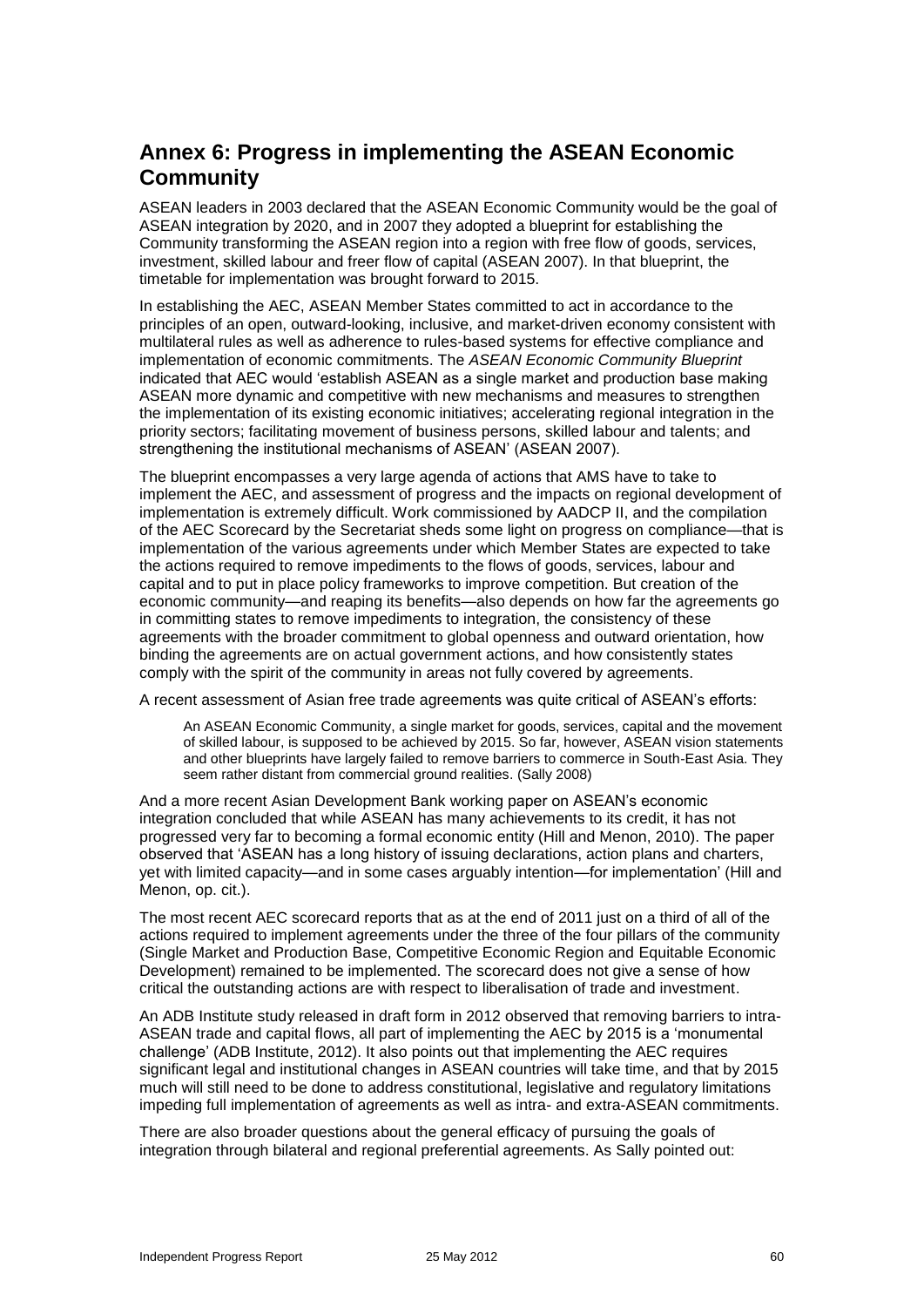Preferential Trade Agreements (PTAs) are no substitute for a workable WTO. In certain conditions they can reinforce market reforms, but only if they are strong, comprehensive, WTOplus, competition-enhancing agreements. Nearly all PTAs, though, are weak, trade-light and full of discriminatory provisions that potentially restrict trade—they are more fluffy foreign policy than commercially sensible arrangements. That is the emerging reality in Asia – Pacific, reflecting what has happened already in other developing-country regions. While today's PTAs do not presage a breakdown in the world trading system, their rampant discrimination is creating worrying political and economic complications. (Sally, op. cit.)

As a general rule, preferential agreements such as those comprising the AEC, can only be guaranteed to be welfare enhancing if they help participating countries move towards removing barriers to trade, investment and factor flows with the whole world, and across as broad a range of categories of goods and services as is possible. And typically, the barriers that prove hardest to remove are the ones whose removal would generate most benefit to the country that disposes of them.

Generally speaking, most ASEAN member states have actively pursued global integration, through membership of the World Trade Organisation, but much more importantly by unilateral removal of barriers. Participation in AEC and its associated agreements has been useful where it has supported these efforts, but it is fairly clear that the AEC has been only partially successful in helping member states tackle the thornier challenges of liberalisation. One reason is that negotiating agreements with trade partners provides a distorting lens through which to view the benefits of liberalisation, and seldom offer the kinds of immediate tangible benefits that can help alter domestic calculations of the economic and political costs and benefits of reform. As Ross Garnaut pointed out ten years ago:

- tit-for-tat trade negotiations are preoccupied with market access
- this has undermined understanding that all the gains—including the market gains available to countries liberalising through trade negotiations (whether in a multilateral, regional or bilateral context) depend on the decisions each makes at home—about its own barriers
- the influences that are stalling progress in trade negotiations originate at home, in the domestic policy environments of participating countries
- the existing processes involved in negotiating and implementing market access agreements abstract entirely from those influences. (Garnaut 2003)

The damage caused by this distortion can be contained if participating countries embed the pursuit of trade agreements within a broader push for integration with the whole world. And this, by and large, is what ASEAN member states seem to have done. It is instructive to note that the AEC scorecard shows that the greatest progress has been achieved under the fourth pillar of the community—Integration into the Global Economy—where all but 14 per cent of the targets have been met.

| Pillar/phase       | Single market<br>and production<br>base | <b>Competitive</b><br>economic region | <b>Equitable</b><br>economic<br>development | Integration into<br>the global<br>economy |
|--------------------|-----------------------------------------|---------------------------------------|---------------------------------------------|-------------------------------------------|
|                    |                                         |                                       | Per cent of targets met                     |                                           |
| Phase I (2008-09)  | 93.8                                    | 68.7                                  | 100.0                                       | 100.0                                     |
| Phase II (2009-11) | 49.1                                    | 67.4                                  | 55.5                                        | 77.8                                      |
| Total              | 65.9                                    | 67.9                                  | 66.7                                        | 85.7                                      |

Source ASEAN 2012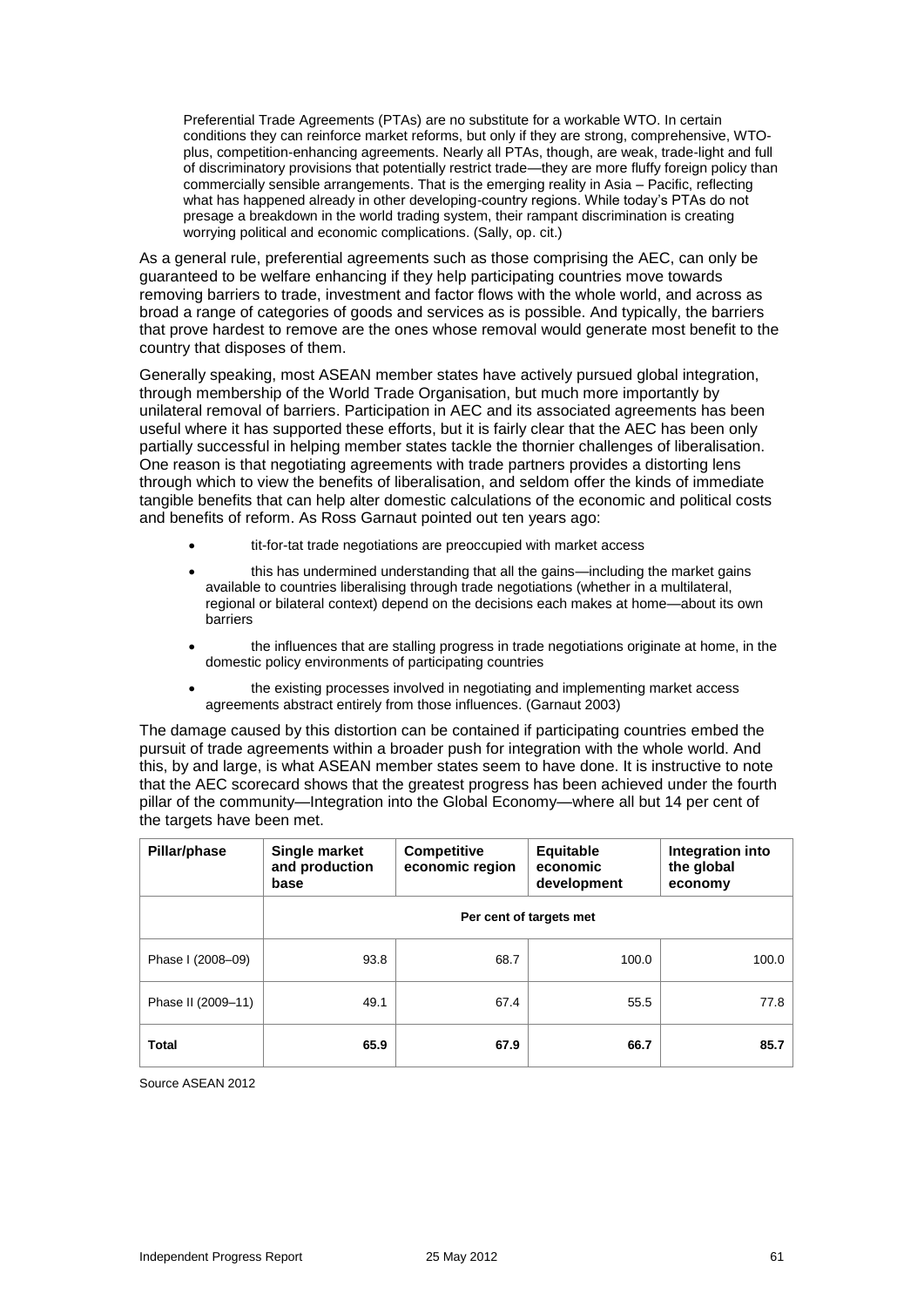# **Annex 7. Glossary of terms**

| <b>ASEAN</b>           | <b>Association of Southeast Asian Nations</b>        |
|------------------------|------------------------------------------------------|
| <b>AADCP</b>           | ASEAN - Australia Development Cooperation Program    |
| AAECP                  | ASEAN - Australia Economic Cooperation Program       |
| <b>AAJCC</b>           | <b>ASEAN</b> - Australia Joint Cooperation Committee |
| AANZFTA                | ASEAN - Australia - New Zealand Free Trade Agreement |
| AANZFTA<br><b>ECSP</b> | AANZFTA Economic Cooperation Support Program         |
| <b>ACIA</b>            | <b>ASEAN Comprehensive Investment Agreement</b>      |
| AEC                    | <b>ASEAN Economic Community</b>                      |
| AFAS                   | <b>ASEAN Framework Agreement on Services</b>         |
| <b>AMS</b>             | <b>ASEAN member states</b>                           |
| APEC                   | Asia - Pacific Economic Cooperation                  |
| <b>ASEC</b>            | <b>ASEAN Secretariat</b>                             |
| ATIGA                  | <b>ASEAN Trade in Goods Agreement</b>                |
| ATSP                   | <b>ASEAN Tourism Strategic Plan</b>                  |
| CDSS                   | Corporate Development Scoping Study                  |
| CPR                    | <b>Committee of Permanent Representatives</b>        |
| DAC                    | Development Assistance Committee (OECD)              |
|                        |                                                      |
| <b>FTA</b>             | Free Trade Agreement                                 |
| GOA                    | Government of Australia                              |
| <b>HRD</b>             | Human Resource Development                           |
| IAI                    | Implementing ASEAN Integration                       |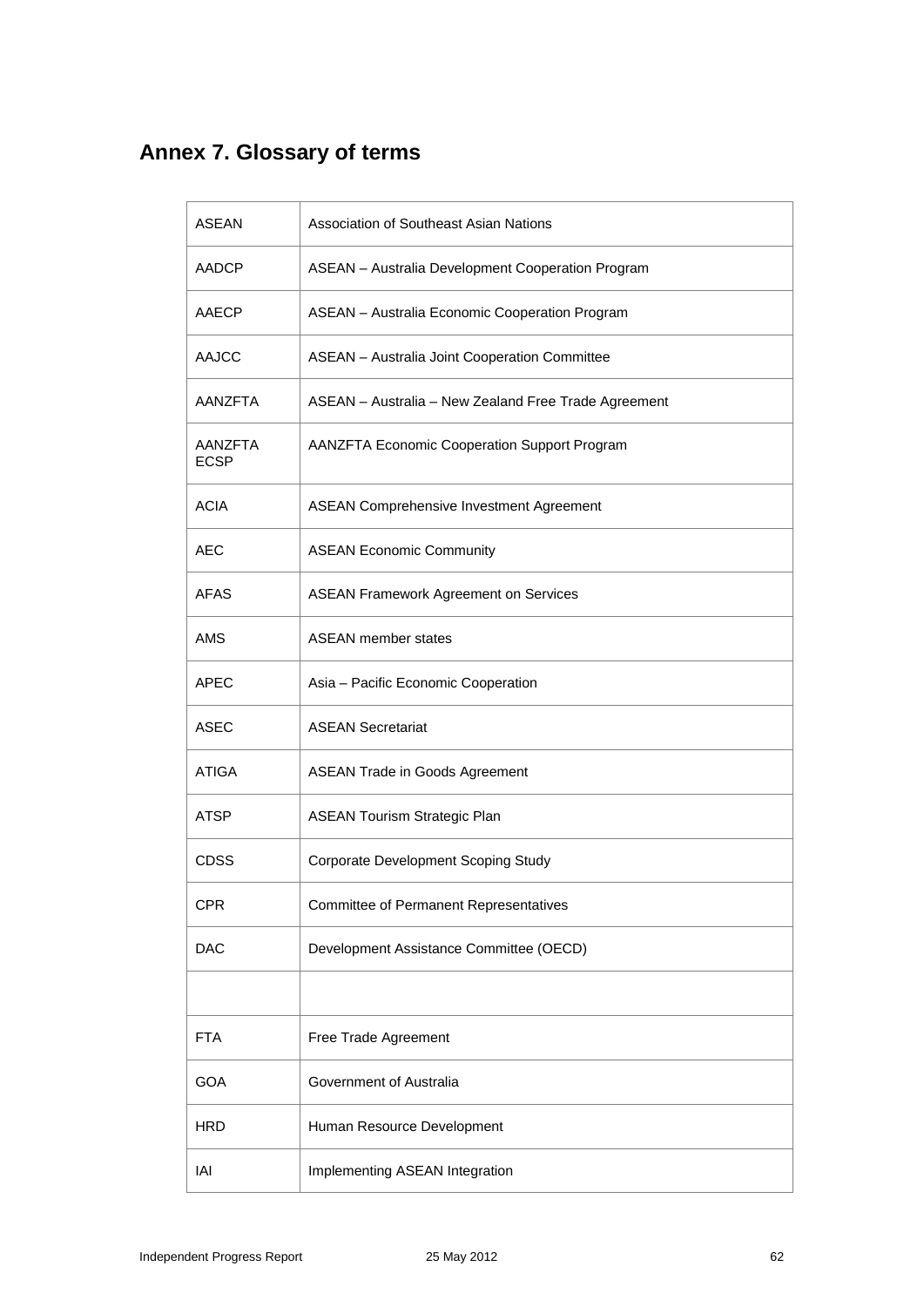| IPR.         | Independent Progress Report                  |
|--------------|----------------------------------------------|
| <b>JPRC</b>  | Joint Planning and Review Committee          |
| M&E          | Monitoring and Evaluation                    |
| <b>NDG</b>   | Narrowing the Development Gap                |
| <b>PMT</b>   | Program Management Team                      |
| <b>PPMSU</b> | Program Planning and Monitoring Support Unit |
| <b>PTA</b>   | <b>Preferential Trade Agreement</b>          |
| <b>WTO</b>   | World Trade Organisation                     |